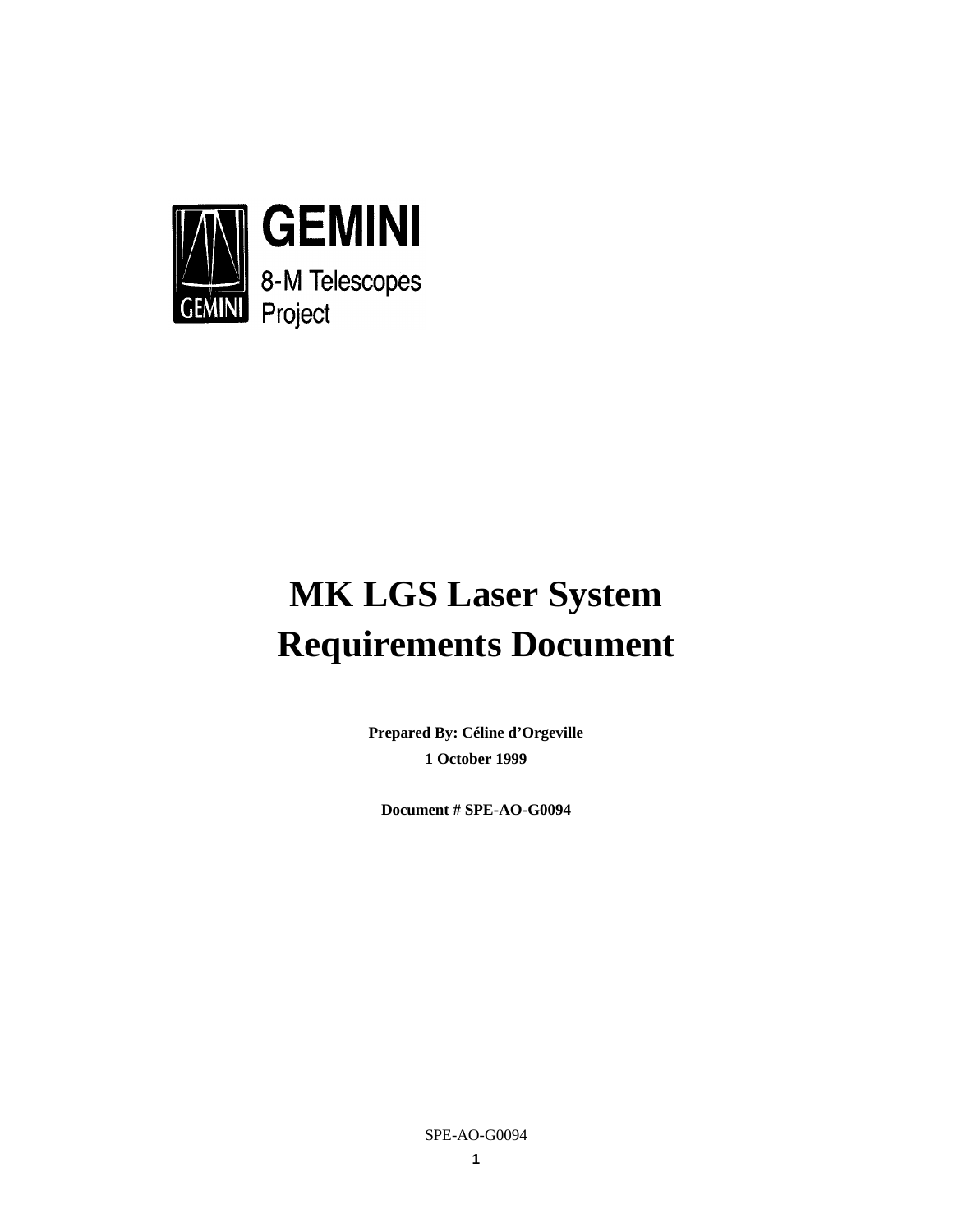| 1.           |                                                                                                                                                                                                                                                                                          | 7  |
|--------------|------------------------------------------------------------------------------------------------------------------------------------------------------------------------------------------------------------------------------------------------------------------------------------------|----|
| 1.1.         |                                                                                                                                                                                                                                                                                          |    |
| 1.2.         |                                                                                                                                                                                                                                                                                          |    |
| 1.3.         |                                                                                                                                                                                                                                                                                          |    |
| 1.4.         |                                                                                                                                                                                                                                                                                          |    |
|              | 1.4.1. Interfaces                                                                                                                                                                                                                                                                        | 11 |
|              | 1.4.2. Laser System location                                                                                                                                                                                                                                                             | 11 |
| 2.           | 1.4.2.1.1.<br>1.4.2.1.1.1.<br>1.4.2.1.1.2.<br>1.4.2.1.1.3.<br>1.4.2.1.1.4.<br>1.4.2.1.1.5.<br>1.4.2.1.1.6.<br>1.4.2.1.1.7.<br>Alternative locations for the Laser System electronics on the telescope15<br>1.4.2.1.1.8.<br>1.4.2.1.2.<br><b>LASER SYSTEM PERFORMANCE REQUIREMENTS 16</b> |    |
| 2.1.         |                                                                                                                                                                                                                                                                                          |    |
| 2.2.<br>2.3. |                                                                                                                                                                                                                                                                                          |    |
|              | 2.3.1. Output power                                                                                                                                                                                                                                                                      | 16 |
|              | 2.3.1.1.<br>2.3.1.2.<br>2.3.1.3.<br>2.3.1.3.1.<br>2.3.1.3.2<br>2.3.1.3.2.1.<br>2.3.1.3.2.2.<br>2.3.1.3.3.                                                                                                                                                                                |    |
|              | 2.3.2. Wavelength<br>2.3.2.1.                                                                                                                                                                                                                                                            | 19 |
|              | 2.3.2.1.1.<br>2.3.2.1.2.<br>2.3.2.1.3.                                                                                                                                                                                                                                                   |    |
|              | 2.3.2.2.<br>2.3.3. Temporal and spectral formats                                                                                                                                                                                                                                         | 20 |
|              | 2.3.3.1.<br>2.3.3.2.                                                                                                                                                                                                                                                                     |    |
|              | 2.3.4. Polarization                                                                                                                                                                                                                                                                      | 20 |
|              | 2.3.5. Spatial mode                                                                                                                                                                                                                                                                      | 20 |
|              | 2.3.5.1.<br>2.3.5.2.<br>2.3.5.3.<br>2.3.5.4.                                                                                                                                                                                                                                             |    |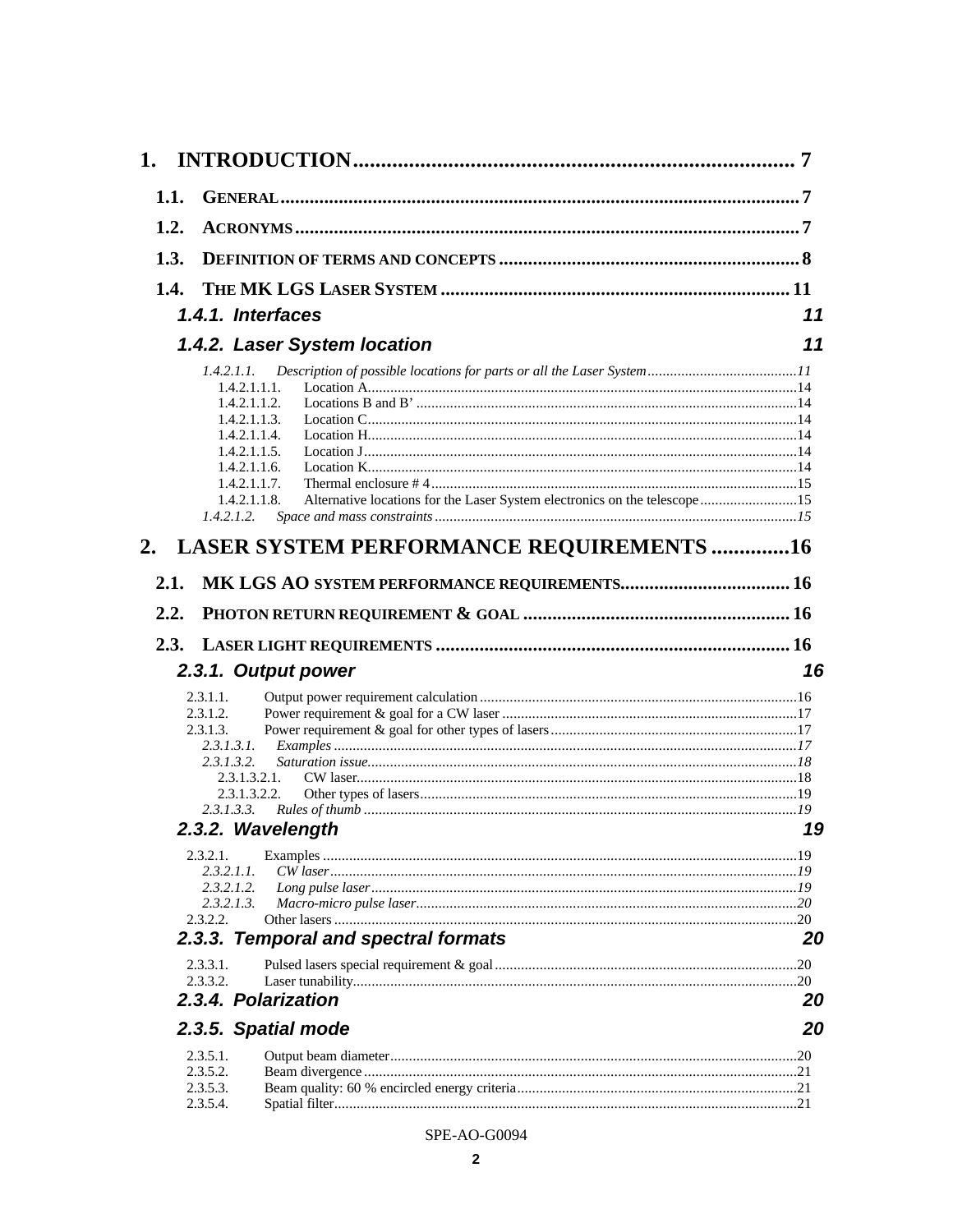| 2.3.5.5.                          |                                                          |     |
|-----------------------------------|----------------------------------------------------------|-----|
| 2.3.5.5.1.                        |                                                          |     |
| 2.3.5.5.2.<br>2.3.5.5.3.          |                                                          |     |
|                                   |                                                          |     |
| 2.4.1. Output power               |                                                          | 22  |
|                                   |                                                          | 22  |
| 2.4.2. Wavelength                 |                                                          |     |
| 2.4.3. Spatial mode               |                                                          | 22  |
| 2.4.3.1.<br>2.4.3.2.              |                                                          |     |
| 2.4.3.3.                          |                                                          |     |
| 2.4.3.4.                          |                                                          |     |
| 2.4.3.5.                          |                                                          |     |
| 2.4.3.5.1.                        |                                                          |     |
| 2.4.3.5.2.<br>2.4.4. Polarization |                                                          | 23  |
|                                   |                                                          |     |
| 3.                                | LASER SYSTEM FUNCTIONAL REQUIREMENTS                     | .23 |
|                                   |                                                          |     |
|                                   |                                                          |     |
|                                   | 3.1.1. Handling, mounting, removal and transport         | 23  |
|                                   | 3.1.2. Environment requirements                          | 23  |
| 3.1.2.1.<br>3.1.2.2.              |                                                          |     |
|                                   | 3.1.3. Factors of safety for structural component design | 25  |
| 3.1.4. Drawing standards          |                                                          | 25  |
|                                   | 3.1.5. Component finish and protection from corrosion    | 25  |
|                                   | 3.1.6. Elevated Ozone levels                             | 25  |
|                                   |                                                          | 26  |
| 3.2.1. Gemini standards           |                                                          | 26  |
| 3.2.1.1.                          |                                                          |     |
| 3.2.1.1.1.                        |                                                          |     |
| 3.2.1.1.2.                        |                                                          |     |
| 3.2.1.1.3.<br>3.2.1.1.4.          |                                                          |     |
| 3.2.1.1.5.                        |                                                          |     |
| 3.2.1.2.                          |                                                          |     |
| 3.2.1.3.                          |                                                          |     |
| 3.2.1.3.1.                        |                                                          |     |
| 3.2.1.3.2.<br>3.2.2. Power supply |                                                          | 27  |
|                                   |                                                          |     |
| 3.3.                              |                                                          |     |
| 3.3.1.1.                          |                                                          |     |
| 3.3.1.2.                          |                                                          |     |
|                                   |                                                          |     |
| 3.3.1.2.1.<br>3.3.1.2.2.          |                                                          |     |
| 3.3.1.2.3.                        |                                                          |     |
| $3.3.1.2.4$ .<br>3.3.1.2.5.       |                                                          |     |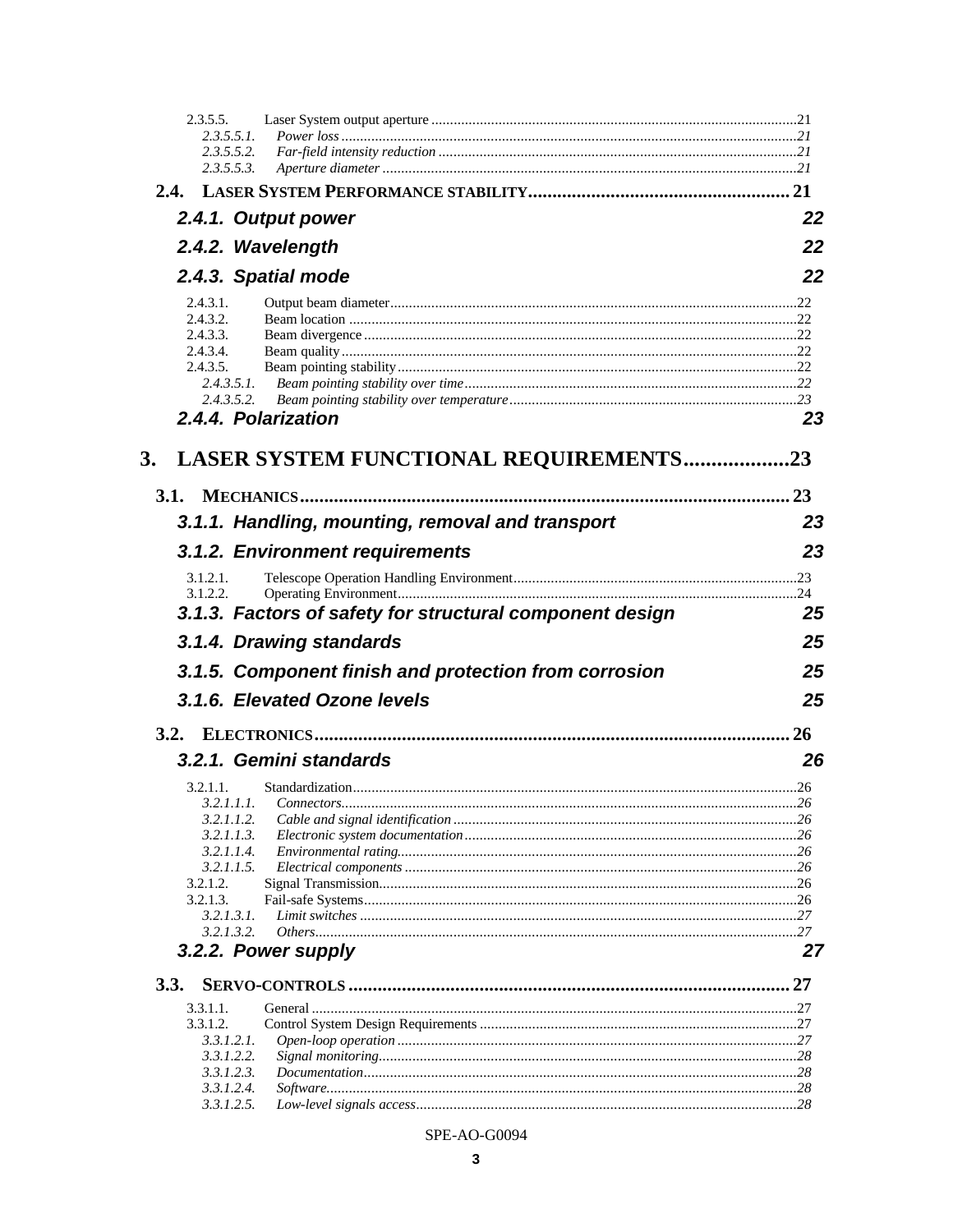| 3.4.                 |                                                            | 28 |
|----------------------|------------------------------------------------------------|----|
|                      | 3.4.1. Heat dissipation requirement                        | 28 |
|                      | 3.4.2. Coolant                                             | 28 |
|                      | 3.4.3. Protection from overtemperature                     | 28 |
|                      |                                                            |    |
|                      | 3.5.1. General                                             | 29 |
|                      | 3.5.2. Laser System Control System functional requirements | 29 |
| 3.5.2.1.             |                                                            |    |
| 3.5.2.2.<br>3.5.2.3. |                                                            |    |
|                      | 3.5.3. Laser System Control System interfaces              | 30 |
| 3.5.3.1.             |                                                            |    |
| 3.5.3.2.             | 3.5.3.2.1.                                                 |    |
|                      | 3.5.3.2.2.<br>3.5.3.2.3.                                   |    |
| 3.5.3.3.             |                                                            |    |
|                      | 3.5.4. Laser System set-up                                 | 31 |
|                      | 3.5.5. Laser System Reliability and Recoverability         | 31 |
|                      | 3.5.6. Software sources                                    | 32 |
|                      |                                                            |    |
|                      | 3.6.1. General                                             | 32 |
|                      | 3.6.2. Applicable standards                                | 32 |
|                      | 3.6.3. Miscellaneous                                       | 32 |
| 3.6.3.1.             |                                                            |    |
| 3.6.3.2.<br>3.6.3.3. |                                                            |    |
| 3.6.3.4.             |                                                            |    |
|                      | 3.6.3.4.1.<br>3.6.3.4.2.                                   |    |
| 3.6.3.5.             |                                                            |    |
| 3.7.                 |                                                            |    |
|                      | 3.7.1. Internal to the Laser System                        | 33 |
| 3.7.1.1.             |                                                            |    |
| 3.7.1.2.             | 3.7.2. Interface with the Gemini Interlock System (GIS)    | 33 |
|                      | 3.7.3. Personnel safety                                    | 33 |
|                      |                                                            |    |
| <b>3.8.</b>          |                                                            |    |
| <b>3.9.</b>          |                                                            |    |
|                      | 3.9.1. Maintenance                                         | 34 |
| 3.9.1.1<br>3.9.1.2.  |                                                            |    |
| 3.9.1.3.             |                                                            |    |
|                      | 3.9.2. Failures                                            | 34 |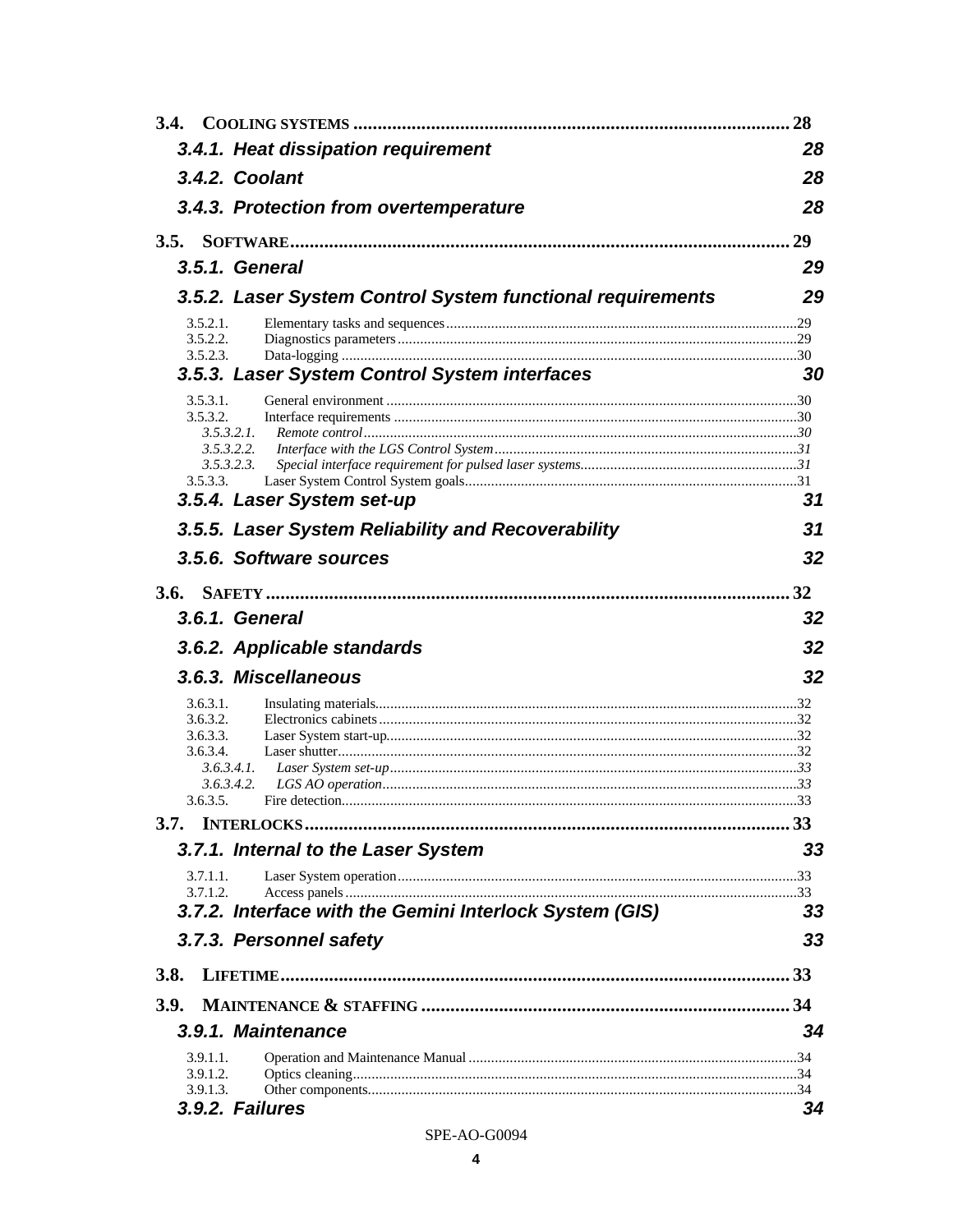| 3.9.2.1.             |                                                                                                                                                                                                                                |    |
|----------------------|--------------------------------------------------------------------------------------------------------------------------------------------------------------------------------------------------------------------------------|----|
|                      | 3.9.2.1.1.<br>3.9.2.1.2.                                                                                                                                                                                                       |    |
|                      | 3.9.3. Gemini staffing                                                                                                                                                                                                         | 34 |
| 3.9.3.1.             |                                                                                                                                                                                                                                |    |
| 3.9.3.2.<br>3.9.3.3. |                                                                                                                                                                                                                                |    |
| 4.                   | LASER SYSTEM OPERATION REQUIREMENTS35                                                                                                                                                                                          |    |
|                      | 4.1. DURING LGS OPERATION AND/OR LGS AO OBSERVATION  35                                                                                                                                                                        |    |
|                      | 4.1.1. General requirement                                                                                                                                                                                                     | 35 |
|                      | 4.1.2. Start-up procedure                                                                                                                                                                                                      | 35 |
| 4.1.2.1.             |                                                                                                                                                                                                                                |    |
| 4.1.2.2.             |                                                                                                                                                                                                                                |    |
| 4.1.2.3.             | 4.1.3. Closed loops                                                                                                                                                                                                            | 35 |
|                      |                                                                                                                                                                                                                                |    |
|                      | 4.1.4. Other controls                                                                                                                                                                                                          | 36 |
| 4.1.4.1.<br>4.1.4.2. |                                                                                                                                                                                                                                |    |
|                      | 4.1.4.2.1.                                                                                                                                                                                                                     |    |
| 4.1.4.3.             | 4.1.4.2.2.                                                                                                                                                                                                                     |    |
|                      | 4.1.5. Shut-down procedures                                                                                                                                                                                                    | 36 |
| 4.1.5.1.<br>4.1.5.2. |                                                                                                                                                                                                                                |    |
|                      |                                                                                                                                                                                                                                |    |
|                      | 4.2.1. Output power                                                                                                                                                                                                            | 37 |
|                      | 4.2.2. Spectral characteristics                                                                                                                                                                                                | 37 |
|                      | 4.2.3. Temporal profile                                                                                                                                                                                                        | 38 |
|                      | 4.2.4. Spatial profiles                                                                                                                                                                                                        | 38 |
| 4.2.4.1.             |                                                                                                                                                                                                                                |    |
| 4.2.4.2              | 4.2.5. Beam quality and the state of the state of the state of the state of the state of the state of the state of the state of the state of the state of the state of the state of the state of the state of the state of the | 38 |
|                      | 4.2.6. Laser System internal status                                                                                                                                                                                            | 38 |
|                      | 4.2.7. Temperature in the laser enclosure                                                                                                                                                                                      | 39 |
|                      | 4.2.8. Coolant                                                                                                                                                                                                                 | 39 |
|                      | 4.2.9. Polarization                                                                                                                                                                                                            | 39 |
|                      | 4.2.10. Accumulated hours                                                                                                                                                                                                      | 39 |
|                      |                                                                                                                                                                                                                                |    |
|                      | 4.3.1. Temperature                                                                                                                                                                                                             | 39 |
|                      | 4.3.2. Vibrations                                                                                                                                                                                                              | 39 |
|                      |                                                                                                                                                                                                                                | 40 |
|                      | 4.3.3. Output beam                                                                                                                                                                                                             |    |
| 4.3.3.1.             |                                                                                                                                                                                                                                |    |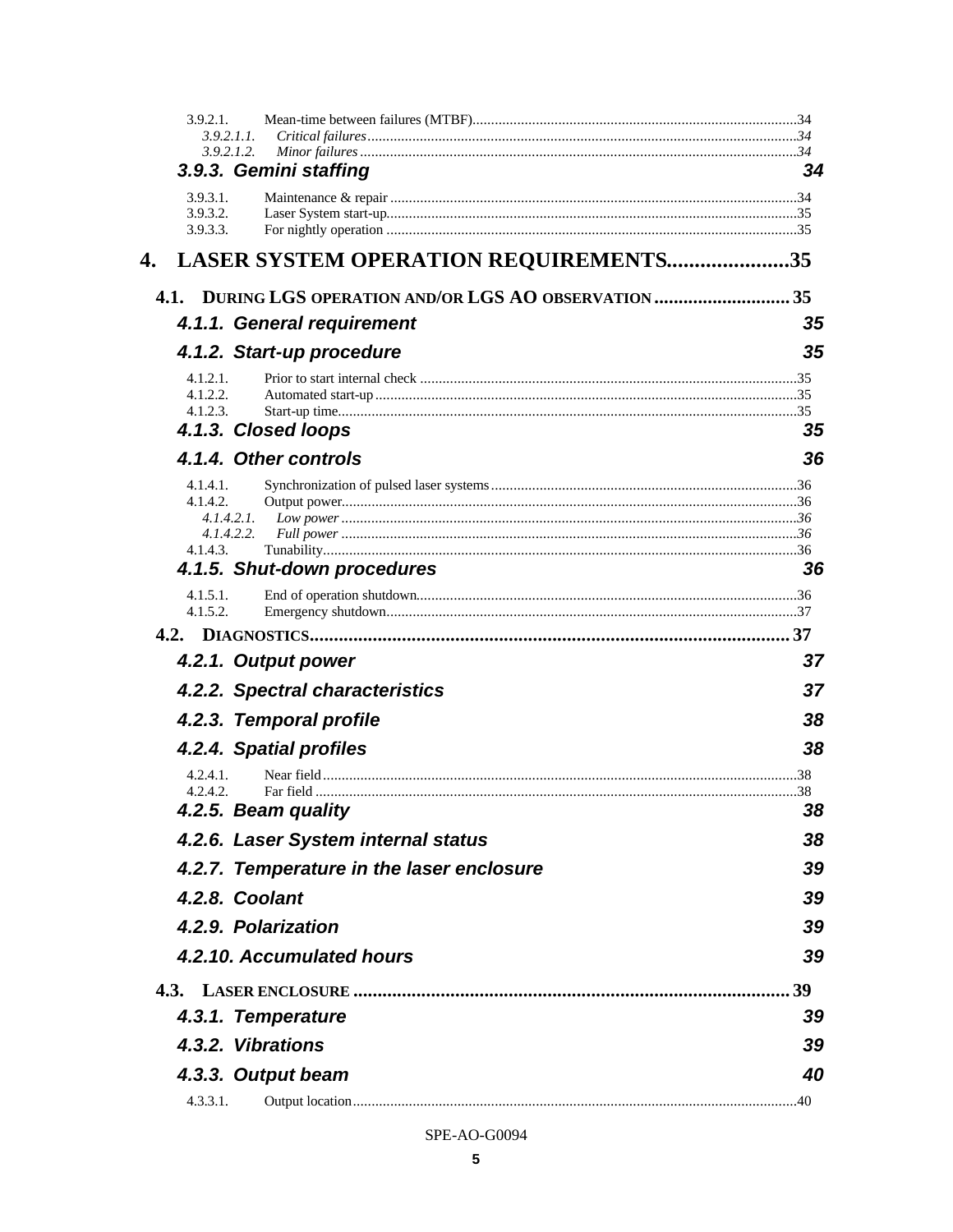|  | 4.3.4. Ease of access |                                          |  |
|--|-----------------------|------------------------------------------|--|
|  |                       |                                          |  |
|  |                       |                                          |  |
|  |                       | 7. AMENDMENTERROR! BOOKMARK NOT DEFINED. |  |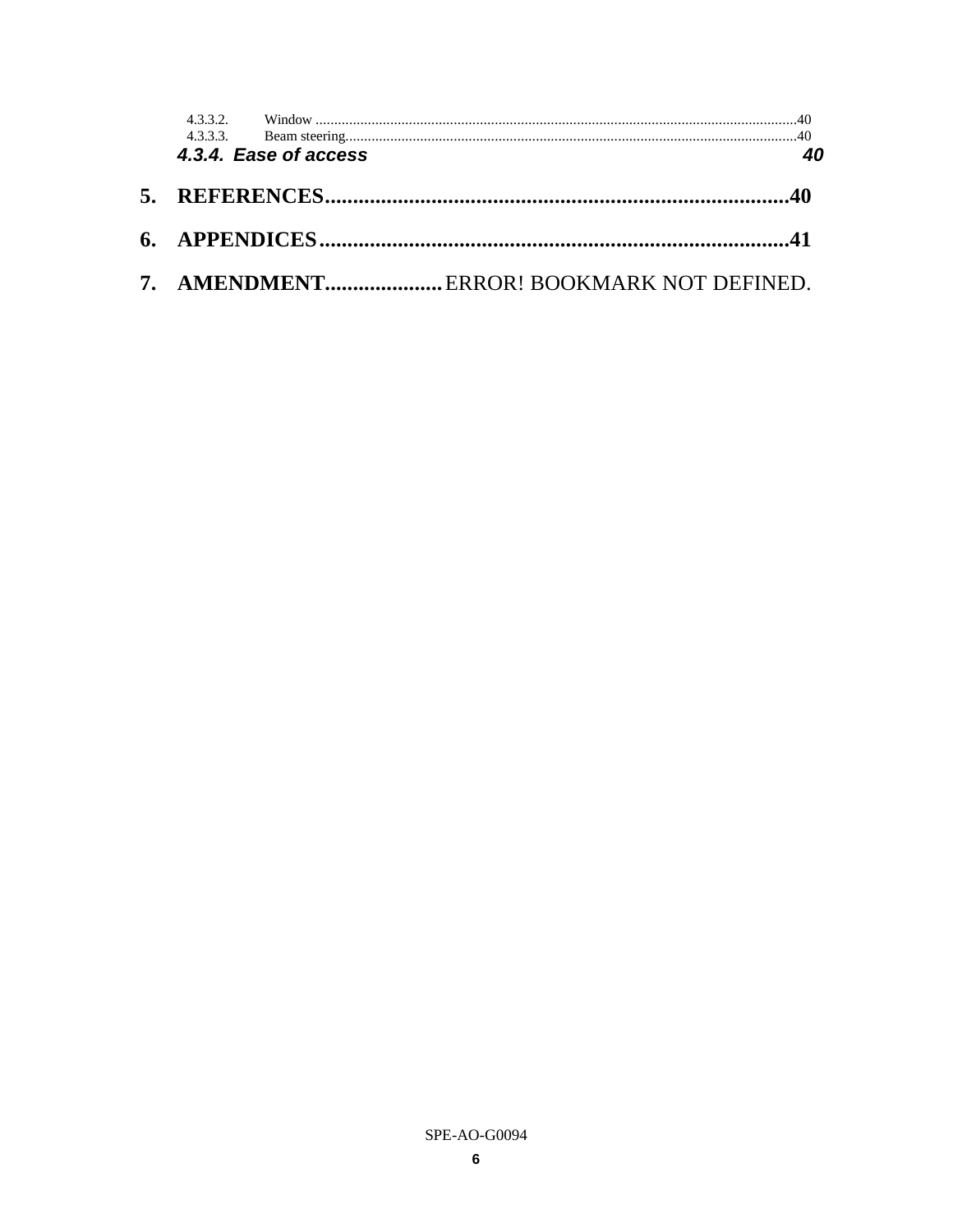# **1. Introduction**

# **1.1. General**

This Request for Proposal (RFP) is for the Laser System subsystem of the Gemini Mauna Kea Laser Guide Star (MK LGS) system. Therefore the requirements listed in the present document are for the Laser System only. An overview of the MK LGS system and subsystems is given in section 1.3, along with the definition of other terms specifically related to the Laser System. All acronyms used in the document are listed in section 1.2 as well.

The MK LGS Laser System Requirements Document is divided into six major sections:

- (1) Introduction
- (2) Performance requirements
- (3) Functional requirements
- (4) Operational requirements
- (5) References
- (6) Appendices

# **1.2. Acronyms**

| AO           | <b>Adaptive Optics</b>                                      |
|--------------|-------------------------------------------------------------|
| <b>BTO</b>   | <b>Beam Transfer Optics</b>                                 |
| CW           | Continuous Wave (laser)                                     |
| <b>DHS</b>   | Data Handling System                                        |
| <b>FWHM</b>  | Full Width at Half Maximum                                  |
| <b>GIS</b>   | Gemini Interlock System                                     |
| <b>HROS</b>  | <b>High Resolution Optical Spectrograph</b>                 |
| <b>LGS</b>   | Laser Guide Star                                            |
| LGS CS       | Laser Guide Star Control System                             |
| <b>LLT</b>   | Laser Launch Telescope                                      |
| MK           | Mauna Kea                                                   |
| MK LGS AO    | Mauna Kea Laser Guide Star Adaptive Optics                  |
| <b>NGS</b>   | Natural Guide Star                                          |
| <b>OCS</b>   | <b>Observatory Control System</b>                           |
| <b>PSD</b>   | <b>Power Spectrum Density</b>                               |
| <b>RFP</b>   | <b>Request For Proposals</b>                                |
| <b>SAD</b>   | <b>Status Alarm Database</b>                                |
| <b>SALSA</b> | Safe Aircraft Localization and Satellite Acquisition System |
| <b>TCS</b>   | Telescope Control System                                    |
| WFS          | <b>Wavefront Sensor</b>                                     |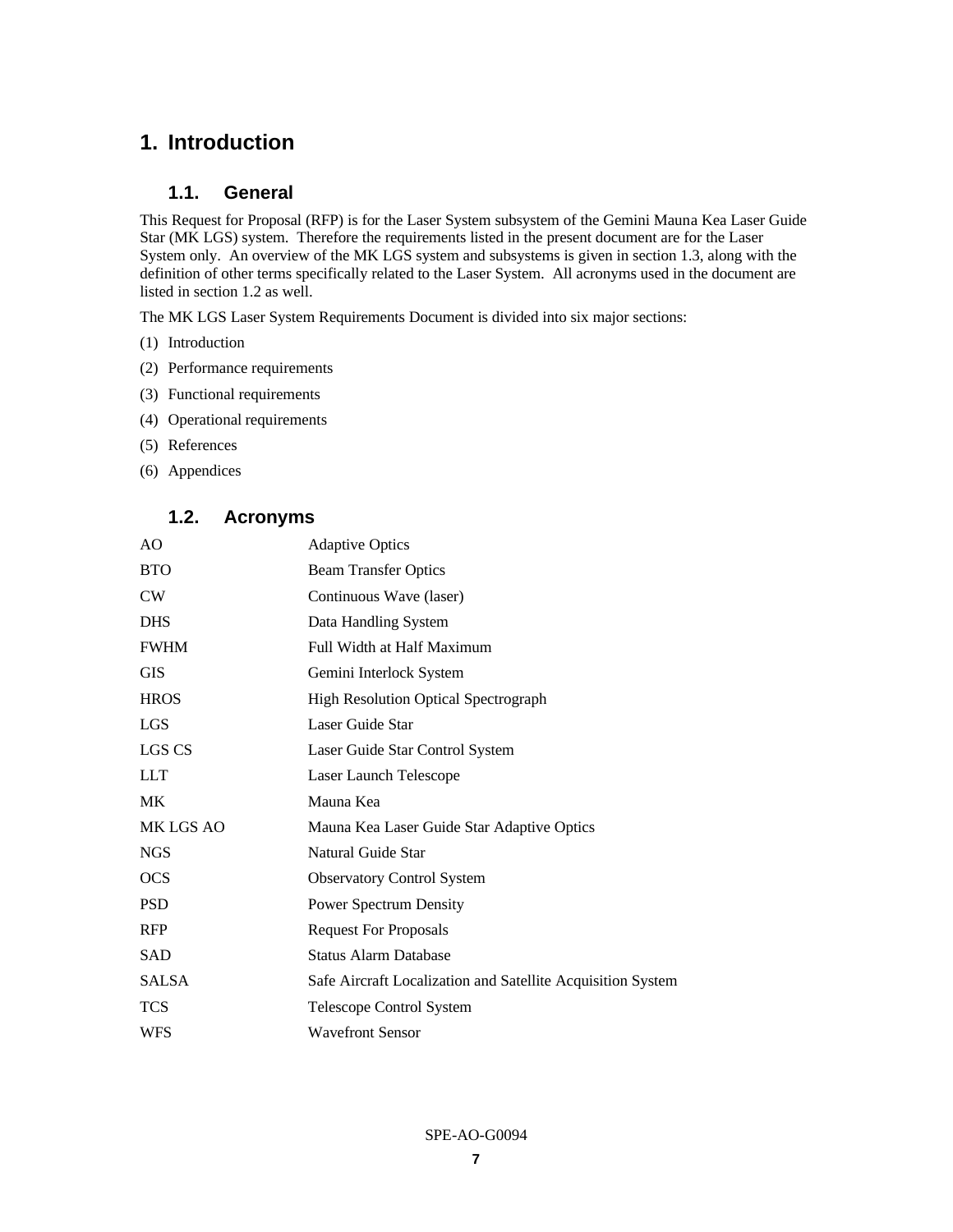# **1.3. Definition of terms and concepts**

### • **Laser Guide Star Adaptive Optics**

Ground-based telescopes use Adaptive Optics to correct astronomical images from distortion by atmospheric turbulence. Adaptive Optics systems using a Natural Guide Star (NGS) are constrained to limited portions of the sky due to the requirement of a wavefront reference source near the science object. As a result, many targets of interest can not be observed with sufficient resolution or sensitivity. A solution to this problem is the use of an artificial wavefront reference source. When no bright natural guide star can be found close enough to the science target, Adaptive Optics uses an artificial guide star created by shooting a laser at the sky in the direction of the target. This laser excites mesospheric sodium atoms located 90 km above the ground. The sodium atoms re-radiate the light and create an artificial Laser Guide Star (LGS).

### • **ALTAIR**

ALTAIR is the name of the Gemini North Adaptive Optics system. This Adaptive Optics system will be able to work both in NGS and LGS modes.

#### • **Mauna Kea Laser Guide Star System**

The MK LGS system will provide ALTAIR with the LGS source. This system will be part of the Gemini North facility and consists of four identified subsystems. These subsystems are the Laser System (LS), the Beam Transfer Optics (BTO), the Laser Launch Telescope (LLT) and the Safe Aircraft Localization and Satellite Acquisition System (SALSA). These subsystems will be controlled by the Laser Guide Star Control System (see appendix (f)). This Request for Proposal is only for the Laser System; all other subsystems mentioned in this document will be obtained separately by Gemini. The laser beam produced by the Laser System will be directed to the top end of the telescope by a train of mirrors which are part of the Beam Transfer Optics. Then the laser beam will be expanded by the Laser Launch Telescope, located behind the secondary mirror of the telescope. The laser beam will propagate into the atmosphere until it reaches the sodium layer and excites the sodium atoms, thus producing the Laser Guide Star.

# • **MK LGS Laser System Requirements Document**

The MK LGS Laser System Requirements Document is the present document. This document presents the requirements for the MK LGS Laser System only. It does not present any requirements for any other subsystems of the MK LGS system since this Request For Proposal is only for the Laser System.

#### • **Strehl ratio**

The Strehl Ratio of an image obtained at the focal plane of a telescope gives a measurement of the image quality, including all static (telescope, instrument) and dynamic (turbulence, telescope vibrations) aberrations. The Strehl Ratio is defined as the ratio of the peak intensity of the aberrated profile of a point source (a natural star) to the peak of the fully diffraction-limited profile of the same point source. The higher the Strehl Ratio (the closer to one), the better the image quality.

#### • **Photon return**

The artificial star is created by the fluorescence of sodium atoms which have been excited by the laser light. The fluorescence photons are collected by the primary mirror of the telescope after they have traveled back to the earth through the atmosphere. We call photon return the number of photons received at the primary mirror of the telescope per unit of surface and per unit of time. The photon return number is expressed in photons/cm<sup>2</sup>/second.

#### • **Laser System**

The Laser System is a subsystem of the Laser Guide Star system. This document presents the specifications and technical requirements for the Laser System only. The Laser System is the subject of this Request For Proposal. The Laser System provided by Vendor must include all components, both hardware and software, necessary to meet the performance and other requirements given in this document. These components must include, but are not limited to, the laser head, the laser enclosure, the laser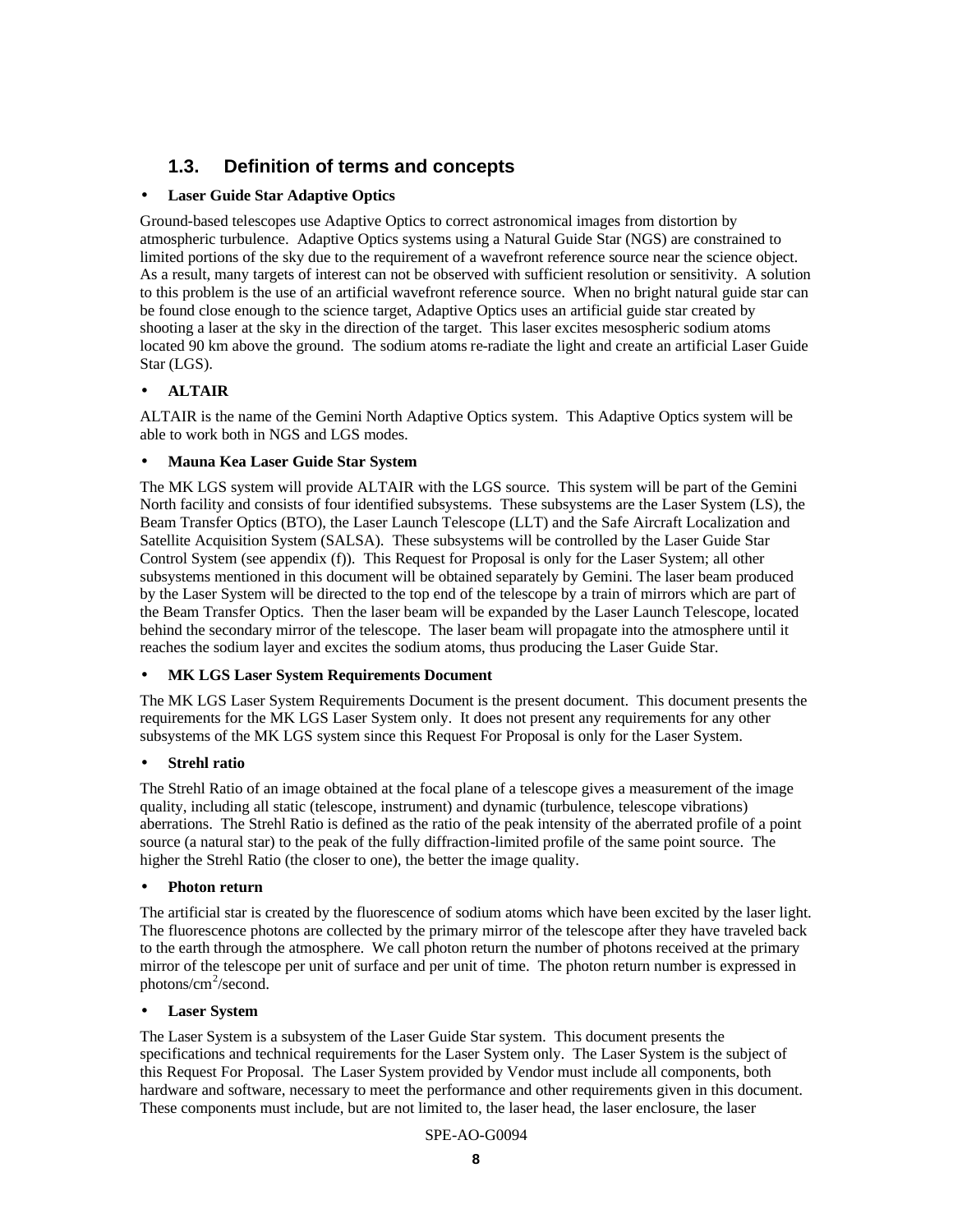electronics, a control system, cooling systems, and any diagnostic system that is needed to maintain the production of the sodium light.



#### • **Laser head**

The laser cavity and other laser optics or diagnostics surrounding the cavity are specifically called the *laser head* of the laser system. The laser head is housed by the *laser enclosure*.

#### • **Laser enclosure**

The laser enclosure is the thermal enclosure which houses the laser head, plus part or totality of the laser electronics and part or totality of the laser cooling systems. The laser enclosure is part of the Laser System.

#### • **Laser electronics**

The laser electronics are all the electronics needed to make the Laser System work. They may be housed in the laser enclosure, or located somewhere else on the telescope or in the dome. There may be electronics both in the laser enclosure and somewhere else in the dome.

### • **Laser System Control System**

The Laser System Control System is the hardware and software which control the Laser System. It is not to be confused with the LGS Control System described in the following. The Laser System Control System is part of the Laser System.

#### • **Control room**

This is the room from where observations are made during the night. This room is located on the first floor of the Mauna Kea telescope. Virtually anything in the observatory can be controlled from the control room. The Laser System shall be controlled from the control room as well.

#### • **Beam Transfer Optics**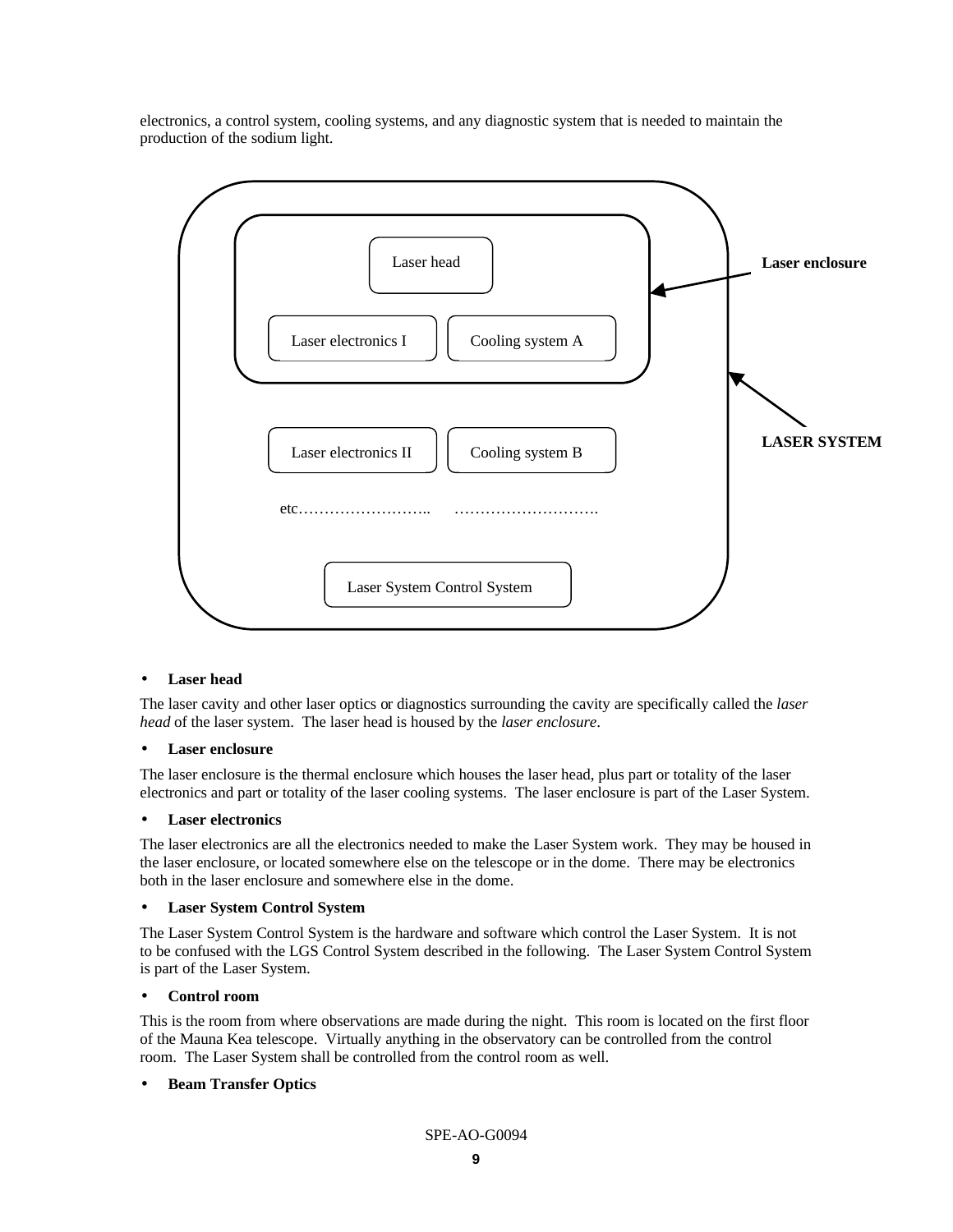The Beam Transfer Optics (BTO), which are not within the scope of work for this RFP, are another subsystem of the Laser Guide Star system. The BTO subsystem has a mechanical interface with the Laser System (see definition of the *Laser System output aperture* in the following). The Beam Transfer Optics relay the laser beam to the top-end of the telescope before it is launched to the sky by the Laser Launch Telescope.

### • **Laser Launch Telescope**

The Laser Launch Telescope (LLT), which is not within the scope of work for this RFP, is the telescope that expands the laser beam and focuses it on the sodium layer. It has no interface with the Laser System.

### • **LGS Control System**

The Laser Guide Star Control System is not within the scope of work for this RFP. It is responsible for the interface between the Telescope Control System (TCS) and the four Laser Guide Star subsystems: the Laser System (LS), the Beam Transfer Optics (BTO), the Laser Launch Telescope (LLT) and the Safe Aircraft Localization and Satellite Acquisition System (SALSA).

### • **Laser System start-up**

The Laser System start up is the period of time when the Laser System is turned on and powered up to its full power level.

#### • **Laser System shutdown**

There are two levels of shutdown.

### • **End of operation shutdown**

This procedure shutdowns the Laser System at the end of operation. The laser light is extinguished and most electronics are turned off sequentially. This is a normal shutdown.

#### • **Emergency shutdown**

This procedure suddenly turns off the electrical power for all the Laser System electronics. This is an emergency shutdown.

#### • **Laser System set-up**

We call "set-up", set-up time or set-up mode any time when the Laser System is not used as part of the MK LGS system. Set-up time is engineering time for the Laser System alone.

#### • **Laser System operation**

We call "operation", operation time or operation mode any time when the Laser System is used as part of the MK LGS system.

#### • **LGS AO observation**

We call "observation", observation time or observation mode any time when the LGS AO system is used for science observation.

#### • **Laser System output & Laser System output aperture**

The output of the Laser System is a laser beam that meets all the performance requirements described in section 2. The location of the Laser System output is represented by an aperture, which also defines a physical interface between the Laser System and the Beam Transfer Optics. This aperture is called the *output aperture* of the Laser System. All the laser light requirements must be met at the output of the Laser System, in the plane of the output aperture.

#### • **Output power**

The output power is the Laser System average power at the sodium wavelength out of the output aperture.

#### • **"Requirement" & "goal"**

All specifications and requirements given in this document must be met by the Laser System provided by Vendor. Items specifically identified as goals do not have to be met by the Laser System, although it is highly desirable that it does.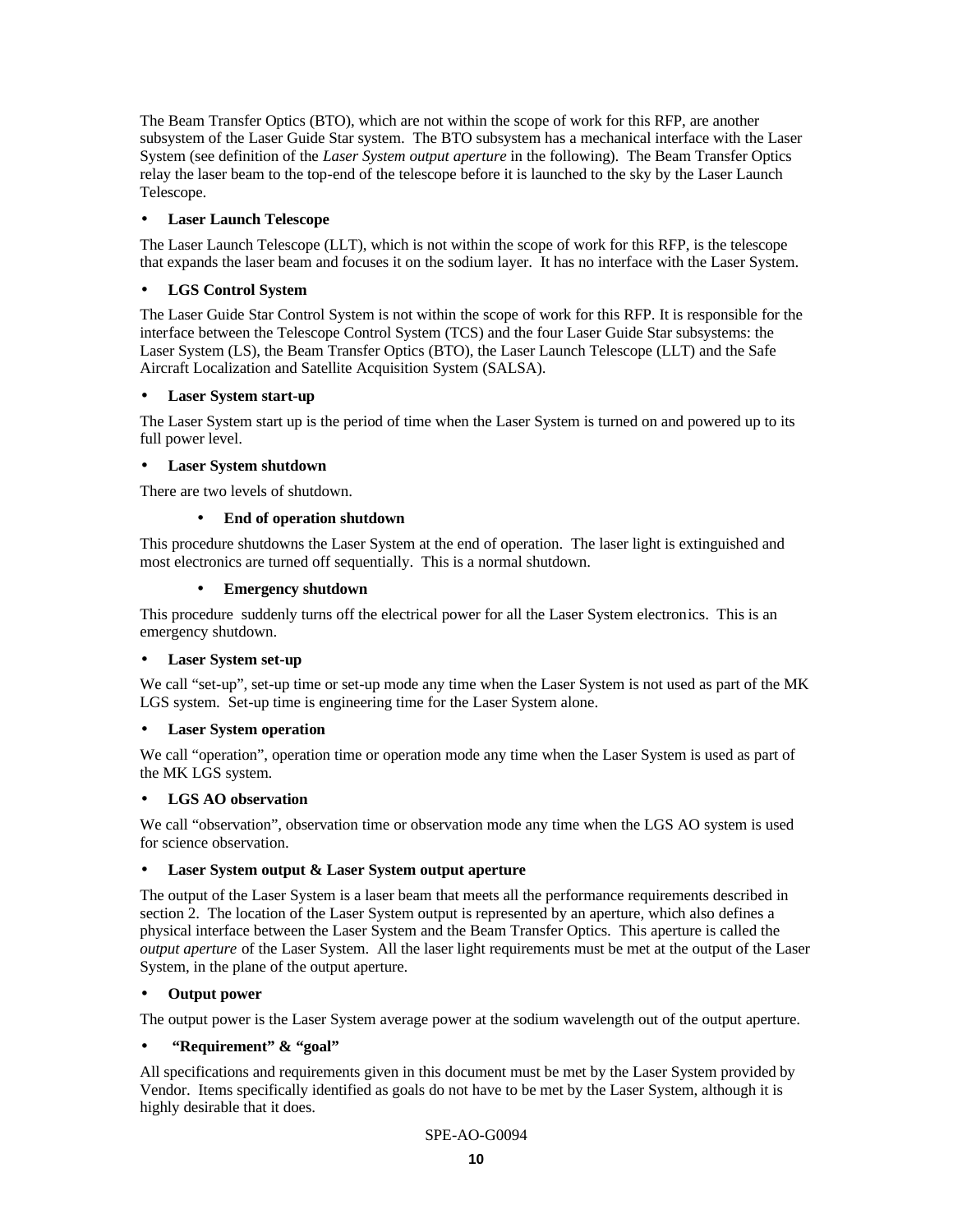# **1.4. The MK LGS Laser System**

# *1.4.1. Interfaces*

The Laser System has interfaces with:

- the Beam Transfer Optics (see definition of *Laser System output aperture* above, sections 2.3.5.5 and 4.3.3.3)
- the LGS Control System (see sections 3.5.3.2.2 for interface requirements, 3.5.3.3 for interface goals and appendix (f) for additional information on the LGS CS)

See the following section for interfaces with:

- Mechanics (3.1)
- Electronics (3.2)
- Cooling systems  $(3.4)$
- Software and related hardware  $(3.5)$
- Safety systems (3.6)
- Interlock system  $(3.7)$

# *1.4.2. Laser System location*

Several possible locations are envisioned for the Laser System at the Mauna Kea telescope site. Drawings of the telescope as well as drawings of the different possible laser locations are given in appendices. All telescope-specific terms are described in the *Telescope Overview (f/16 top-end)* drawing.

All parts of the Laser System will either be mounted at the same location, or they will be split between several locations. For instance, part or all of the electronics could be at a different location than the laser head of the Laser System.

The goal is to mount the laser head as close as possible to the LLT, so that the beam path between the laser head and the LLT is kept as short and simple as possible. The laser head location is an issue because originating the beam off the center section requires the use of more fold mirrors with associated complexity, loss and efficiency and degradation of the beam quality.

# **For this reason, it is highly desirable that the laser head of the Laser System is mounted on the**

**telescope itself either at location A or location B**. Those locations as well as other possible locations for parts or the entire Laser System are indicated on the drawings below. A general description of all locations and miscellaneous remarks follow. Space and mass constraints are given in section 1.4.2.1.2 and related drawings are given in appendices. Further information will be made available upon request.

#### *1.4.2.1.1. Description of possible locations for parts or all the Laser System*

- A: on telescope center section,  $(X=0, +Y)$  location in between both access gantry/cable ways
- B & B': on telescope center section,  $(-X, +Y)$  location next to thermal enclosure #4
- C: on telescope truss  $(-X, +Y)$
- H: on rotating floor section, under -X access platform
- J: in the room under cable wrap room, in the pier
- K: in the High Resolution Optical Spectrograph (HROS) room
- thermal enclosure # 4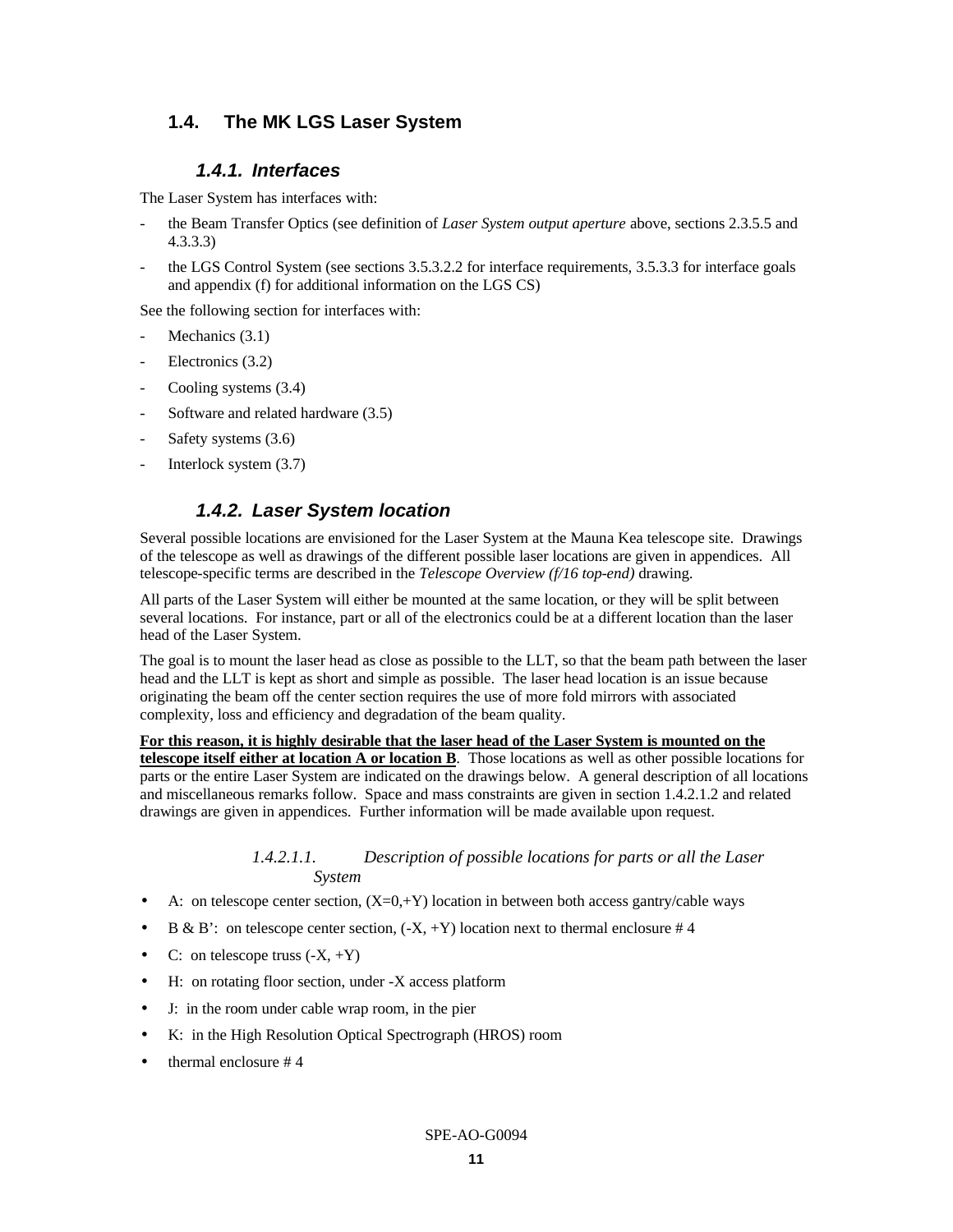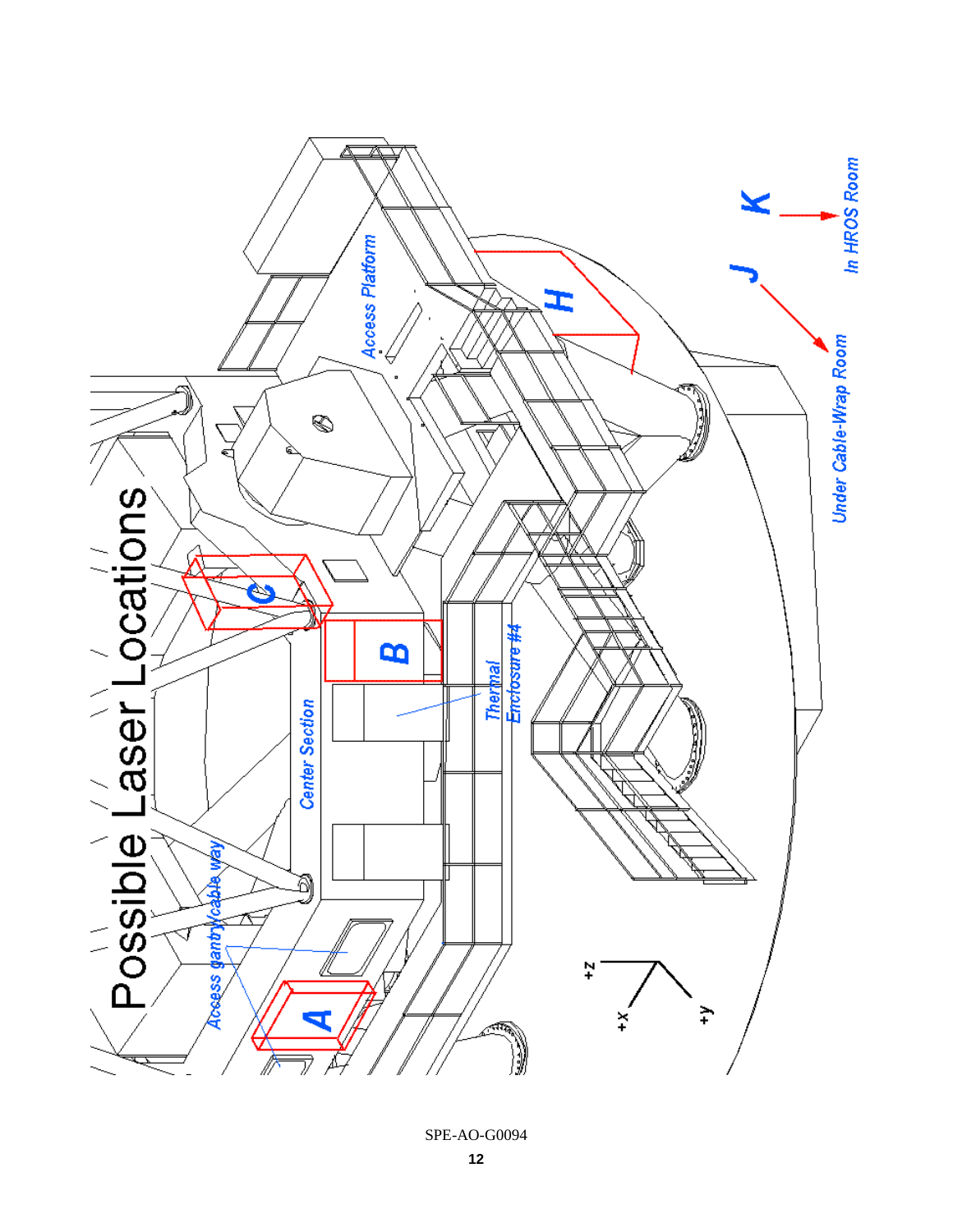Title:

K:\DRAWINGS\AO\MK LGS Laser RFP\MKLGSLaserLocations90de Creator:

AutoCAD LT PSOUT

Preview:

This EPS picture was not saved

with a preview included in it.

Comment:

This EPS picture will print to a

PostScript printer, but not to

other types of printers.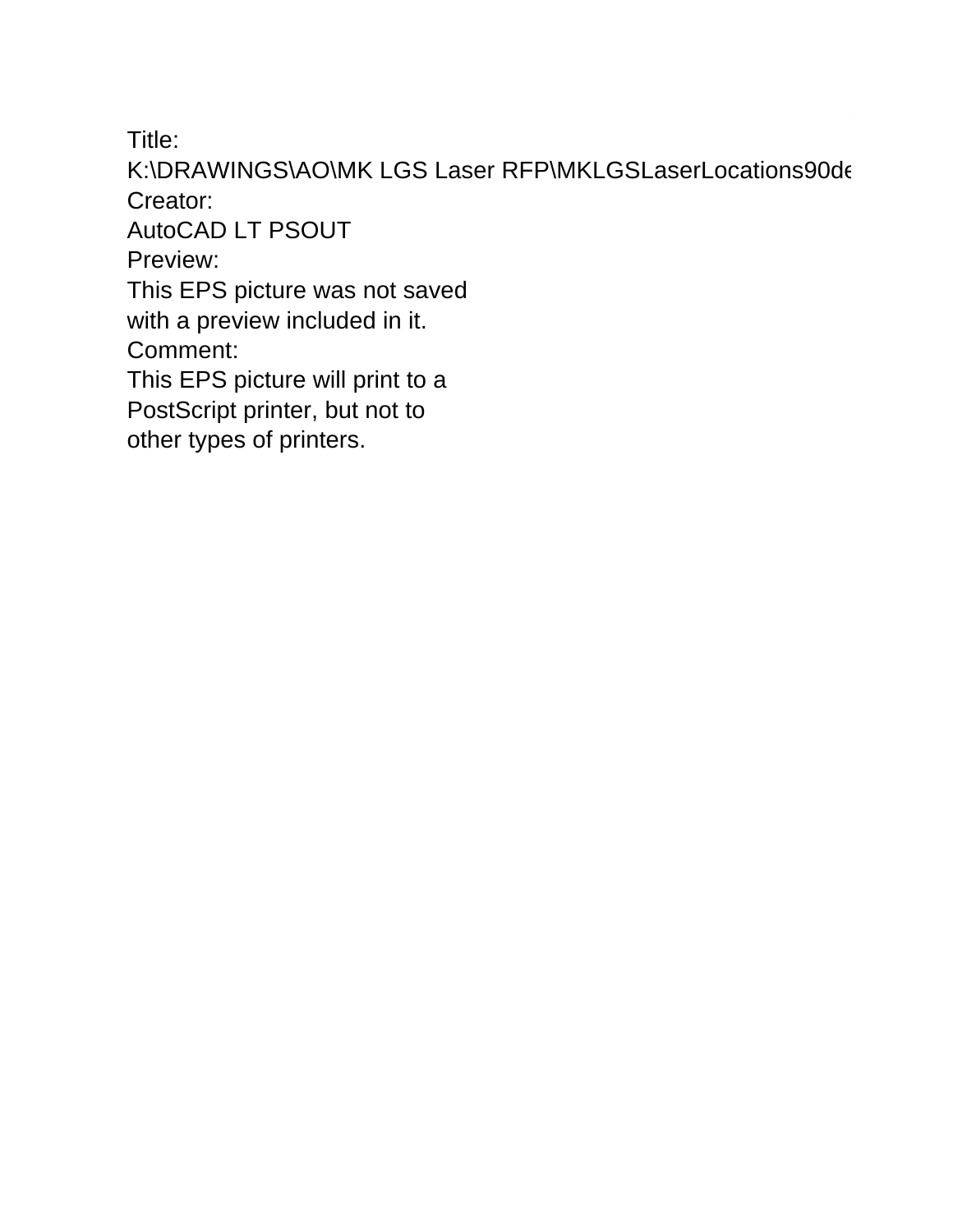#### *1.4.2.1.1.1. Location A*

The Laser System could be located on the mirror support cell on the X=0, +Y wall in between both access gantry/cable ways. This location could be preferred to location B since a laser mounted here would only suffer from changing gravity along one axis. Space is limited here as the access gantry/cable ways must remain open. The space in between the holes is also crowded with boxes and balance weights but it is possible to relocate those elements elsewhere. Note that a platform hangs over location A by about 0.25 m in depth, which gives a hard limit if we consider loosening height constraints for this location. It also implies that we will not be able to steer the output beam of the laser through the platform i.e. the first mirror of the BTO will have to be positioned far enough from the center section wall to allow a clear shot to the telescope top-end.

Issues with this location: changing gravity, space constraints, heat dissipation

#### *1.4.2.1.1.2. Locations B and B'*

The laser system could be located on the telescope center section on the  $-X$ ,  $+Y$  wall next to the thermal enclosure # 4 containing the mirror heating system electronics. We give two different space envelopes for this location (B and B') depending on whether location C is used at the same time  $(B')$  or not  $(B)$ .

Issues with this location: changing gravity, space constraints, heat dissipation

#### *1.4.2.1.1.3. Location C*

Some electronics of the Laser System could be mounted on the telescope truss  $(-X, +Y)$ , close to location B'. The exact location is somewhat free although the heat dissipation would have a higher impact on the turbulence above the primary mirror.

Issues with this location: heat dissipation, mounting and access

#### *1.4.2.1.1.4. Location H*

Below the -X access platform next to the mount there is a large enough space which could be used to house a small laser enclosure. This would allow a workspace with constant gravity vector as well as keep the laser relatively close to the telescope. Note that this location rotates with the telescope when it moves in azimuth.

Issues with this location: heat dissipation, difficult optical path to the telescope for the BTO

# *1.4.2.1.1.5. Location J*

The Laser System could be located in the room just below the cable wrap area inside the pier. The beam path would be through the center column inside the pier, up to the crawl space just beneath the mount base on the observing level, over to just below the -X access platform, then up onto the platform and into the elevation axis.

Issues with this location:

- transport of the Laser System: access to this area is very restricted (around cable wrap, through a hatch way and down a ladder) with no lifting equipment. This means *that the system would have to be assembled in parts*. Individual parts must weigh less than 100 kg and be 2 m x0.5 m x.0.5 m max.
- very long BTO

### *1.4.2.1.1.6. Location K*

The laser system could also be located in the room dedicated to the High Resolution Optical Spectrograph at the bottom of the pier. Location K provides enough room for a standard 8' x 4' optical table. The beam path would be through the center column inside the pier, up to the crawl space just beneath the mount base on the observing level, over to just below the -X access platform, then up onto the platform and into the elevation axis.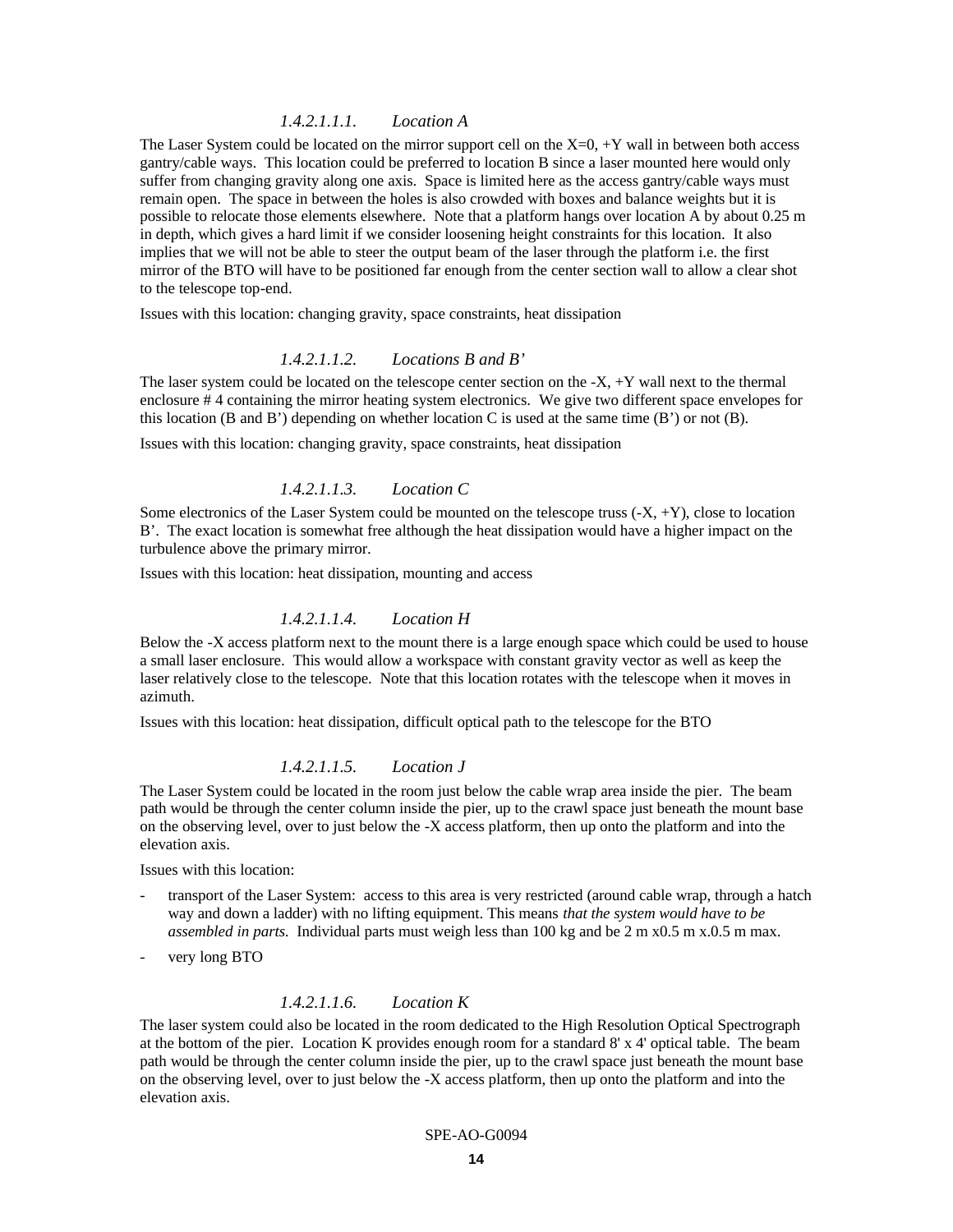Issues with this location:

- very long BTO
- more constrained requirements in terms of heat and vibrations created by the Laser System due to the future implementation of the High Resolution Optical Spectrograph in this room.

#### *1.4.2.1.1.7. Thermal enclosure # 4*

This thermal enclosure is only about half full and might be used as a location for some laser electronics. About 12 U of 19" rack space, 500 mm deep is available.

#### *1.4.2.1.1.8. Alternative locations for the Laser System electronics on the telescope*

The Laser System electronics, part or all of it, could be located at other possible locations on the telescope, depending on whether they have to be close to the laser head or can be mounted remotely. These alternative locations could be:

- in bigger thermal enclosures than the ones that are already mounted on the telescope, providing that the heat dissipation requirement is met and there is no difficulties like access problems or limited space envelopes
- hanging in place on the (modified) access platform railing
- others

| Location      | Available space  |                   |                   | Maximum       |
|---------------|------------------|-------------------|-------------------|---------------|
|               | Length           | <b>Thickness</b>  | Height            | weight $(kg)$ |
| A             | 0.8 <sub>m</sub> | 0.6 <sub>m</sub>  | 2.0 <sub>m</sub>  | $<$ 300 kg    |
| B             | 0.8 <sub>m</sub> | 0.6 <sub>m</sub>  | $2.8 \text{ m}$   | $<$ 300 kg    |
| B'            | 0.8 <sub>m</sub> | 0.6 <sub>m</sub>  | 1.4 <sub>m</sub>  | $<$ 300 kg    |
| $\mathcal{C}$ | 0.8 <sub>m</sub> | 0.6 <sub>m</sub>  | $1.5 \text{ m}$   | $<$ 300 kg    |
| H             | $1.5 \text{ m}$  | 1.0 <sub>m</sub>  | 2.0 <sub>m</sub>  | $<$ 2000 kg   |
| J (total)     | 4.0 <sub>m</sub> | 2.3 m             | 2.0 <sub>m</sub>  | $<$ 2000 kg   |
| (parts)       | < 2 m            | $< 0.5 \text{ m}$ | $< 0.5 \text{ m}$ | < 100 kg      |
| K             | 4.0 <sub>m</sub> | $2.3 \text{ m}$   | 2.0 <sub>m</sub>  | $<$ 2000 kg   |
| Th. Encl. #4  | $0.45 \;{\rm m}$ | $0.45$ m          | $0.74 \text{ m}$  |               |

*1.4.2.1.2. Space and mass constraints*

The space envelopes for each location are illustrated with AutoCAD drawings (see appendices).

Some extensions of the space and mass envelopes may be subject to further negotiations if necessary for the Laser System proposed. Proposals must include a plan showing where each element of the proposed Laser System would be placed among the possible locations.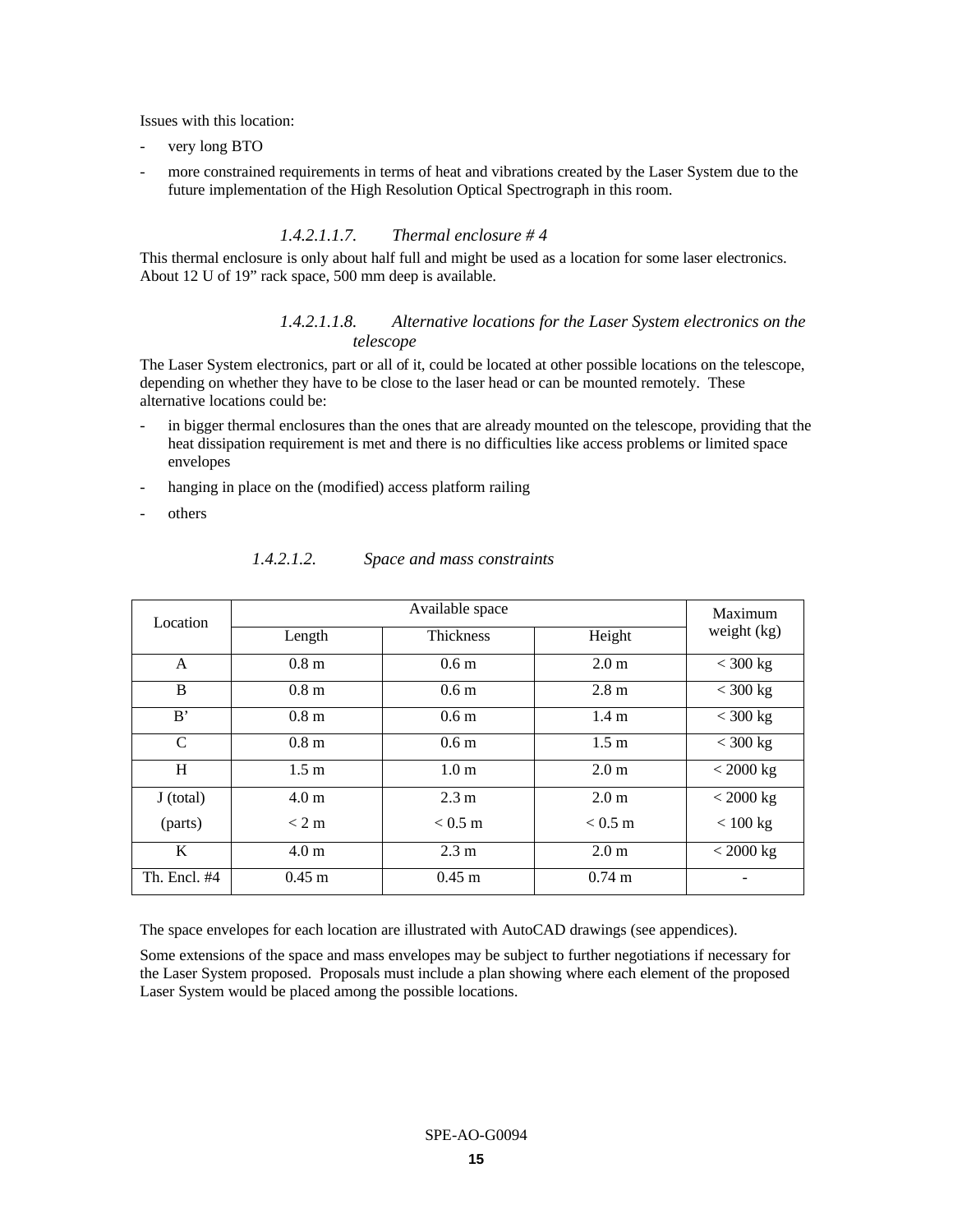# **2. Laser System performance requirements**

The Laser System performance requirements are driven by the overall MK LGS AO performance requirements in terms of Strehl ratio at the focal plane of the science instrument.

# **2.1. MK LGS AO system performance requirements**

The science driver for the Laser System in the MK LGS AO system is to produce the brightest possible sodium laser star, with the smallest possible angular spot diameter, to achieve a Strehl ratio as high as possible on an image which has been corrected by the MK LGS AO system. The top-level MK LGS AO science requirement to meet is a **Strehl Ratio > 0.2 @ 1.6 mm at 45 degrees zenith angle**. We have used the Strehl ratio requirement to derive all the performance requirements for the Laser System. Those requirements are presented in the following sections.

# **2.2. Photon return requirement & goal**

We simulated the ALTAIR response to a LGS type source and used the results of the simulation to derive the photon return requirement to meet the science requirement stated above. Note that the beam quality of the laser system and the many additional wavefront aberrations added to the beam before it is launched to the sky are accounted for in the photon return requirement. This requirement also accounts for some margins.

The top-level science requirement in terms of photon return at the primary mirror of the MK telescope is **160 photons/cm<sup>2</sup> /second.** The goal is **240 photons/cm<sup>2</sup> /second.**

# **2.3. Laser light requirements**

# *2.3.1. Output power*

It is not possible to fix the same power requirement for all possible laser systems. This requirement has to do with the physics of the interaction between the laser light and the sodium atoms. This document does not review how various lasers interact with sodium atoms depending on their temporal and spectral format, but references [1-5] do so. Reference [5] is given in appendix (e). The sodium D2 line profile is given in appendix (d).

# **2.3.1.1. Output power requirement calculation**

The laser output power requirement must be derived from the photon return requirement at the primary mirror of the MK telescope. **Vendors are required to calculate the power requirement which corresponds to the type of Laser System they propose.** Reference [5] gives some examples of this calculation when using an ideal laser beam with no wavefront aberration in the LLT pupil (see appendix (e)). Following this reference, sections 2.3.1.2 and 2.3.1.3 give the power requirement for three different types of lasers.

The following assumptions will be used to calculate the laser system output power which matches the photon return requirement:

- 45 degrees zenith angle
- Median to poor seeing conditions at Mauna Kea:  $r_0=17.2$  cm @  $\lambda=589$  nm (equivalent to 0.7 arcsec seeing  $@$  0.55  $\mu$ m)
- Average to low sodium column density at zenith:  $C_s = 2*10^9$  atoms/cm<sup>2</sup>
- Sodium layer altitude at zenith  $= 90$  km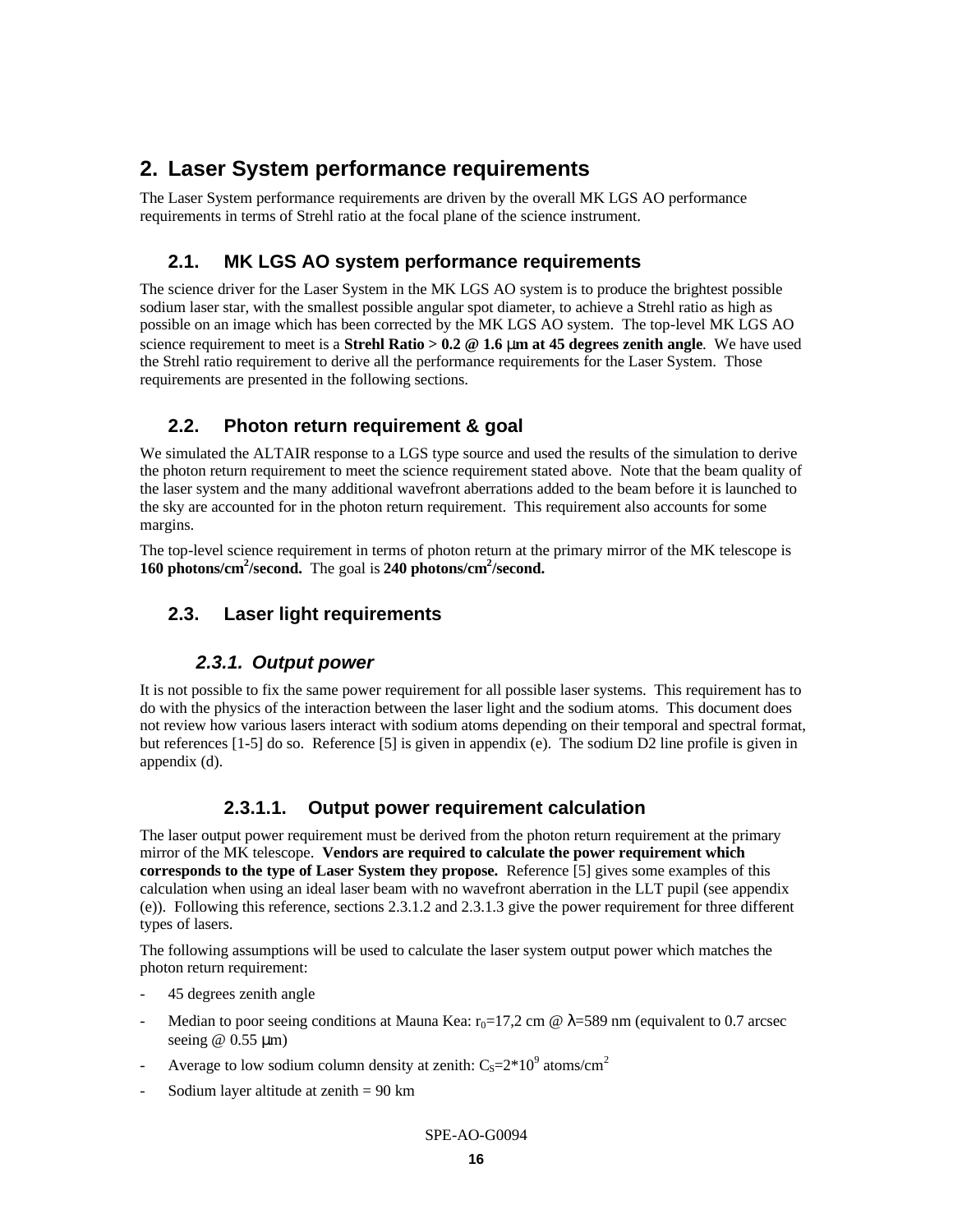- Sodium layer thickness at zenith  $= 10$  km
- Atmospheric transmission coefficient at zenith  $= 0.8$  (one way)
- BTO transmission coefficient  $= 0.8$  for a Laser System located on the telescope, 0.6 for a Laser System located further away (e.g. in the pier of the telescope)
- LLT transmission coefficient  $= 0.9$
- LLT pupil diameter  $= 45$  cm
- Laser beam intensity diameter @  $1/e^2$  on LLT = 25 to 45 cm (nominal is 30 cm)
- MK telescope entrance pupil diameter  $= 7.9$  m.

# **2.3.1.2. Power requirement & goal for a CW laser**

To serve as a reference for the calculation of the power requirement for any type of laser, we convert the photon return requirement into a power requirement for a hypothetical continuous wave laser. This laser has the following characteristics:

- the laser is *continuous wave*
- the laser is *longitudinally monomode*
- the full width at half maximum (FWHM) of the laser mode is  $10 \text{ MHz}$  (equal to the homogeneous width of sodium atoms)
- the laser mode is *centered on the peak of the D2 line*  $F=2 \rightarrow F=3$  *hyperfine transition*
- the laser is *circularly polarized*

Then the equivalent power requirement at the output of this CW laser (prior to any propagation through the beam transfer optics or the atmosphere) is **12.2 W**. The goal is **18.3 W**.

# **2.3.1.3. Power requirement & goal for other types of lasers**

The conversion of the power requirement for this particular type of CW laser into a power requirement for other types of lasers is not straightforward as it depends on the temporal and spectral format of those lasers. Vendors are welcome to use the following as a guideline to calculate the power requirement for the laser they propose. Note that *Vendors who would propose a Laser System identical or very similar to one of those three lasers given as examples are not required to calculate the power requirement again.*

#### *2.3.1.3.1. Examples*

We will consider two non CW laser formats as examples. We call the CW format described in section 2.3.1.2 the *CW laser*, and define two other formats: the *Long pulse laser* and the *Macro-micro pulse laser*. Pulse lengths are said to be *long*, *macro* or *micro* with respect to the sodium excited state lifetime (16 ns).

To some extent it is possible to scale the power requirement calculated for the CW laser to other laser formats [4-5]. To do so, we use the 'slope efficiency' numbers (SE) given in references [4-5]. **The laser output power requirement is inversely proportional to SE.** For the CW laser,  $SE = 0.26$ photon.m<sup>2</sup>/ms/W/atom. Note that *the slope efficiency numbers assume that there is no saturation at the sodium layer.*

**In case saturation would be reached, the following power requirements are no longer valid. Therefore the output power requirements given as examples would increase**. Section 2.3.1.3.2 gives some information on how to take saturation into account in the laser output power requirement calculation.

The laser location also has an influence on the scaling coefficient because it changes the BTO transmission coefficient, since more relay mirrors are actually needed to bring the beam to the top-end if the laser system is located far from it. We suppose that the CW laser would have to be located at location J or K whereas the Long pulse laser and the Macro-micro pulse laser would possibly be located at location A or B (see section 1.4.2 for these locations on the telescope). For the CW laser, located about 50 m far away from the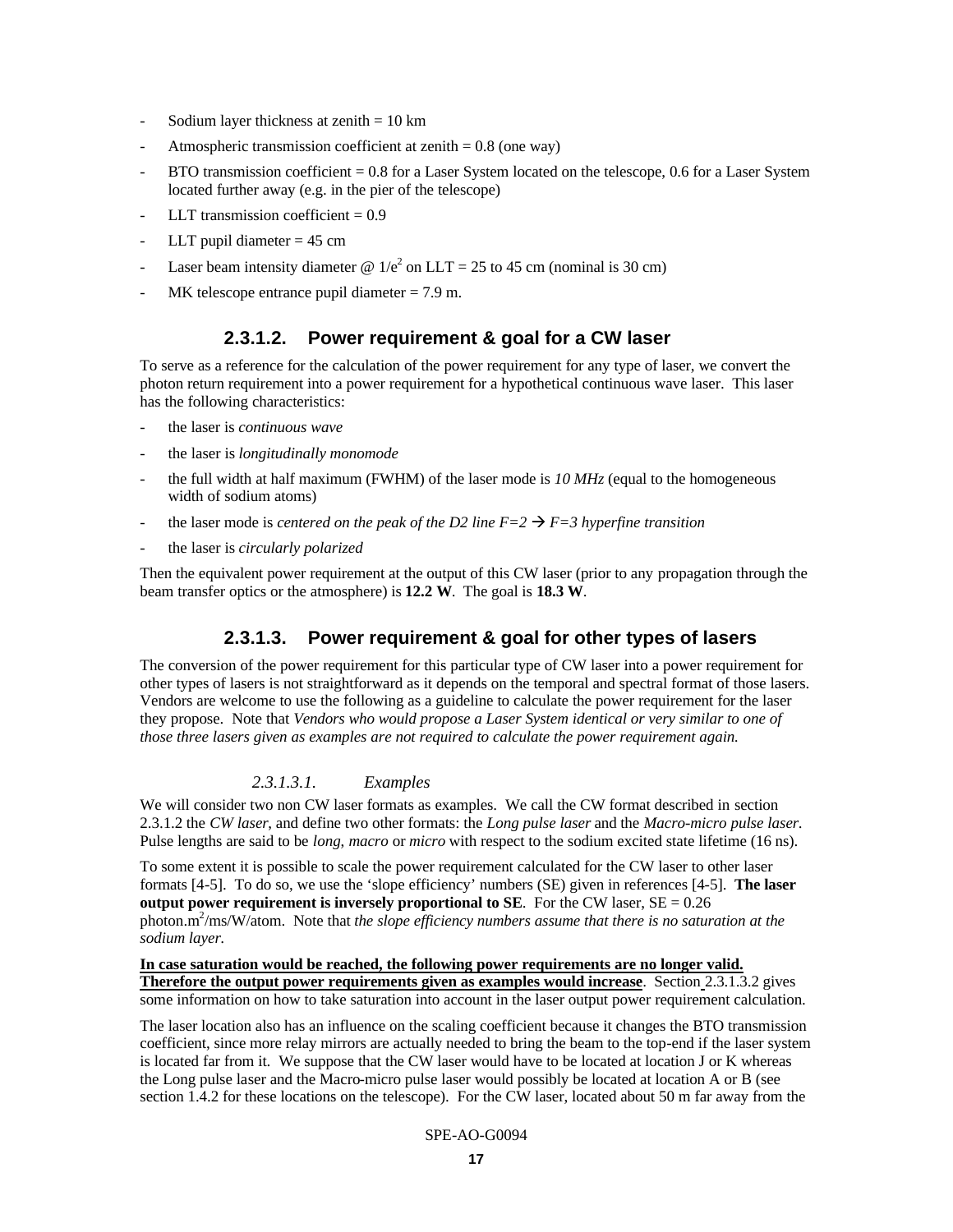LLT,  $T_{\text{BTO}} = 0.6$ , whereas for the two formats below, assuming that the laser heads are mounted on the telescope about 20 m away form the LLT, we use  $T_{\text{BTO}} = 0.8$ . **The laser output power requirement is** inversely proportional to T<sub>BTO</sub>.

|                                                                                                                      | Long pulse laser                                | Macro-micro pulse laser                          |
|----------------------------------------------------------------------------------------------------------------------|-------------------------------------------------|--------------------------------------------------|
| Temporal format                                                                                                      | 100 ns pulse @ 30 kHz rep.                      | 150 μs @ 800 Hz rep. rate                        |
|                                                                                                                      | rate                                            | 700 ps @ 100 MHz rep. rate                       |
|                                                                                                                      | Phase modulated                                 | Mode-locked                                      |
| Spectral format                                                                                                      | Multimode                                       | Multimode                                        |
|                                                                                                                      | FWHM=3 GHz                                      | FWHM=1 GHz                                       |
| Polarization                                                                                                         | Linear or circular                              | Circular                                         |
| $SE$ (photon.m <sup>2</sup> /ms/W/atom)                                                                              | 0.1                                             | 0.33                                             |
| T <sub>BTO</sub>                                                                                                     | 0.8                                             | 0.8                                              |
| Scaling coefficient compared to<br>the CW laser:<br>$SE_{CW} \times T_{BTO,CW}$<br>$SE_{laser} \times T_{BTO,laser}$ | $\frac{0.26 \times 0.6}{0.1 \times 0.8} = 1.95$ | $\frac{0.26 \times 0.6}{0.33 \times 0.8} = 0.59$ |
| Calculated power (W)                                                                                                 | $12.2 \times 1.95 = 23.8$                       | $12.2 \times 0.59 = 7.2$                         |
| Power requirement (W)                                                                                                | 21                                              | 7                                                |
| Calculated power goal (W)                                                                                            | $18.3 \times 1.95 = 35.7$                       | $18.3 \times 0.59 = 10.8$                        |
| Power goal (W)                                                                                                       | 30                                              | 10                                               |

# *2.3.1.3.2. Saturation issue*

### *2.3.1.3.2.1. CW laser*

The power requirement and goal given above do not take into account saturation of the sodium atoms. A monomode CW laser that meets the power requirement (12.2 W) and at the same time the beam quality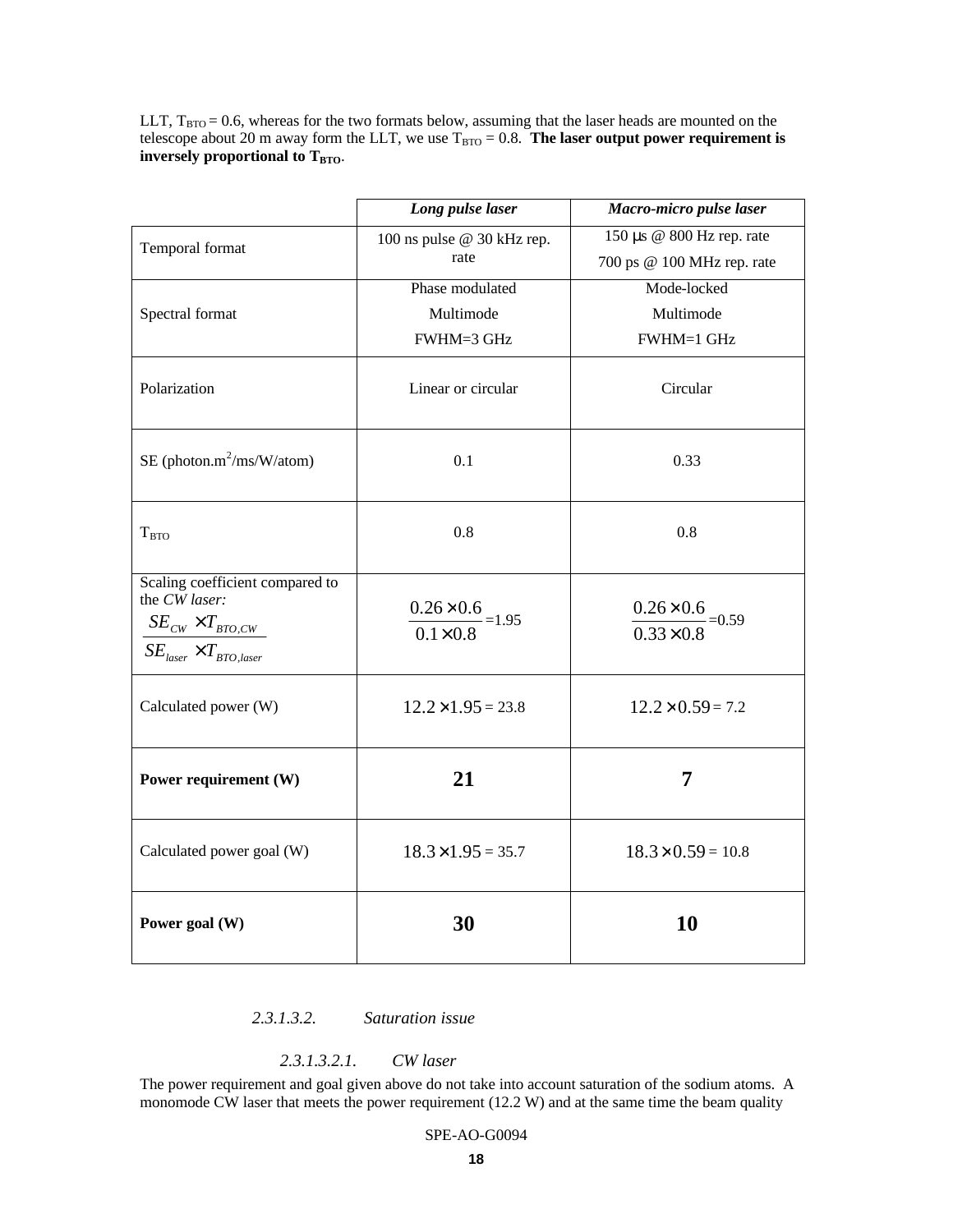requirement (see section 2.3.5.3) will *actually reach* saturation. A monomode CW laser that meets the power goal (18.3 W) and the beam quality requirement as well will of course saturates the sodium atoms even more heavily. If nothing is done, then saturation will lower the expected photon return and the photon return requirement (resp. goal) will not be met.

At such power levels out of a CW laser, the way to beat the saturation effect is either to enlarge the mode linewidth or to go longitudinally multimode. Assuming that those longitudinal modes are not too far away from the peak of the sodium D2 line (say by no more than 100 MHz), then saturation would decrease in proportion with the number of longitudinal modes. Vendors who would propose a CW laser for the MK LGS Laser System would have to take these considerations into account in order to design their system.

#### *2.3.1.3.2.2. Other types of lasers*

The scaling coefficients given in section 2.3.1.3.1 are only valid for non-saturated sodium atoms. Consequently, if relevant, saturation should be included when calculating the laser power requirement for laser systems similar to the Long pulse laser, the Macro-micro pulse laser or any other laser.

The laser spot size at the sodium layer is of prime importance in that calculation since it defines the light flux and the saturation parameter for the excited atoms. Laser systems with high beam quality will produce smaller spot sizes. Therefore these laser beams are more likely to saturate sodium atoms. Here are some values for the saturation intensities which can be found in the references [1-5]:

- *Monomode CW laser*:  $I_{sat} = 6.4$  mW/cm<sup>2</sup> (10 MHz linewidth)
- $-$  *Multimode CW laser*:  $I_{sat}$  = Nmodes  $*$  6.4 mW/cm<sup>2</sup> (10 MHz linewidth for each mode)
- *Long pulse laser*:  $I_{sat} = 5$  W/cm<sup>2</sup> (FWHM = 3 GHz)
- *Macro-micro pulse laser*: such a format does not saturate for the range of laser powers and spot sizes considered here.

#### *2.3.1.3.3. Rules of thumb*

For laser formats which are close to the examples presented above, it is possible to assess roughly the SE numbers by looking at the following parameters.

- Duty cycle, energy per pulse and pulse length: these parameters are related to saturation and optical pumping.
- Spectral width (FWHM), frequency center of the laser spectrum and longitudinal mode spacing: these parameters are related to the cross-section value of the absorption and the number of sodium atoms velocity groups which are excited.

#### *2.3.2. Wavelength*

The wavelength of the laser beam is about **589 nm**. It will be precisely locked (i.e. actively stabilized) on the sodium D2 line. The central wavelength of the laser will be chosen so as to maximize the photon return from the sodium layer, depending on the temporal and spectral format of the laser.

### **2.3.2.1. Examples**

#### *2.3.2.1.1. CW laser*

The central wavelength should be actively locked on the peak of the D2 line  $F=2 \rightarrow F=3$  hyperfine transition, which will give the highest photon return*.* It should be stable by no more than the homogeneous width of the sodium excited state, that is 10 MHz.

*2.3.2.1.2. Long pulse laser*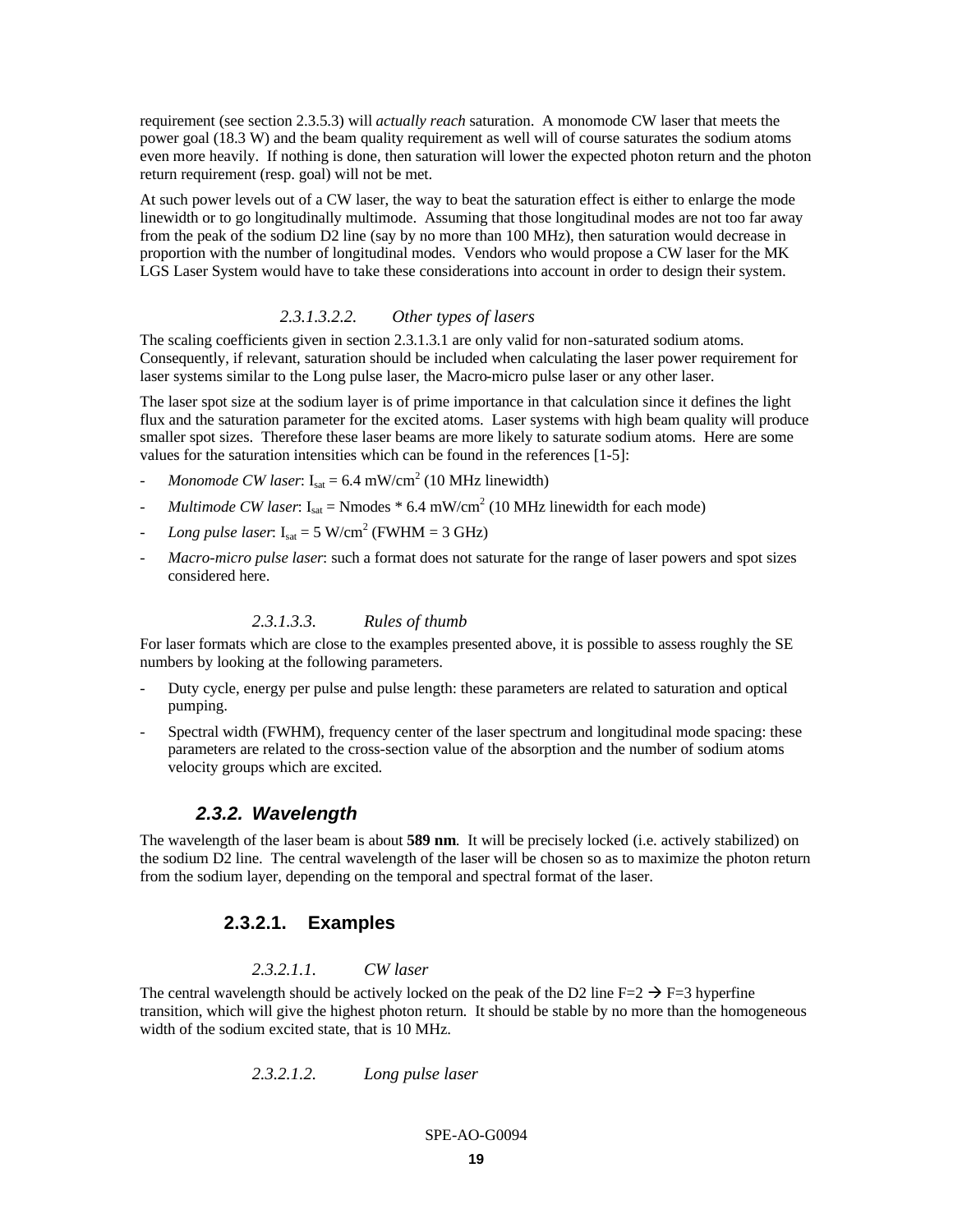The central wavelength should be chosen in such a way that the laser spectrum overlaps the sodium D2 line (see section 2.3.3).

#### *2.3.2.1.3. Macro-micro pulse laser*

The central wavelength should be locked on the peak of the D2 line  $F=2 \rightarrow F=3$  hyperfine transition.

Note that vendors are welcome to propose schemes that would enable re-optical pumping of atoms which might be "lost" in other substates than those involved the  $F=2 \rightarrow F=3$  hyperfine transition. It could be desirable that the central wavelength were not exactly set on the peak but close to it, in between the two main hyperfine components of the sodium line (see appendix (d): Sodium D2 line). If possible, it should be shifted by, say, 100 or 200 MHz towards the second peak. Calculations showing how such a shift could improve photon return should be done prior to the choice of the central wavelength.

### **2.3.2.2. Other lasers**

For any laser other than the three examples presented above, some calculations are required so as to prove that the optimum choice has been made for the central wavelength.

# *2.3.3. Temporal and spectral formats*

The laser can be either continuous wave or pulsed, provided the photon return requirement is met. The laser temporal and spectral formats (e.g. pulse length, mode linewidth, number of longitudinal modes, etc.) should be consistent with the optimization of the laser efficiency and it should aim at minimizing saturation.

# **2.3.3.1. Pulsed lasers special requirement & goal**

The Gemini North Adaptive Optics system ALTAIR has a required sampling frequency of 1 kHz. In case the laser is pulsed, pulse repetition rates between 600 Hz and 1 kHz or above 5 kHz are acceptable. Pulse repetition rates between 600 Hz and 1 kHz will be preferred , with a **goal of 1 kHz**. This will make it possible to get rid of Rayleigh scattering by means of time-gating. Pulse repetition rates below 600 Hz and between 1 kHz to 5 kHz are unacceptable.

# **2.3.3.2. Laser tunability**

Note that in some cases, the laser frequency will have to be tunable. See the Laser System Operation Requirements, section 4.1.4.3.

# *2.3.4. Polarization*

The laser polarization must be **linear**. If the photon return can be enhanced by circular polarization for a given laser format, and if the output power requirement calculation takes this enhancement into account, it will be Gemini's responsibility to change the laser beam polarization from linear to circular before the laser beam is launched to the sky.

# *2.3.5. Spatial mode*

# **2.3.5.1. Output beam diameter**

We note  $w_0$  the waist (i.e.  $1/e^2$  intensity radius) at the output of the laser, so that 2  $w_0$  is the beam diameter at the output of the laser. The beam diameter at the output of the laser system will be  $2 w_0 = 3.5$  mm.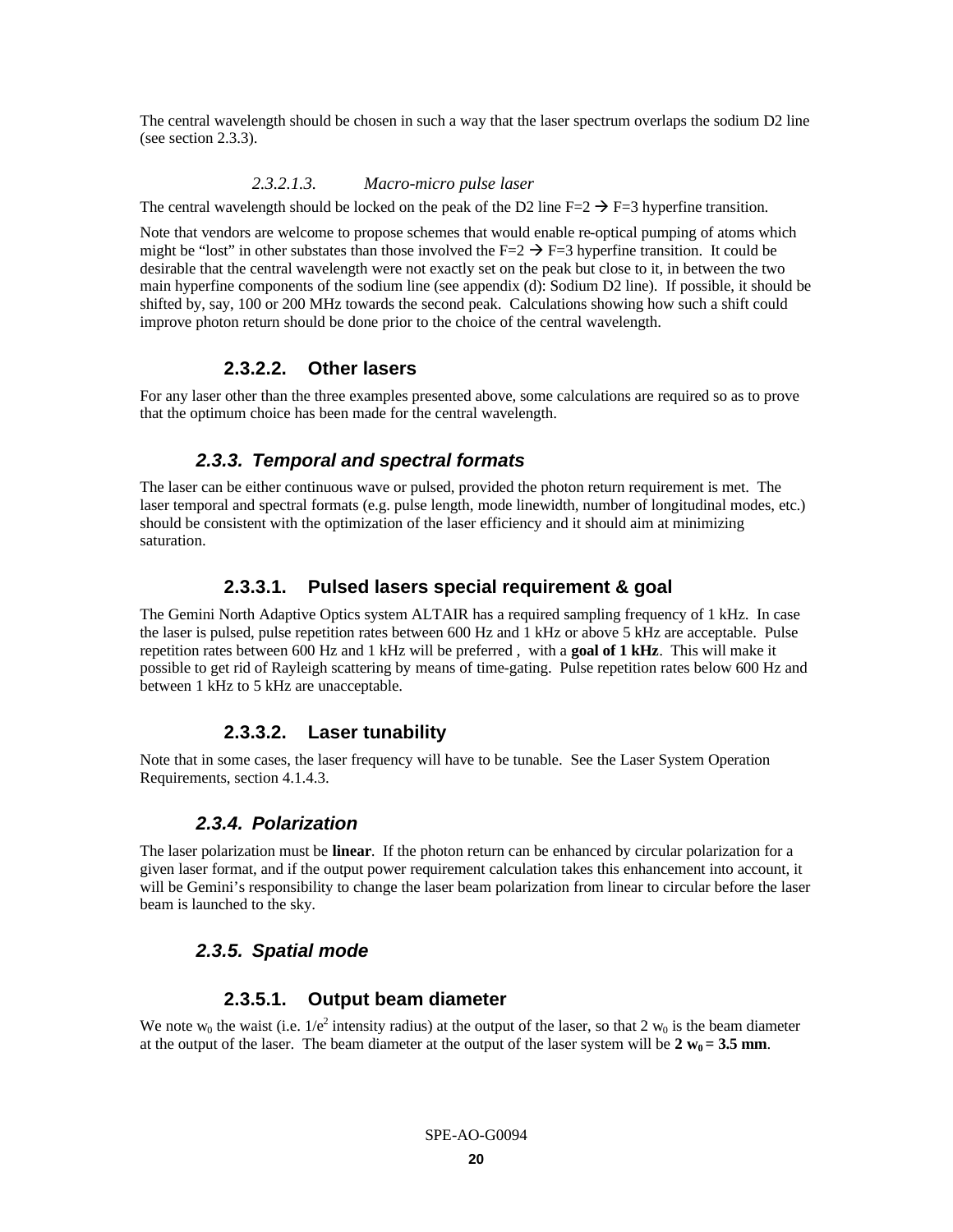#### **2.3.5.2. Beam divergence**

The beam divergence of the laser shall be as low as possible, i.e. the laser beam shall be collimated. The beam divergence shall be **no more than 0.21 mrad** (full angle).

#### **2.3.5.3. Beam quality: 60 % encircled energy criteria**

The beam quality requirement is expressed in terms of encircled energy. The idea is to produce the smallest spot as possible at the sodium layer. The spot size will be enlarged by the non-diffraction-limited nature of the laser beam plus other phenomenons (e.g. atmospheric turbulence, spot elongation on some subapertures of the LGS AO system).

The far-field angular diameter of an ideal 30 cm beam at the Laser Launch Telescope is:

 $2 \theta_0 = 2 \lambda / (\pi w_0) = 0.52$  arcsec where  $w0 = 1/e^2$  intensity radius = 15 cm.

For such an ideal gaussian beam, the energy encircled by a cone of diameter  $2 \theta_0$  is: EE ( $\theta = \theta_0$ ) = 86 %.

For the  $1/e^2$  angular radius measured in the far field by the vendors, the beam quality requirement is:

**EE** (**q** =  $\mathbf{q}_{0}$  measured) > 60 % where  $\theta_{0}$  measured is the 1/e<sup>2</sup> intensity angular radius measured by the vendor.

This requirement is more or less equivalent to a beam which is 1.5 times diffraction-limited.

Vendors are welcome to use any additional measurement of the beam quality, e.g. power in the bucket,  $M^2$ value, wavefront aberrations, etc., providing that it is demonstrated that the 60 % encircled energy requirement is met. The measurement method will be carefully described and all relevant parameters of the experiment will be listed. The way to derive the 60 % encircled energy measurement from any other beam quality measurement will be discussed.

#### **2.3.5.4. Spatial filter**

Note that a spatial filter may be used to help to meet the beam quality criteria. However the spatial filter must not be used at the expense of the output power and beam stability requirements.

#### **2.3.5.5. Laser System output aperture**

The aperture which represents the output of the Laser System and the interface with the Beam Transfer Optics will be large enough so that it does not degrade the laser beam characteristics in terms of power and beam quality.

# *2.3.5.5.1. Power loss*

The aperture will not produce more than 0.1% of laser power loss on the laser beam.

#### *2.3.5.5.2. Far-field intensity reduction*

The aperture will not lead to a far-field intensity reduction of the central lobe greater than 1 %.

# *2.3.5.5.3. Aperture diameter*

In order to meet the two requirements above, the aperture diameter will be  $10 \text{ mm} \pm 0.1 \text{ mm}$ .

#### **2.4. Laser System Performance stability**

The following parameters must keep stable over a whole observation night (12 hours). In the following, the notation  $Δx$  stands for a peak to peak variation of the parameter x.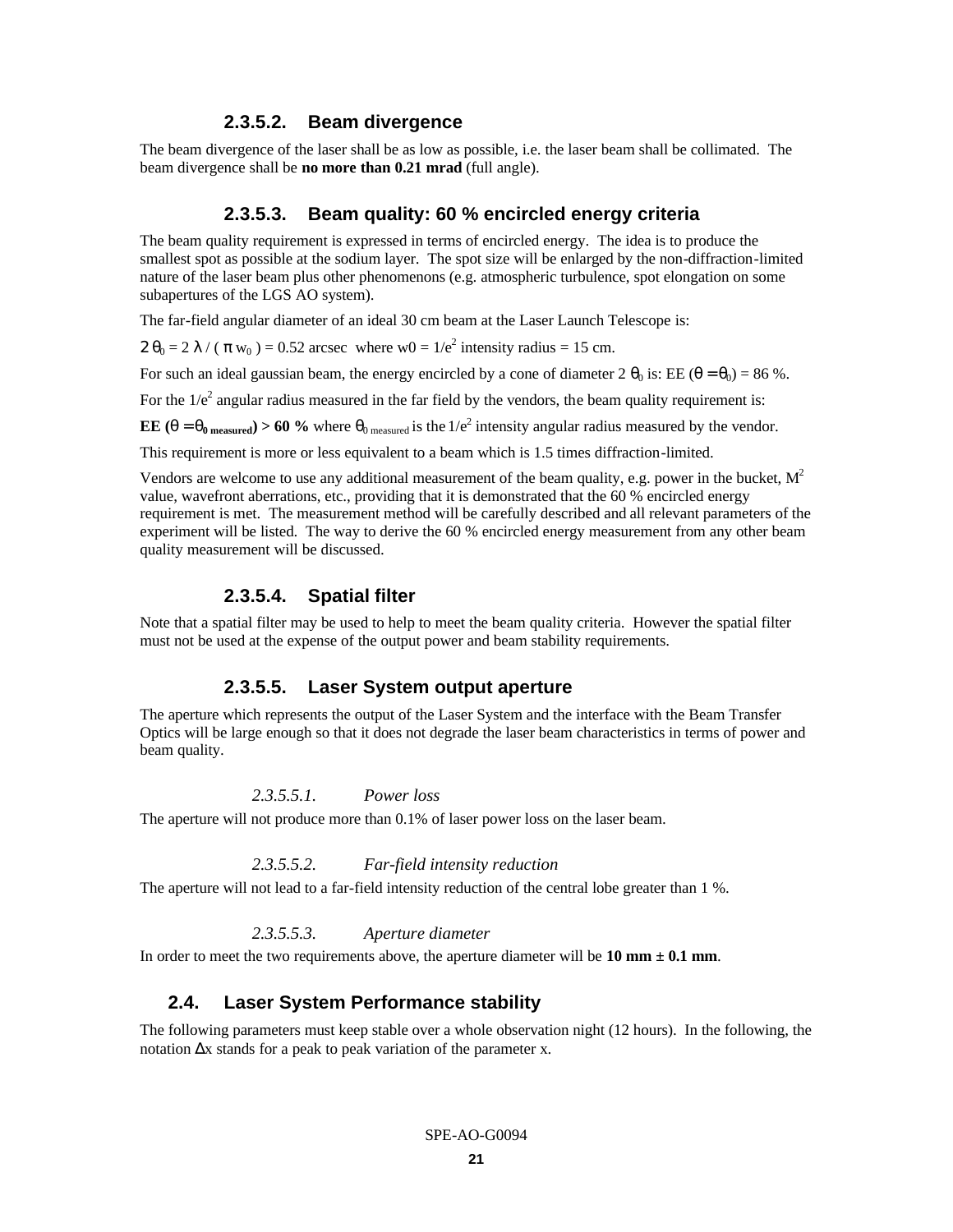### *2.4.1. Output power*

 $P =$  laser output power

 $\Delta P < 5$  %

# *2.4.2. Wavelength*

 $v_0$  = laser central frequency  $\Delta v_0$  < 10 MHz

# *2.4.3. Spatial mode*

### **2.4.3.1. Output beam diameter**

2  $w_0$  = output beam  $1/e^2$  diameter

 $Δ (2w<sub>0</sub>) < 100 μm$ 

# **2.4.3.2. Beam location**

The laser beam location will be actively controlled so that it will be fixed in the output plane of the Laser System. The laser beam will be centered relatively to the center of the output aperture. The centering will be better than 1 % of the output aperture diameter (for a 10 mm diameter, this is 100  $\mu$ m).

#### **2.4.3.3. Beam divergence**

The full divergence angle of the laser beam will not vary by more than 10 % peak to peak of its nominal value. For a full divergence angle of 0.21 mrad, this is 21 μrad.

# **2.4.3.4. Beam quality**

 $EE =$  encircled energy

 $\Delta EE < 5$  %

# **2.4.3.5. Beam pointing stability**

#### *2.4.3.5.1. Beam pointing stability over time*

The requirements on the beam pointing stability are driven by the LGS spot size at the sky. The LGS spot must not move on the sky by more than 0.1 arcsec  $= 0.48$  µrad over 1 ms. This corresponds to about  $1/4$  of the laser spot diameter along the x and y axis without taking atmospheric turbulence into account. The requirement is loosened for a longer period of time because the BTO will have beam pointing servocontrols to correct for the telescope flexures. Over 1 s, the LGS spot must not move by more than 8 μrad on the sky.

The magnification coefficient between the output beam diameter and the laser beam diameter on the LLT primary mirror might vary between 70 to 130. Therefore the requirements are set for the smallest magnification coefficient (70):

 $\alpha_{\text{laser}}$  < 34 μrad over  $\Delta t = 1$  ms

 $\alpha_{\text{laser}}$  < 0.6 mrad over  $\Delta t = 1$  s

where  $\alpha_{\text{laser}} =$  Laser System angular jitter (peak to peak)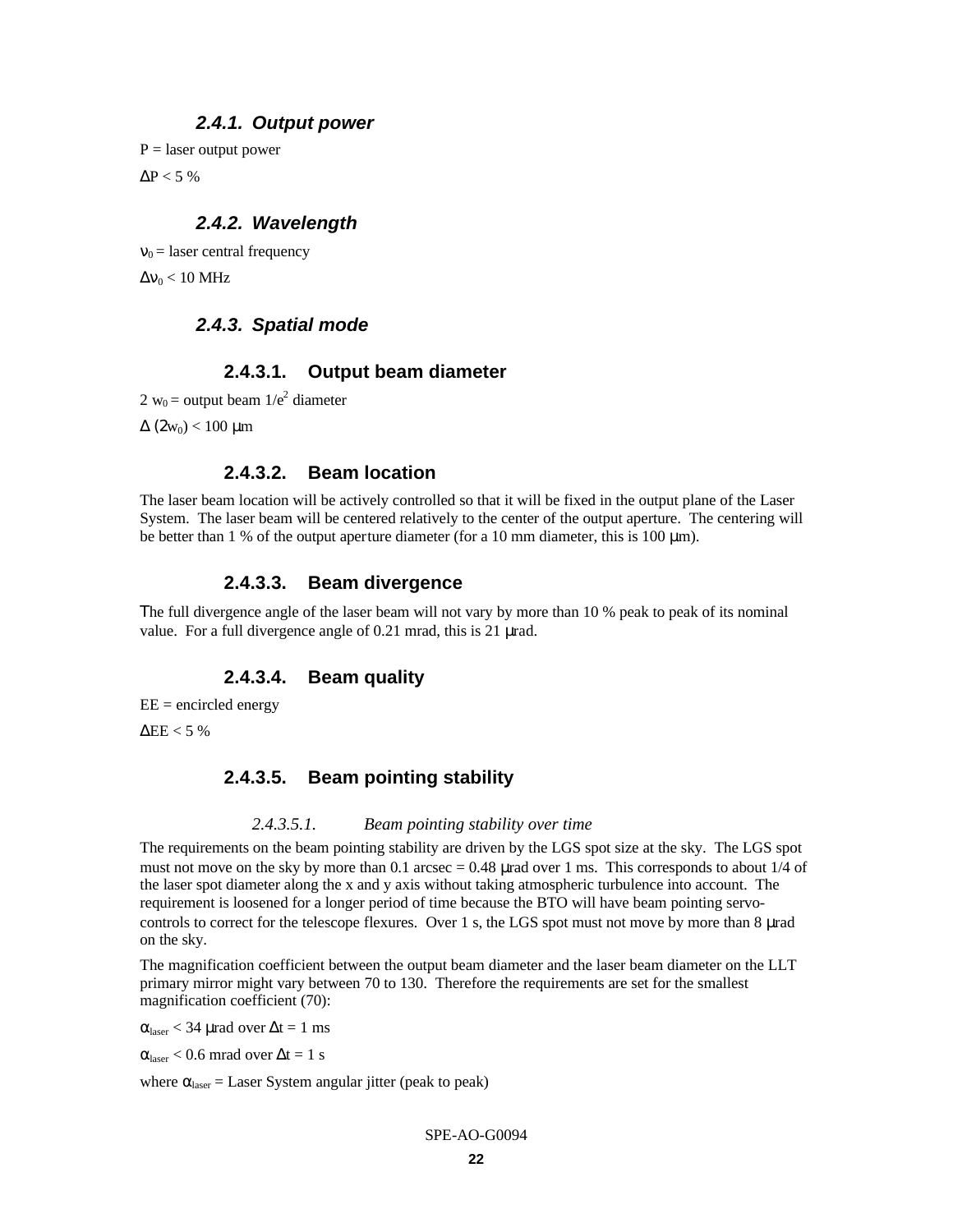### *2.4.3.5.2. Beam pointing stability over temperature*

 $T =$ Laser Enclosure temperature

 $\alpha_{\text{laser}}$  < 0.6 mrad over  $\Delta T = 1$  Celsius degree

# *2.4.4. Polarization*

The beam polarization will be stable to better than 1 %.

# **3. Laser System functional requirements**

# **3.1. Mechanics**

# *3.1.1. Handling, mounting, removal and transport*

The Laser System modules will be mounted using standard metric fasteners and tools. Interface components will be designed to provide good repeatability on dismounting and re-assembling parts.

Handling features will be provided on all components unless they are inherently easy to handle without risk of damage. Handles (fixed for preference) for components up to 25 kg, heavier components and sub assemblies will be provided with lifting eyes or 'A' brackets.

Components mounted on the center section of the telescope will be mounted with the telescope pointing at Zenith. In this position, the dome crane will be used to handle large sub assemblies and personnel will have access to the area by means of the center section walkway.

Assembly instructions must be clear, with parts lists and a check list.

# *3.1.2. Environment requirements*

Two separate environmental conditions are specified. The first is involved with general site operations and the second with operating while mounted on the telescope. It is recognized that it may be difficult or prohibitively expensive to actually test the Laser System under all of these conditions. Where this is the case, these specifications can be used as a guide for the design and verified by analysis or experience with previous systems. This document is little more than a description of the conditions experienced by existing instruments in transit or operating at Mauna Kea.

# **3.1.2.1. Telescope Operation Handling Environment**

The telescope operations environment is those conditions experienced under normal telescope operations including:

- Storage at the base and mountain facilities
- Assembly/disassembly onto the telescope
- Storage and operation on the telescope.

After repeated cycles of the above conditions the Laser System must meet its operating performance requirements with no intervention from the operations staff other than routine tasks (handling, connecting services, etc.).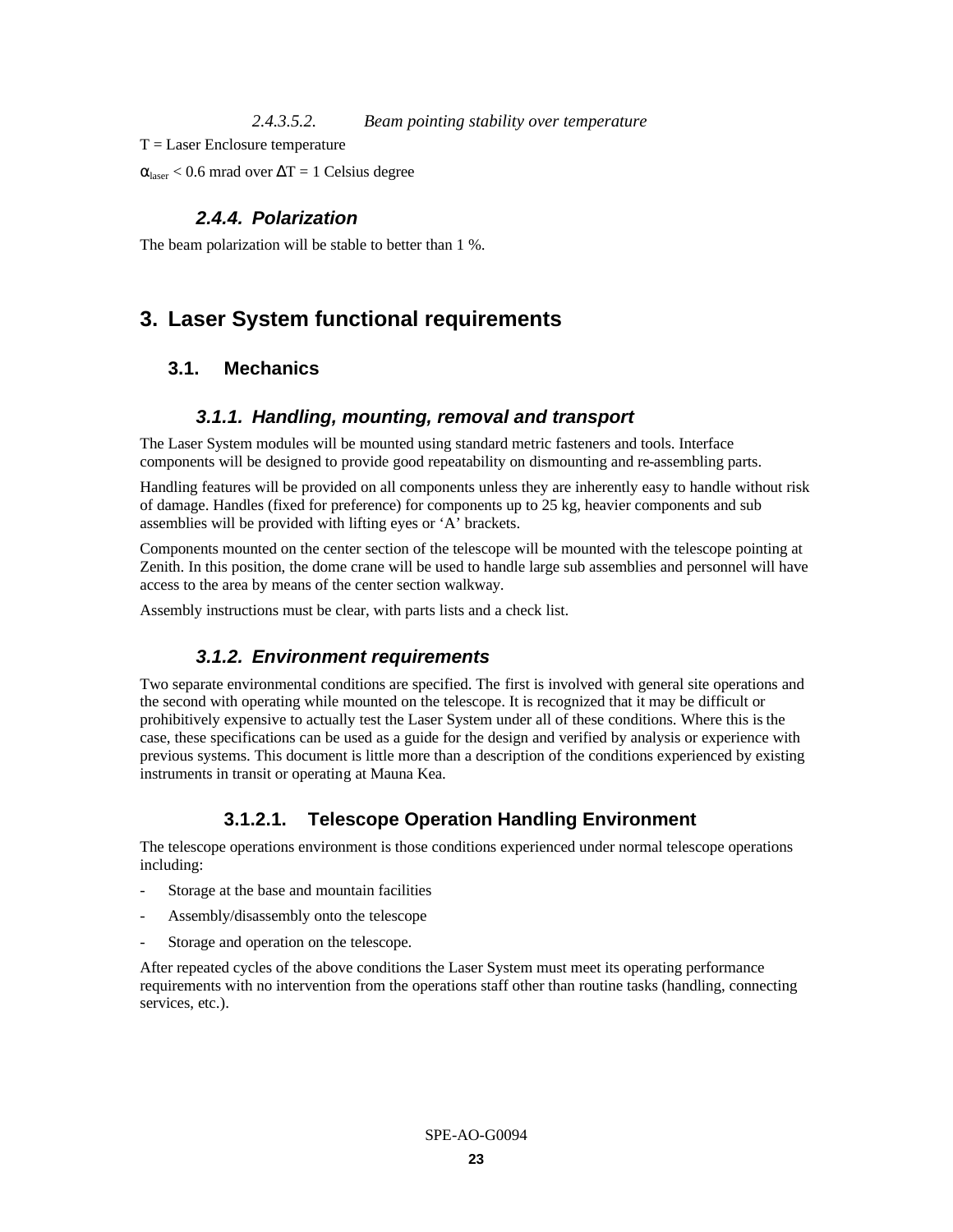| <b>Table 1: Telescope Operation Handling Environment</b> |                                                                                         |  |
|----------------------------------------------------------|-----------------------------------------------------------------------------------------|--|
| <b>Condition</b>                                         | Requirement                                                                             |  |
| Altitude                                                 | sea level to 4300m                                                                      |  |
| Ambient air temp                                         | $-15^{\circ}$ C to $+25^{\circ}$ C                                                      |  |
| Ambient air temp step                                    | $\pm 25^{\circ}$ C                                                                      |  |
| Ambient light                                            | Night time observing conditions to                                                      |  |
|                                                          | normal laboratory lighting conditions                                                   |  |
| Relative humidity <sup>2</sup>                           | 0% to 95%: system operating (may be not to spec. above 90%)                             |  |
|                                                          | 95% to 100% with condensation: survival                                                 |  |
| Wind speed                                               | 0 to 33 m/sec external wind                                                             |  |
| Gravity orientation                                      | Depends on the Laser System location <sup>4</sup>                                       |  |
| Vibration (minimum integrity) <sup>1, 3</sup>            | Depends on the Laser System location <sup>4</sup>                                       |  |
|                                                          | PSD 0.0008 $g^2$ /Hz, 20-1000 Hz in all axes: this can be taken<br>as a starting point. |  |
| Short <sup>3</sup>                                       | Depends on the Laser System location <sup>4</sup>                                       |  |
|                                                          | A peak acceleration of 2.0g can be taken as a starting point.                           |  |
| Seismic base acceleration <sup>3</sup>                   | 0.4g, 0.5 Hz to 100Hz, any axis                                                         |  |
| Seismic acceleration at center section <sup>3</sup>      | $2.0g$ , $0.5$ Hz to $100Hz$ , any axis                                                 |  |
| Mechanical Interface                                     | handling cart or facility cranes                                                        |  |
| <b>Cleanliness</b>                                       | Occasional wind blown dust, sand & insects                                              |  |

<sup>1</sup> IAW MIL-STD-810E, July `89 section 514.4-39

<sup>2</sup> Frequent low humidity levels increase the risk of electrostatic discharge damage to sensitive electronic devices.

<sup>3</sup> It shall be demonstrated by analysis that the Laser System meets those requirements (no vibration testing experiment required).

<sup>4</sup> See section 1.4.2.

# **3.1.2.2. Operating Environment**

The operating environment is those conditions experienced under normal telescope operations if the Laser System is mounted on the telescope and in use. The Laser System performance requirements must be met under these conditions.

| <b>Table 2: Operating environment</b> |                                         |
|---------------------------------------|-----------------------------------------|
| <b>Condition</b>                      | Requirement                             |
| Altitude                              | sea level to 4300m                      |
| Ambient air temp                      | -5 <sup>o</sup> C to +20 <sup>o</sup> C |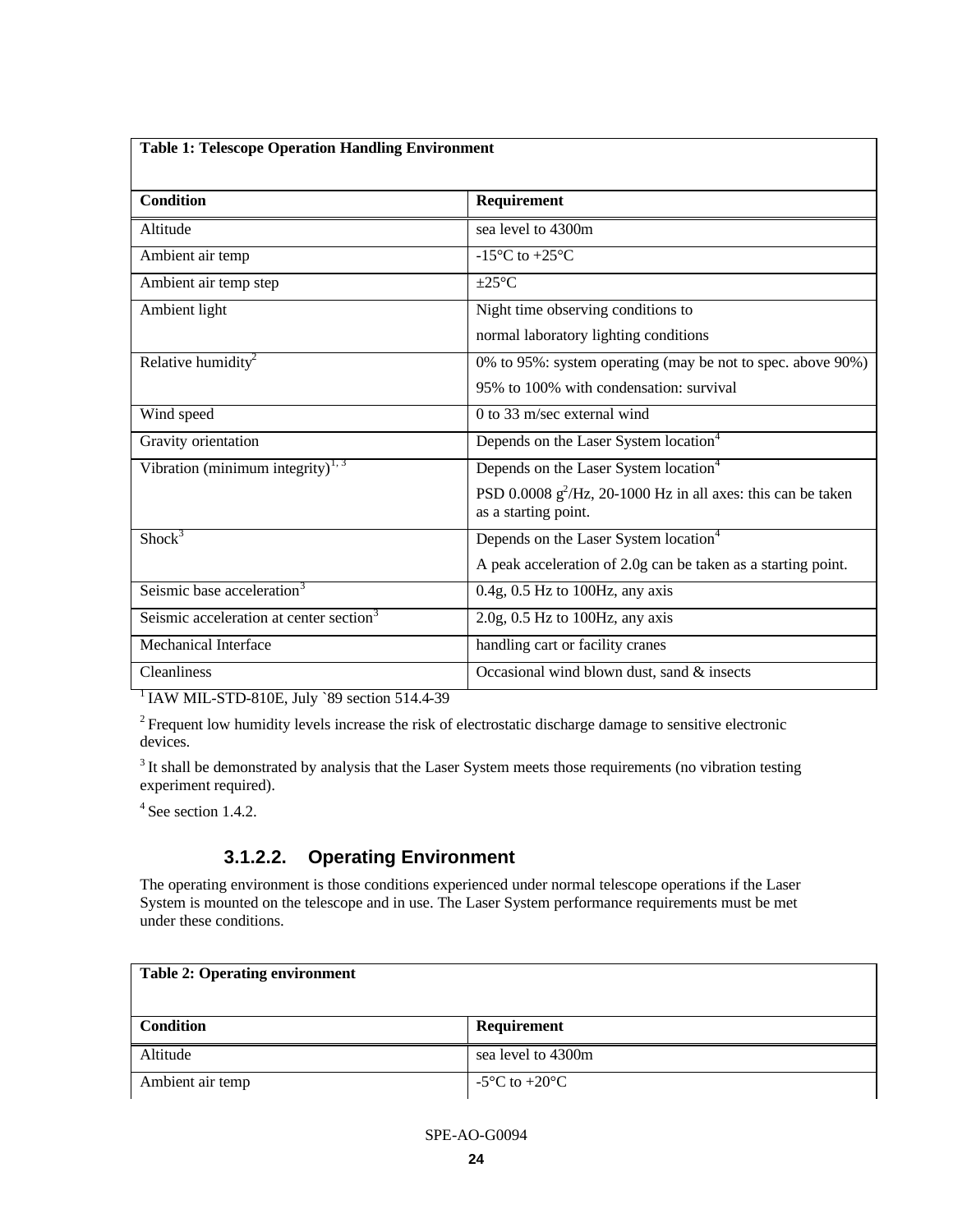| Median air temp                                  | $0^{\circ}$ C                                                                                                         |
|--------------------------------------------------|-----------------------------------------------------------------------------------------------------------------------|
| Ambient air temp rate of change during the night | $\pm 0.2$ °C/hour                                                                                                     |
| Relative humidity <sup>1</sup>                   | 0\% to 90\%                                                                                                           |
| Wind speed                                       | 0 to 5 m/sec                                                                                                          |
| Gravity component limits <sup>2</sup>            | Y axis $0g$ to $-1g$                                                                                                  |
|                                                  | Z axis $-1g$ to $0g$                                                                                                  |
| Vibration <sup>3</sup>                           | Depends on the Laser System location <sup>4</sup>                                                                     |
|                                                  | PSD $1x10^{-5}$ g <sup>2</sup> /Hz, 20-1000Hz, 6db/oct drop- off to 2000Hz:<br>this can be taken as a starting point. |
| <b>Cleanliness</b>                               | Occasional wind blown dust, sand & insects                                                                            |

<sup>1</sup> Frequent low humidity levels increase the risk of electrostatic discharge damage to sensitive electronic devices.

 $2^{2}$  The coordinate system is the one provided on the drawing describing the possible laser locations in section 1.4.2.

<sup>3</sup> It shall be demonstrated by analysis that the Laser System meets those requirements (no vibration testing experiment required).

 $4$  See section 1.4.2.

# *3.1.3. Factors of safety for structural component design*

A minimum safety factor of 4 on Yield strength will be used for all structural elements.

# *3.1.4. Drawing standards*

All drawings and geometric tolerancing must comply with ANSI Y14.1 M standards. Preferred software CAD package is AutoCAD 14.

# *3.1.5. Component finish and protection from corrosion*

Non critical surfaces will have a minimum surface finish quality of 3 microns or better unless function dictates otherwise.

All components will be finished by removing sharp edges (unless the function of the part requires this) and burrs. All mild steel components will be cleaned, de-greased, primed and painted with a high performance paint such as epoxy, or polyurethane. Aluminum component will be anodized unless function dictates painting (for example for anti-reflection or to lower emissivity).

Mild steel surfaces that cannot be painted for functional reasons (accurate interface surfaces) will be protected by a non-tracking anti-corrosion dry film lubricant.

# *3.1.6. Elevated Ozone levels*

At the Mauna Kea site, elastomeric components and flexible tubing must be selected from materials that are resistant to elevated ozone levels.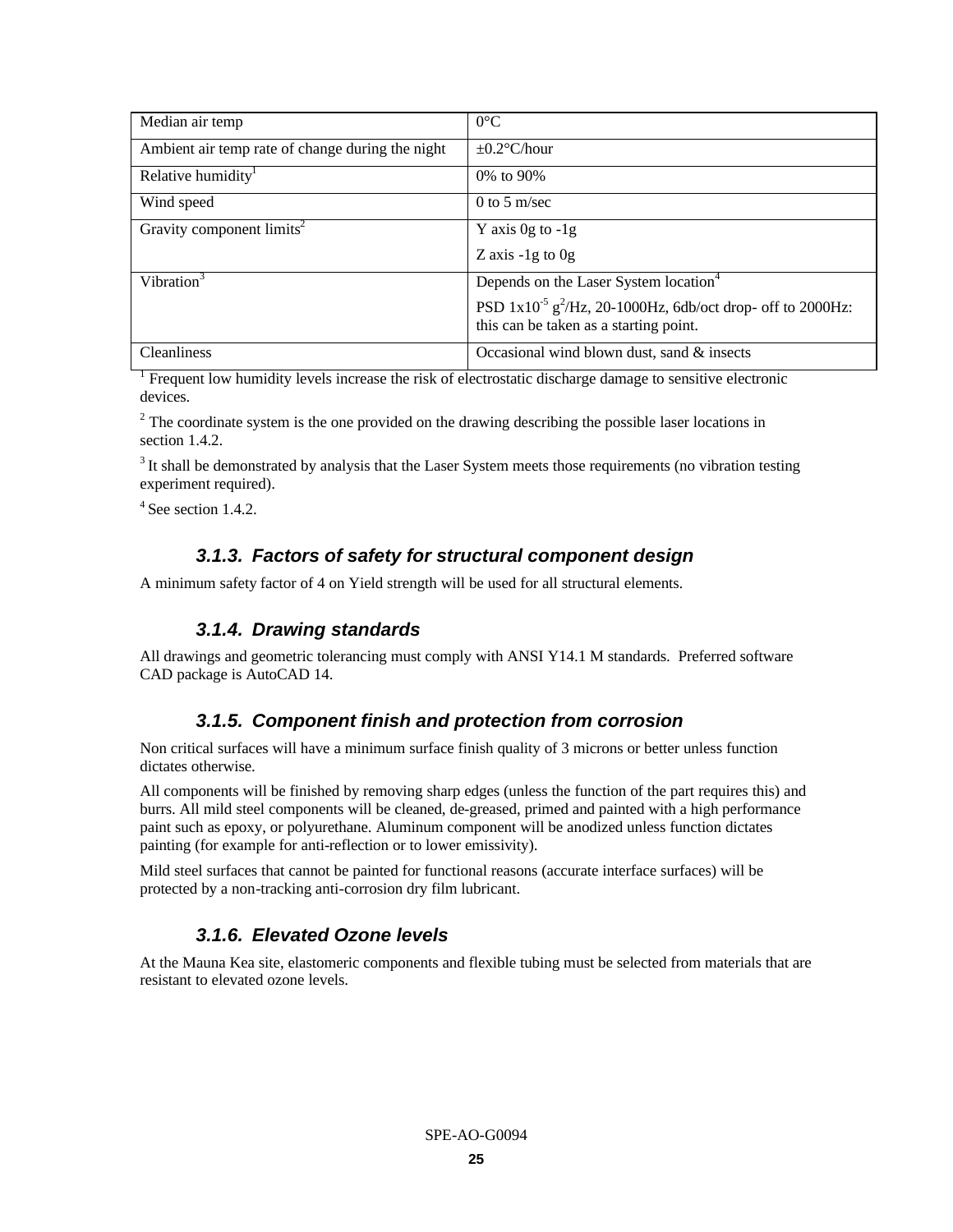# **3.2. Electronics**

# *3.2.1. Gemini standards*

# **3.2.1.1. Standardization**

The following standards shall be applied to ensure compatibility with existing telescope systems.

### *3.2.1.1.1. Connectors*

Where possible (for example, when connecting power and data signals between units) an appropriate ITT-Cannon MIL-C-26482 Series 1 KPT or KPSE connector shall be employed. Use of keyed connectors to lower the risk of accidental connector-swapping is strongly encouraged.

### *3.2.1.1.2. Cable and signal identification*

All external cables shall be uniquely identified and labeled. The labeling and identification shall strictly adhere to the appropriate Gemini standard (see Gemini Electronic Design Specification SPE-ASA-G0008) and shall be in a clearly visible and non-removable form. This identification scheme shall be identical to that used in the system documentation. Identification of cables by color-coding is appropriate and encouraged but not a substitute for clear labeling.

### *3.2.1.1.3. Electronic system documentation*

All electronic circuit schematics and printed-circuit board (PCB) designs must be supplied in both printed and electronic form. The electronic form shall be in either AutoCAD 14 or OrCAD V9.0 native format or 100% compatible with it. An alternative if this is not possible is to submit the documents in DXF format.

# *3.2.1.1.4. Environmental rating*

All electrical and electronic components shall be rated for operation below zero degree Celsius (rating to minus twenty degrees Celsius is sufficient). The ambient temperature in the telescope dome frequently falls below zero degree Celsius for extended periods. The vendor will ensure that electronic equipment supplied by third parties – for example, as part of a sensor package – meets this requirement.

#### *3.2.1.1.5. Electrical components*

All commercially available electrical components have to be UL listed. Items which do not meet this requirement will have to be approved by Gemini prior of being incorporated into the system.

# **3.2.1.2. Signal Transmission**

To minimize the risk of spurious operation of the LGS and other systems, adherence to the following guidelines are required.

- Low-level signals, for example those from analogue sensors, that are routed outside of a screened enclosure must be transmitted differentially via shielded, twisted-pair cable.
- Appropriate design measures shall be taken to minimize the coupling, generation and radiation of interfering electromagnetic signals. These measures shall include, but not be limited to, the provision of adequate grounding and shielding and the use of appropriate robust signal transmission techniques.

# **3.2.1.3. Fail-safe Systems**

The following provisions shall be followed in regard to fail-safe systems in the Laser System electronics.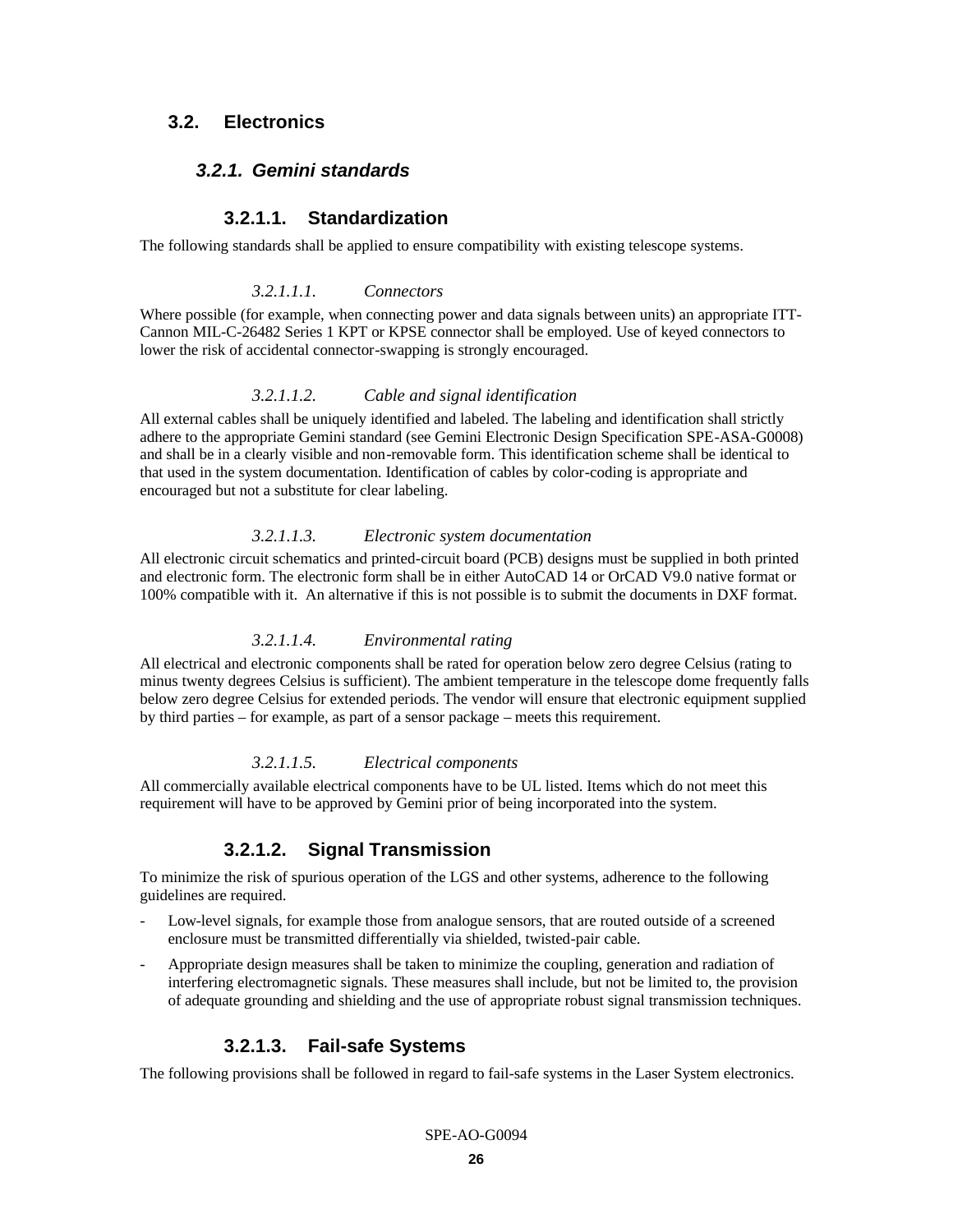### *3.2.1.3.1. Limit switches*

Electromechanical or electronic limit switches, where used, shall be wired such that a break in the connecting cable to them shall cause a fault condition to exist. This precludes the use of switches wired such that the 'normally open' state indicates a 'no fault' condition.

Limit switches used for safety interlocks should be equipped with positive opening safety contacts, as well as monitoring contacts.

#### *3.2.1.3.2. Others*

Fail-safe, self checking circuits have to be incorporated in the design wherever control malfunctions or improper sequencing may create a hazard to personnel, cause personal injury or damage to equipment or parts. This circuitry should give a protection against:

- a. Failure of one or more devices to function properly
- b. Improper sequencing in manual or automatic operation

Control circuits incorporating position sensors, movement sensors, push buttons and similar devices should be designed in such a manner that a device must be released or otherwise returned to its reset state before it can be used to initiate a control action. The design should prevent continuous operation or cycling due to a device that has been tied down, jammed or otherwise defeated.

# *3.2.2. Power supply*

The Laser System power supply should be 3 phase 208 VAC. If this requirement cannot possibly be met, Gemini might consider installing dedicated 480 VAC lines for the Laser System. Note that in such a case the Laser System would be the only system using this high a voltage, which would imply a major re-work on the Gemini side. The amperage available is 30A for 208 VAC.

# **3.3. Servo-controls**

# **3.3.1.1. General**

The Laser Guide Star System will contain a number of independent closed-loop servo and regulation systems, some of which are given in section 4.1.3. The general principles listed shall apply, where appropriate, to all such loops.

Digital control systems shall be used unless a substantive reason against is evident. Vendors should note that Gemini has used Delta Tau PMAC-VME motion-control cards in other on-telescope systems (such as the Mount Control System), and they may wish to use the same in order to limit the number of differing systems in use.

The Laser System vendor should note that Gemini recommends the use of Allan Bradley PLC5 for Programmable Logic Controllers (Ethernet option has to be considered).

# **3.3.1.2. Control System Design Requirements**

During commissioning activities, planned maintenance, fault-finding and future upgrade work, it will be necessary for engineering staff to have low-level access to the control system loops. It is therefore required that:

#### *3.3.1.2.1. Open-loop operation*

Every closed-loop system must be capable of being operated open-loop – the purpose is to ensure that open-loop operation is available for testing and fault-finding. Where possible the switch from open to closed-loop operation should be accomplished by a software command.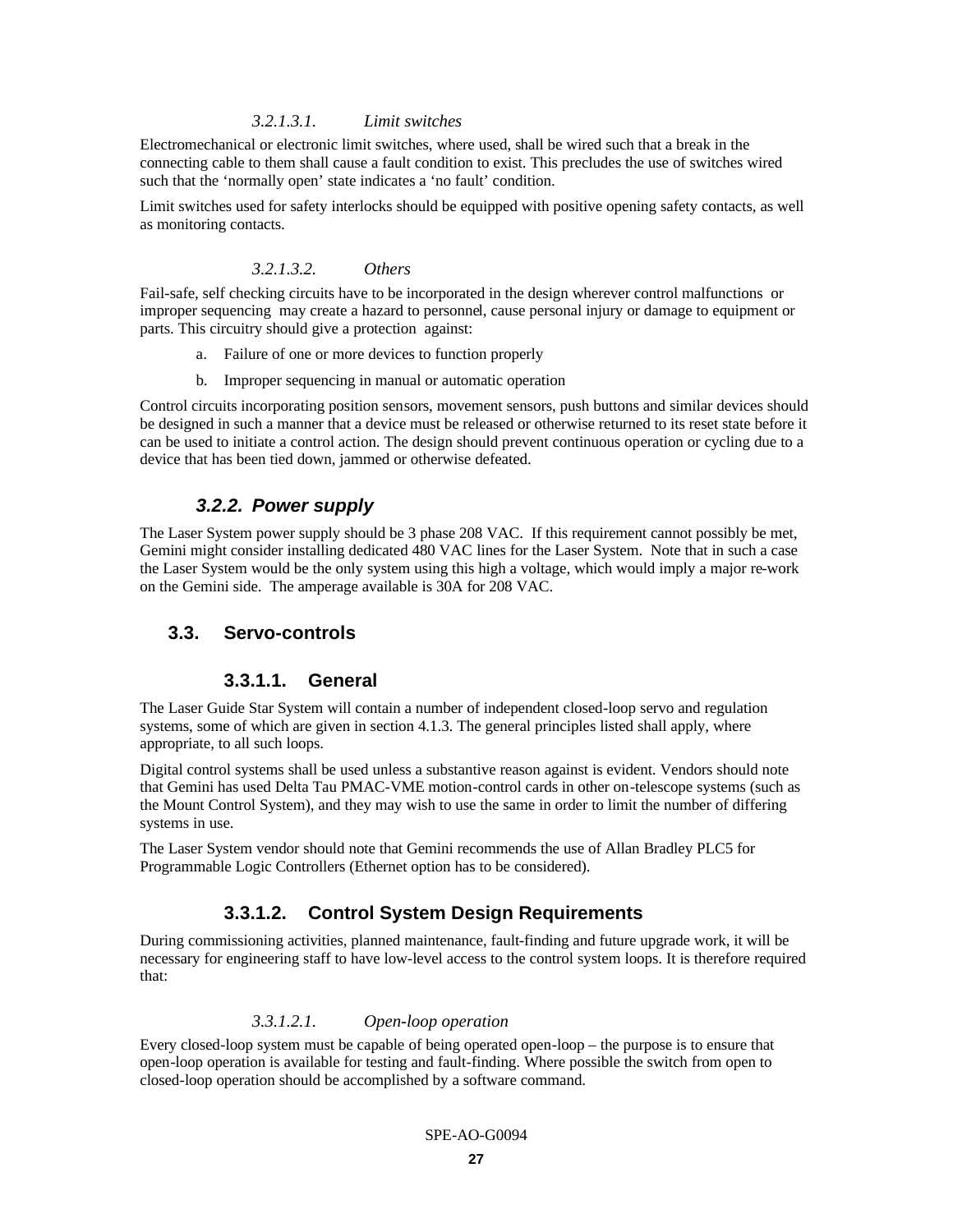#### *3.3.1.2.2. Signal monitoring*

It shall be possible to monitor, for each loop in the Laser System, the demand, response and error signals plus any others (such as disturbances or other external inputs) that are significant. At minimum, these signals shall be capable of being monitored and logged (recorded) via an Engineering Screen interface at the system sample rate. Where these signals exist as analogue voltages or currents, they shall be available for monitoring via suitable easily-accessible test points.

#### *3.3.1.2.3. Documentation*

Full design documentation for the control loops shall be provided, to include block-diagram, transferfunction models of the system, performance criteria and analyses to show how these requirements are met. Models and simulations of the control loops shall be provided. Preferred softwares for models and simulations are MATLAB and SIMULINK. Meeting of the performance targets by these simulations shall not substitute for the meeting of the same targets by the actual Laser System.

#### *3.3.1.2.4. Software*

All software associated with the control loops (source code, for example, DSP code, PMAC routines etc.) must be made available in printed and electronic form. Copies of all software installed throughout the various servo-control systems must be supplied in compiled and uncompiled source form. A list of software development tools (compilers etc.) will also be supplied. Upon delivery of the Laser System, Gemini is permitted to modify the source code as needed without permission of the vendor.

#### *3.3.1.2.5. Low-level signals access*

Low-level signals in the Laser System servo-control systems shall be accessible. This shall enable an engineer or technician to monitor signals in real-time (such as those from encoders, limit switches, sensors etc.) and issue low-level commands (such as increment a stepper-motor drive position, enable/disable a logic output etc.)

# **3.4. Cooling systems**

### *3.4.1. Heat dissipation requirement*

The Laser System shall dissipate to the atmosphere and mounting interface no more than 100 watts when operating in the environment specified in Table 2 (operating environment).

#### *3.4.2. Coolant*

Coolant in the form of a 40% glycol / 60 % water mixture at approximately 0 degrees C (Celsius) and 20 liters per minute shall be supplied by Gemini to remove heat from the Laser System. The Maximum rise in temperature of the coolant exiting the Laser System shall be 5 degrees C. This provides about 5KW dissipation. Laser Systems requiring more power to be dissipated need to include systems necessary for transporting waste heat approximately 100 meters and transferring it to the ambient atmosphere.

Static head on the coolant will be nominally 40 p.s.i. Temperature variation is nominally 3 degrees centigrade.

### *3.4.3. Protection from overtemperature*

In the event of coolant circuit failure, some form of protection from overheating must be provided.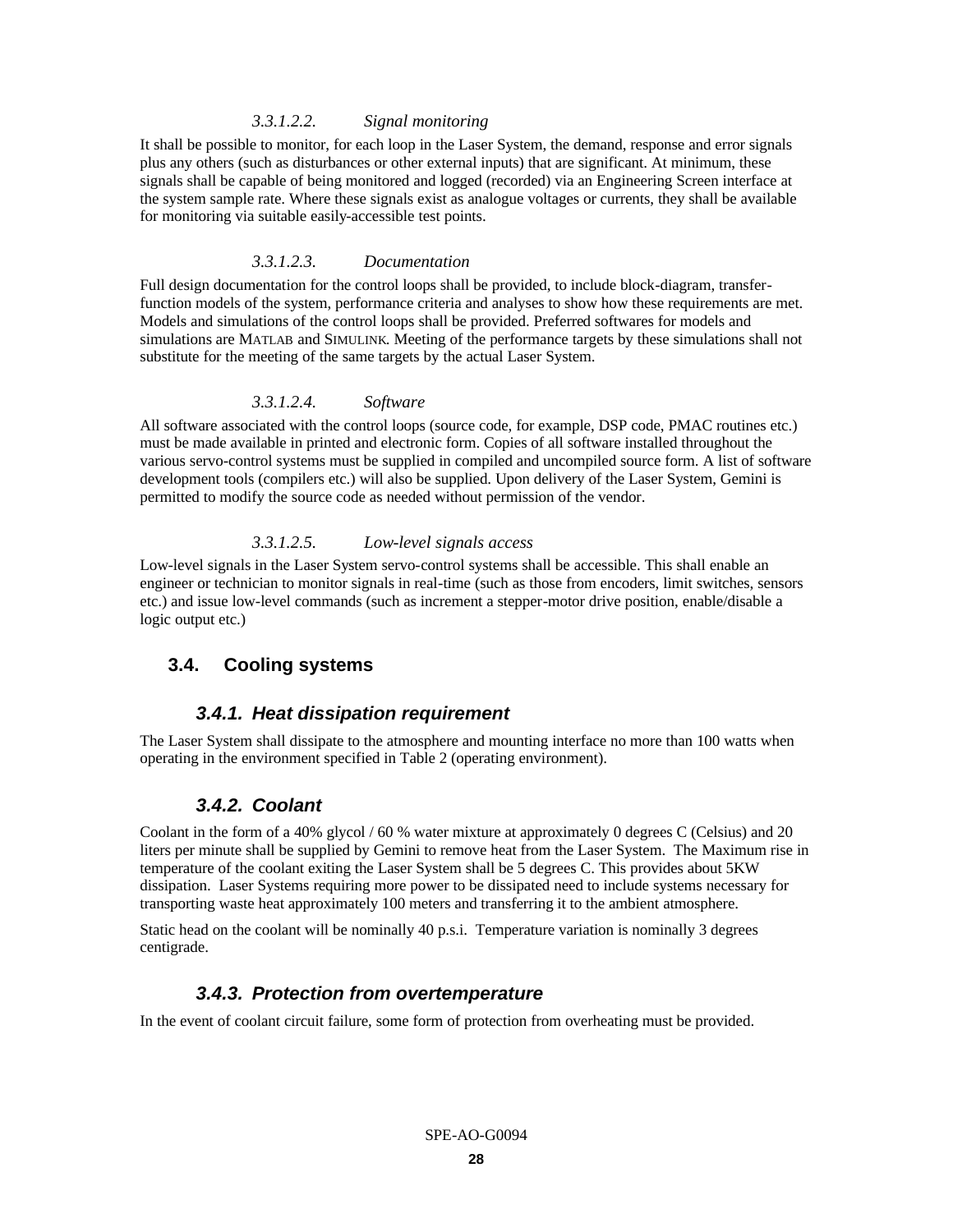# **3.5. Software**

# *3.5.1. General*

The Laser System will have its own Control System made of hardware and related software. This system must be able to control the Laser System remotely. Specifically all Laser System controls, commands and all signals specified below must be accessible from the control room of the Gemini North telescope. The Laser System Control System functional requirements are described in section 3.5.2. The Laser System Control System shall also interface with the LGS Control System and the Synchro-Bus. All interface requirements are described in section 3.5.3.

# *3.5.2. Laser System Control System functional requirements*

The Laser System must provide the following:

- The Laser System must accept commands for its functions from the control room and provide completion information for successful commands and error or warning conditions for failing commands.
- The Laser System must provide remote control of all its mechanisms, with access to all parameters of its servo loops as well as control of specific and complex sequences of elementary tasks. Mandatory tasks are listed in the following section 3.5.2.1.
- If pulsed at a repetition rate between 600 Hz and 1 kHz, the Laser System shot to shot pulses must be controllable from an external signal (see sections 3.5.3.2.3 and 4.1.4.1).
- The important status information describing the state of the Laser System and all diagnostics parameters must be available for display in the control room and data-logging. It must be possible to monitor all Laser System status information at the rate of once per second or faster without burdening the Laser System hardware. All diagnostics parameters will be available for real-time display as well at a realistic rate between 0.5 second and 10 second. Profiles will be diplayed once per minute or faster. A system whereby the Laser System notifies of changes in status is preferable to a polling approach. Each status item must be time-stamped with a time indicating when the status value was valid.
- The Laser System must notify the user in the control room when a status variable enters an alarm condition.

# **3.5.2.1. Elementary tasks and sequences**

The mandatory tasks and sequences provided with the Laser System are those described in the Laser System operation requirements, section 4. Among them:

- Prior-to-start internal check (4.1.2.1)
- Automated start-up(4.1.2.2)
- Automated shutdown(4.1.5.1)
- Emergency shutdown $(4.1.5.2)$
- Control on the output power level if possible  $(4.1.4.2)$
- Wavelength tunability if required by the laser pulse format  $(4.1.4.3)$
- Control on the laser shutter  $(3.6.3.4)$

# **3.5.2.2. Diagnostics parameters**

The following parameters must be available for real-time display in the control room. The sections which describe the corresponding requirements are given in parenthesis.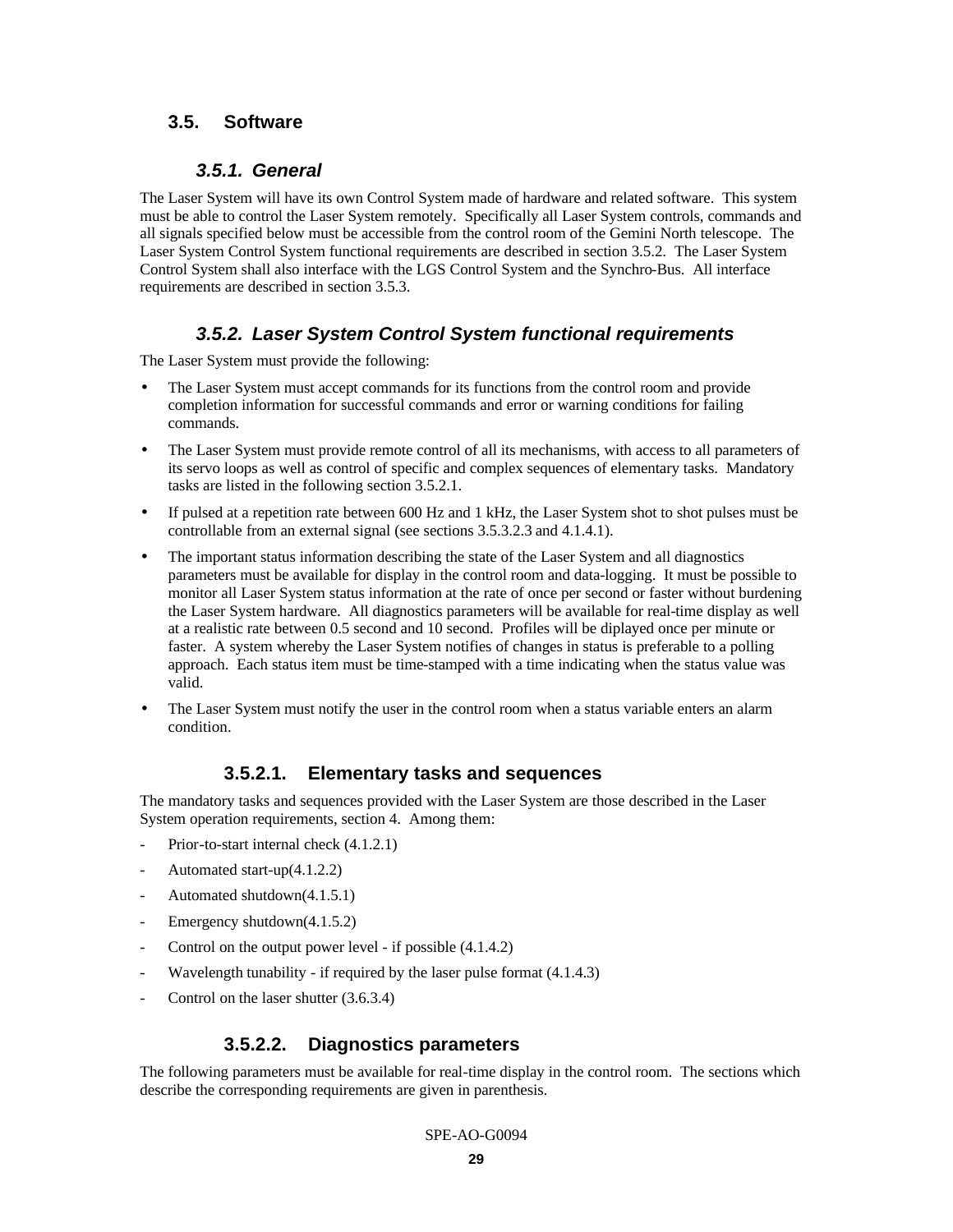- Output power  $(4.2.1)$
- Spectral characteristics  $(4.2.2)$ 
	- Central frequency
	- FWHM
- Temporal profile if the laser is pulsed  $(4.2.3)$
- Spatial profiles (4.2.4)
	- Near-field
	- Far-field
- Beam quality can be derived from the spatial profile measurements  $(4.2.5)$
- Laser System internal status (4.2.6)
- Temperature in the Laser Enclosure  $(4.2.7)$
- Coolant  $(4.2.8)$ 
	- Temperature
	- Flow rate
- Accumulated hours (4.2.10)

# **3.5.2.3. Data-logging**

It must be possible to log all status information and diagnostics parameters into an ASCII file for maintenance and debugging purposes. All information shall be time-stamped.

# *3.5.3. Laser System Control System interfaces*

# **3.5.3.1. General environment**

The Laser Guide Star Control System, which will be created by Gemini, will be an EPICS/VxWorks system based on VME crate. It will interface independently with each of the four subsystems of the LGS system as shown in the schematic below. A more detailed description of the LGS Control System and its interfaces with other Gemini systems is given in appendix (f).



# **3.5.3.2. Interface requirements**

#### *3.5.3.2.1. Remote control*

The Laser System will be remotely operated and controlled from the Gemini North telescope control room. This must be done through the Ethernet.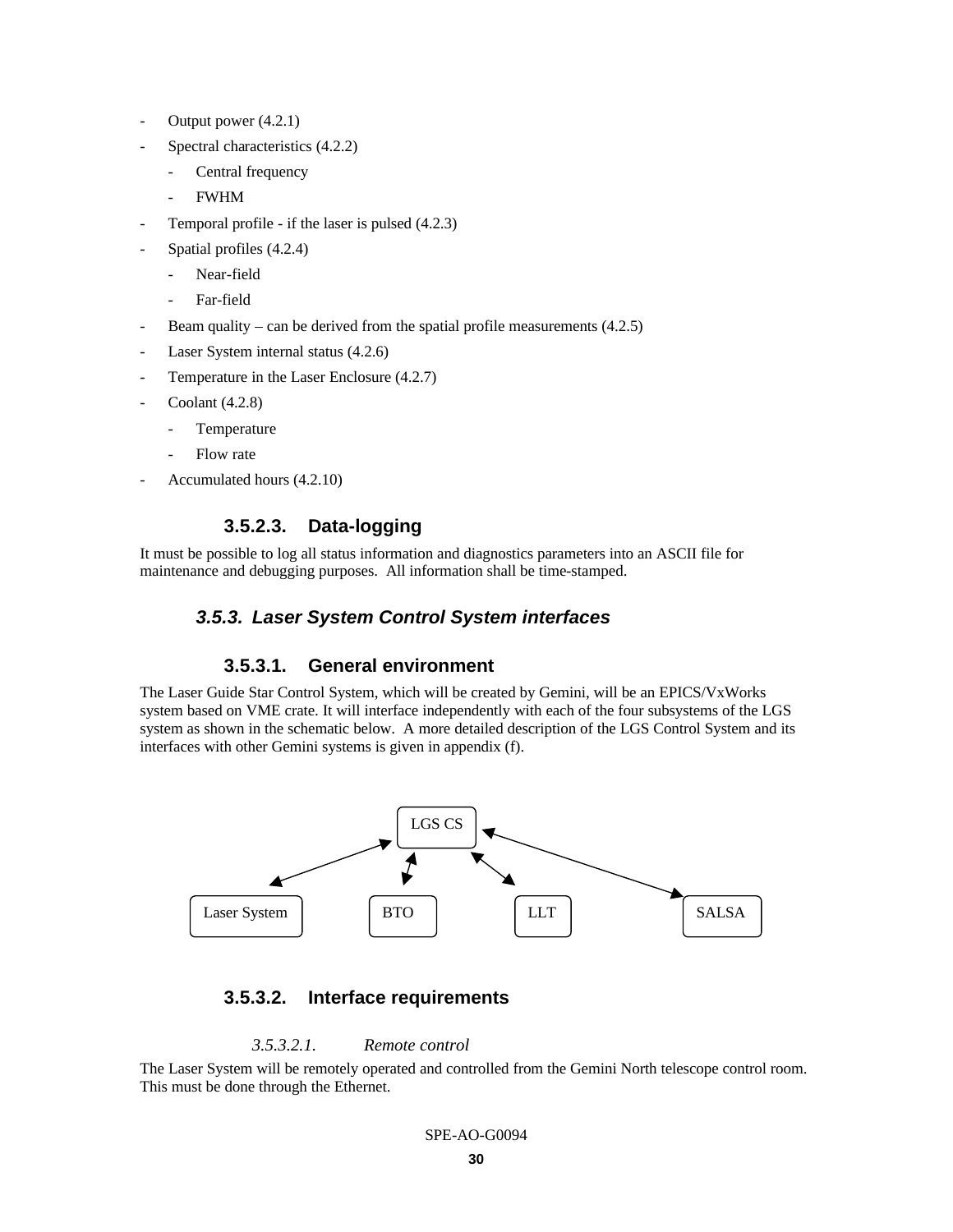### *3.5.3.2.2. Interface with the LGS Control System*

The Laser System vendor must provide a hardware control system and software communication mechanism for use between the EPICS LGS CS and the Laser System that both parties agree can be integrated with the EPICS based LGS CS. Examples of these include network protocol (Channel Access from EPICS), communication through the Synchro-Bus, etc.

There are at least two functions among those listed in section 3.5.2 which must be available to the LGS Control System and/or must support commands from it. These functions are:

- wavelength tunability the Laser System Control System must be able to support the detune/re-tune procedure command when sent by the LGS Control System
- safety systems the Laser System Control System must notify the LGS Control System when there is an alarm related to personnel and/or material safety. The Laser System must also be able to answer an emergency shutdown notice.

#### *3.5.3.2.3. Special interface requirement for pulsed laser systems*

Pulsed laser systems which have a repetition rate between 600 Hz and 1 kHz will have to interface with the Gemini Synchro-Bus. Reasons for this synchronization requirement are given in section 4.1.4.1. Other laser systems are not concerned by this requirement.

The ALTAIR Adaptive Optics system will make available the exact time when the Laser System must output a pulse on the Synchro-Bus. This information will be made available on the Synchro-Bus at a rate equal to ALTAIR laser WFS frame rate (up to 1 kHz).

# **3.5.3.3. Laser System Control System goals**

**It is highly desirable that all elementary tasks and sequences, as well as all diagnostics parameters will be made available to the LGS CS through the interface between the Laser System Control System and the LGS CS**. The purpose of stating this as a goal instead of a requirement is not to rule out vendors who would consider too difficult to develop a global interface with EPICS. However vendors should be aware that Gemini is interested in discussing cost effective ways to implement more than the minimum required interface. **Gemini is open to proposals for a Laser System fully interfaced with the LGS CS.**

To fulfill the goal, the Laser System vendor would have to provide all hardware and software needed to send these signals through the interface with the LGS CS VME crate. Gemini would remain responsible for the VME crate, the interface of VME boards with the Laser System, the EPICS database, all dedicated drivers to accomplish communication between the hardware and the EPICS database, and all the engineering screens to control the Laser System. The software/hardware requirements related to the Laser System would be the same as described in section 3.5.2.

# *3.5.4. Laser System set-up*

During set-up, engineering time or for diagnostics purpose, the Laser System should provide low level access and control using a PC, laptop or other computer. It should be possible to perform at least all functional tasks described in section 3.5.2 while working on the Laser System set-up at the laser head location. If necessary, it should be possible to perform additional tasks during the Laser System set-up.

# *3.5.5. Laser System Reliability and Recoverability*

The Laser System software should run reliably under normal operation mode or observing procedures for lengths of time equal to or greater than one observing night (12 hours) without requiring any reinitialization. The Laser System should recover from any kind of software failure without reinitializing the Laser System hardware.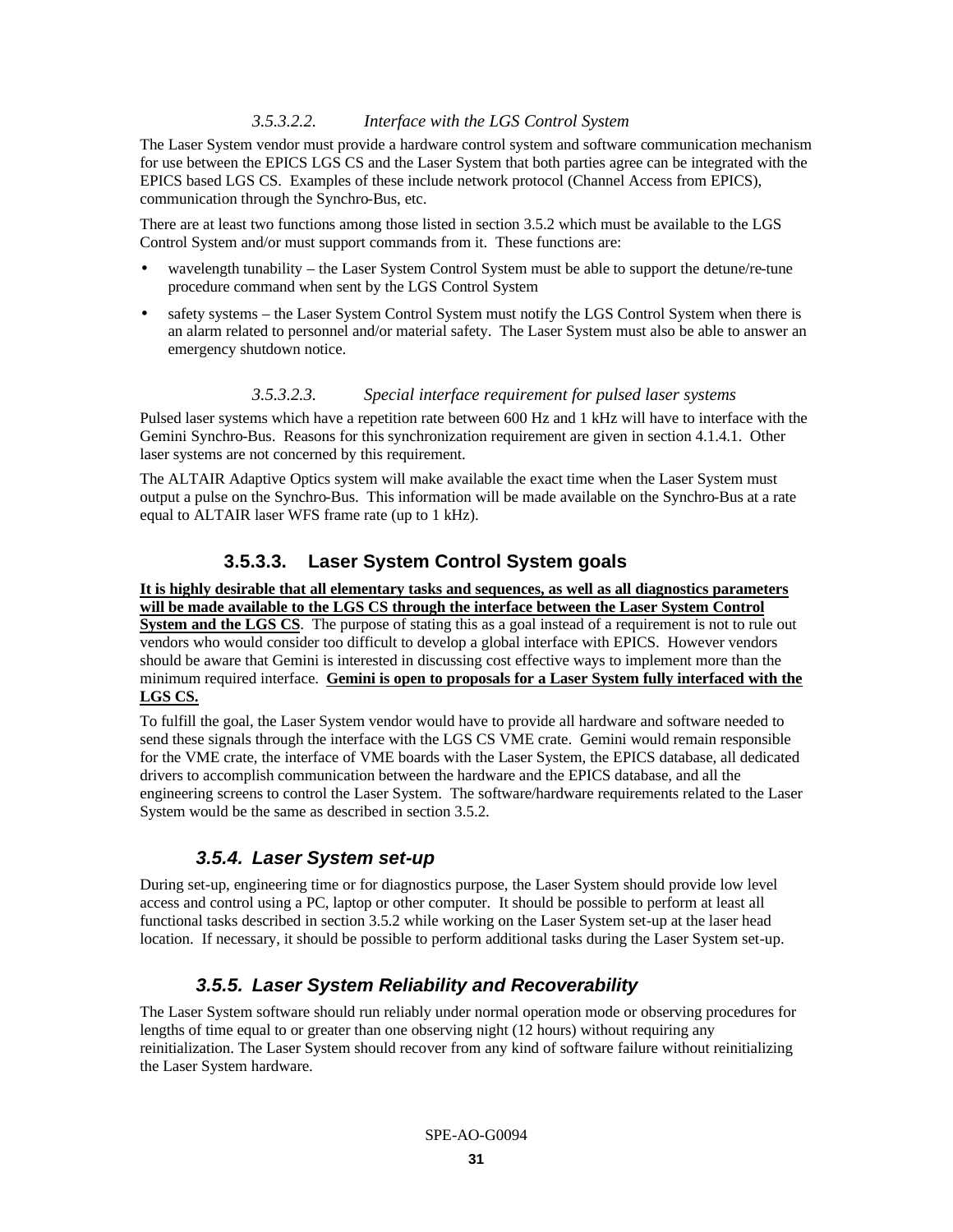### *3.5.6. Software sources*

All software source codes must be made available in printed and electronic form. Copies of all software installed throughout the Laser System must be supplied in compiled and uncompiled source form. A list of software development tools (compilers etc.) will also be supplied. Upon delivery of the Laser System, Gemini is permitted to modify the source code as needed without permission of the vendor.

# **3.6. Safety**

# *3.6.1. General*

The design, fabrication, assembly and maintenance will be consistent with safe working practice. All applicable established standards and guidelines must be adhered to.

# *3.6.2. Applicable standards*

The Laser System must comply with:

- all applicable OSHA guidelines
- the American National Standard for the Safe Use of Lasers, ANSI Z136.1-1986
- the FDA's Laser Products Performance Standards, 21 CFR 1040.10 and 1040.11
- the Electrical Standard for Industrial Machinery NFPA 79

See for instance http://www.osha-slc.gov/OshDoc/Directive\_data/PUB\_8-1\_7.html

# *3.6.3. Miscellaneous*

# **3.6.3.1. Insulating materials**

Foams used for insulation must be flame retardant and of the closed cell variety.

# **3.6.3.2. Electronics cabinets**

Special attention will be taken regarding safety related to possible electrical hazards. For instance:

- The Laser System should be supplied by a single electrical power source. Control enclosure should be equipped with manually operated, readily accessible, main disconnect switch.
- When the control enclosure door is closed, the operating handle shall positively indicate whether the disconnecting means is in the open (off) or closed position.
- There should be no exposed live parts when the main disconnecting switch is in the open position.

# **3.6.3.3. Laser System start-up**

As stated in section 4.1.2.2, the Laser System start-up procedure must be fully automated. However it will be necessary that someone goes to the laser location and turns a key on the system to allow this procedure to take place. If the key has not been turned, the Laser System will not start.

# **3.6.3.4. Laser shutter**

The Laser System must have a mechanical shutter at the output of the laser. The shutter will block the laser radiation when needed. It will be able to absorb the laser full power for more than 12 hours. Note that this shutter is NOT the final *safety shutter* that Gemini will implement and integrate as part of the SALSA subsystem of the LGS system later on.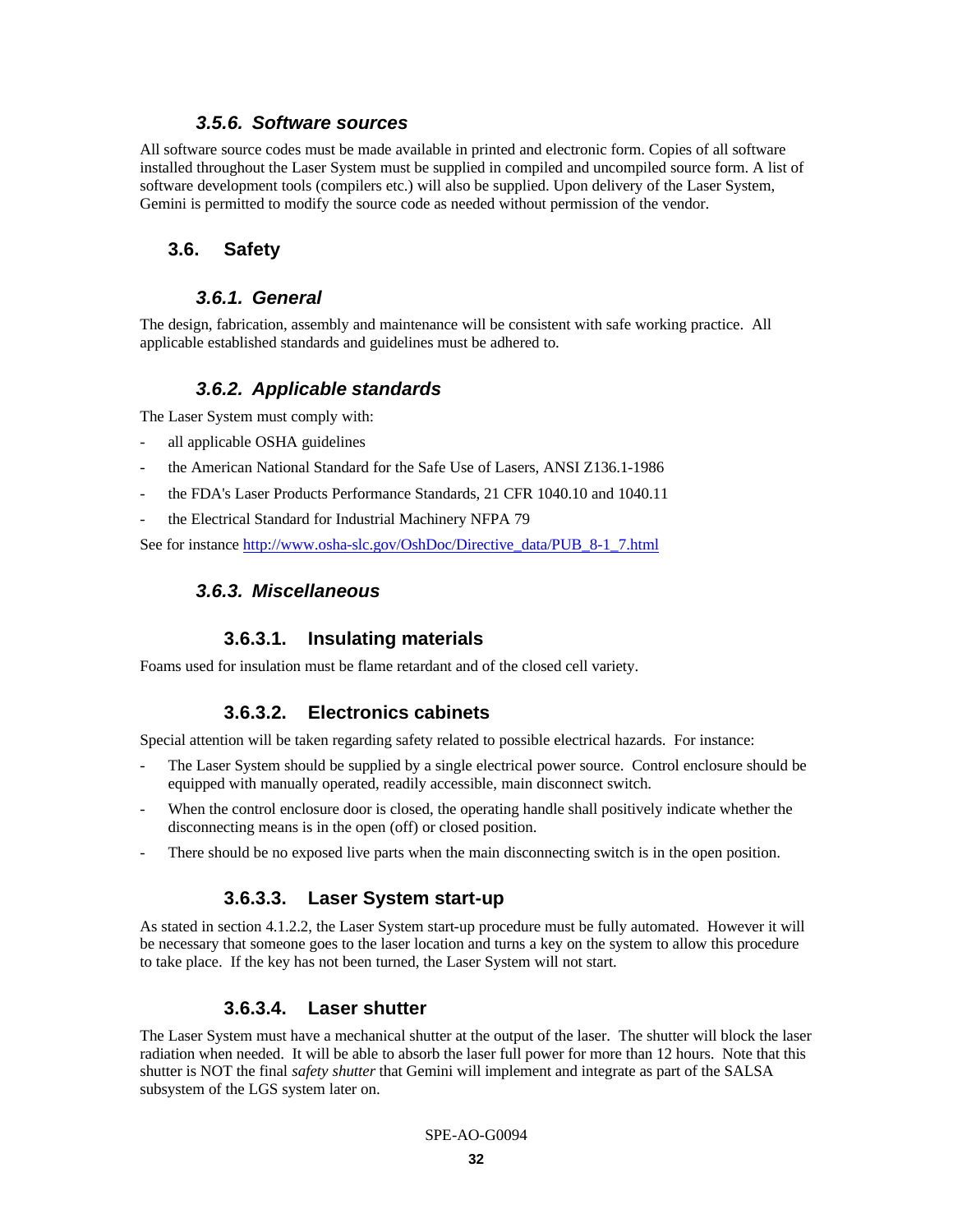#### *3.6.3.4.1. Laser System set-up*

The shutter will have the capability to be open/closed manually and under control of the Laser System Control System.

#### *3.6.3.4.2. LGS AO operation*

The shutter will be controlled by the Laser System Control System.

# **3.6.3.5. Fire detection**

If the Laser System makes use of inflammable materials it should have an appropriate fire detection system.

### **3.7. Interlocks**

#### *3.7.1. Internal to the Laser System*

### **3.7.1.1. Laser System operation**

For those sequences of actions which have to be taken in a pre-defined order, there will be interlocks to make sure that they are taken in the right order. This requirement is especially strong if the Laser System contains parts that could be damaged in case the actions would be taken in the wrong order.

### **3.7.1.2. Access panels**

It should not be possible to access either the inside of the laser enclosure nor the electrical power supply to the laser head when the Laser System is working. To accommodate this requirement, all access doors are to be equipped with locking style safety interlock switches.

# *3.7.2. Interface with the Gemini Interlock System (GIS)*

It must be possible to integrate the Laser System with the Gemini Interlock System (GIS). All critical functions that could need integration with the GIS must be made available by the Laser System.

The Laser System must also be designed so that it can be interfaced with the existing telescope emergency stop system. Emergency stops of the laser system have to be integrated with the existing telescope Emergency Stop circuit. The Laser System emergency stops and existing telescope/Dome Emergency stops have to be functionally identical. Reset of the emergency stop (or any other fault condition) must not initiate a restart cycle.

See section 4.1.5.2 for related information on the Laser System emergency shutdown.

### *3.7.3. Personnel safety*

Personnel safety interlocks should have only hardwired electromechanical components. Operation of safety interlock should not depend on electronic logic (hardware or software) or the transmission of commands over a communication network or link.

### **3.8. Lifetime**

The Laser System must have a functional lifetime of at least 3 years of operation at no less than 2200 hours of operation per year. This means that the Laser System must meet the performance, maintenance, and other requirements given in this document for this time.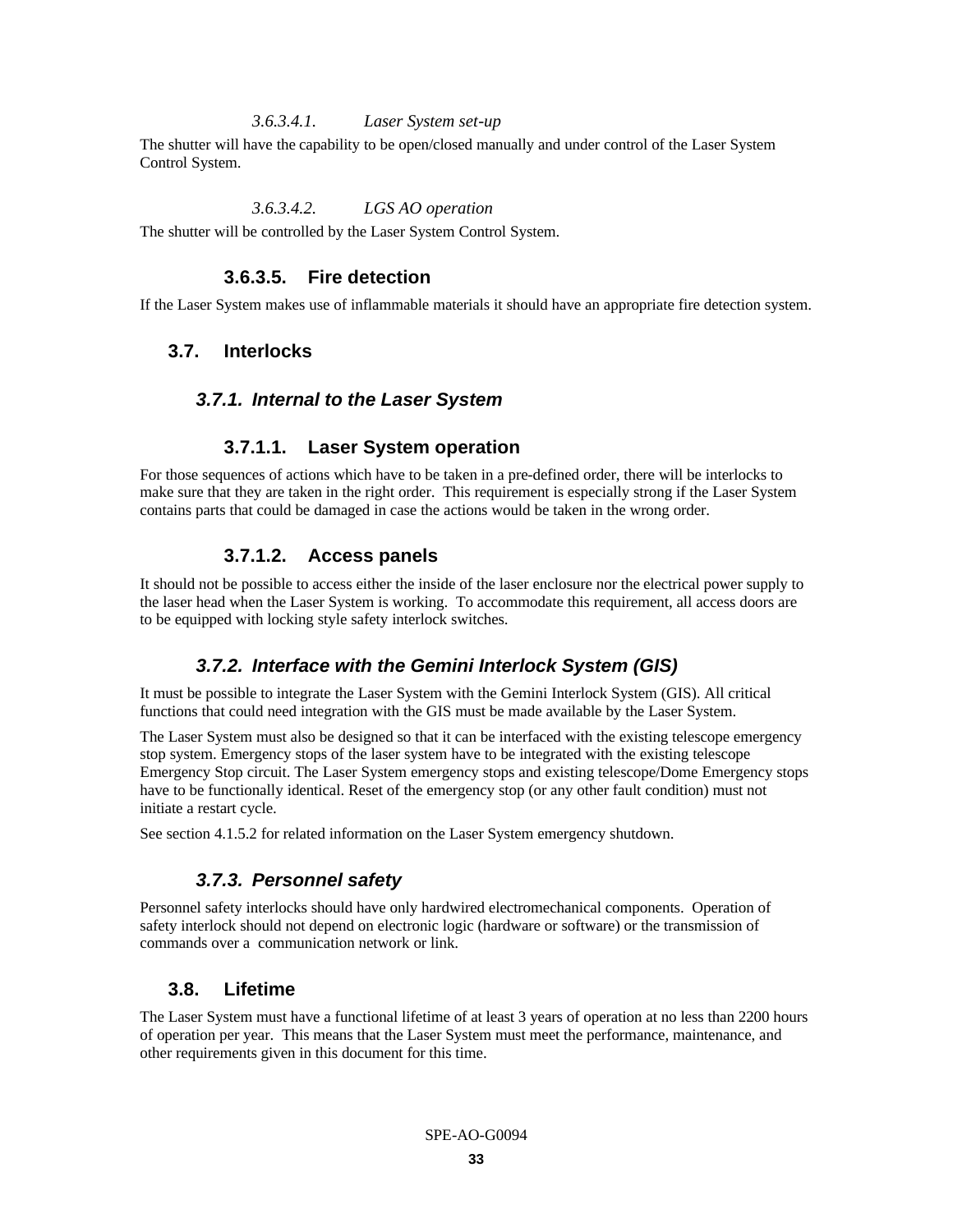# **3.9. Maintenance & staffing**

# *3.9.1. Maintenance*

### **3.9.1.1. Operation and Maintenance Manual**

Vendors will provide an Operation and Maintenance Manual that will include:

- a) System description and drawings, parts list
- b) Assembly instructions
- c) Operating instructions
- d) Maintenance schedule with suggested spares list
- e) Test results from acceptance tests

# **3.9.1.2. Optics cleaning**

The optics of the Laser System will be protected from dust or any other type of contamination from the environment by some appropriate covers. Assuming that no contamination happens, there will be not need to clean the optics more than once a month. All optics will be easy to access in order to be cleaned without removing them from their mounts. If some optics need to be replaced, it will be easy to do so.

# **3.9.1.3. Other components**

All the components of the Laser System will be easy to access in case they should be maintained, repaired or replaced.

# *3.9.2. Failures*

#### **3.9.2.1. Mean-time between failures (MTBF)**

#### *3.9.2.1.1. Critical failures*

Critical failures occur when the Laser System has to be serviced by a laser specialist or by the vendors.

MTBF > 900 hours of operation

#### *3.9.2.1.2. Minor failures*

Minor failures occur when the Laser System can be serviced by a laser technician.

MTBF > 100 hours of operation

# *3.9.3. Gemini staffing*

### **3.9.3.1. Maintenance & repair**

A Gemini laser technician must be able to maintain the laser system. This shall not require more than 3 days of work per week (goal is one day of work per week, once every other week). The laser shall not need to be removed from its location to perform any maintenance tasks. In case of minor failure, the laser technician shall be able to fix the Laser System within no more than a day.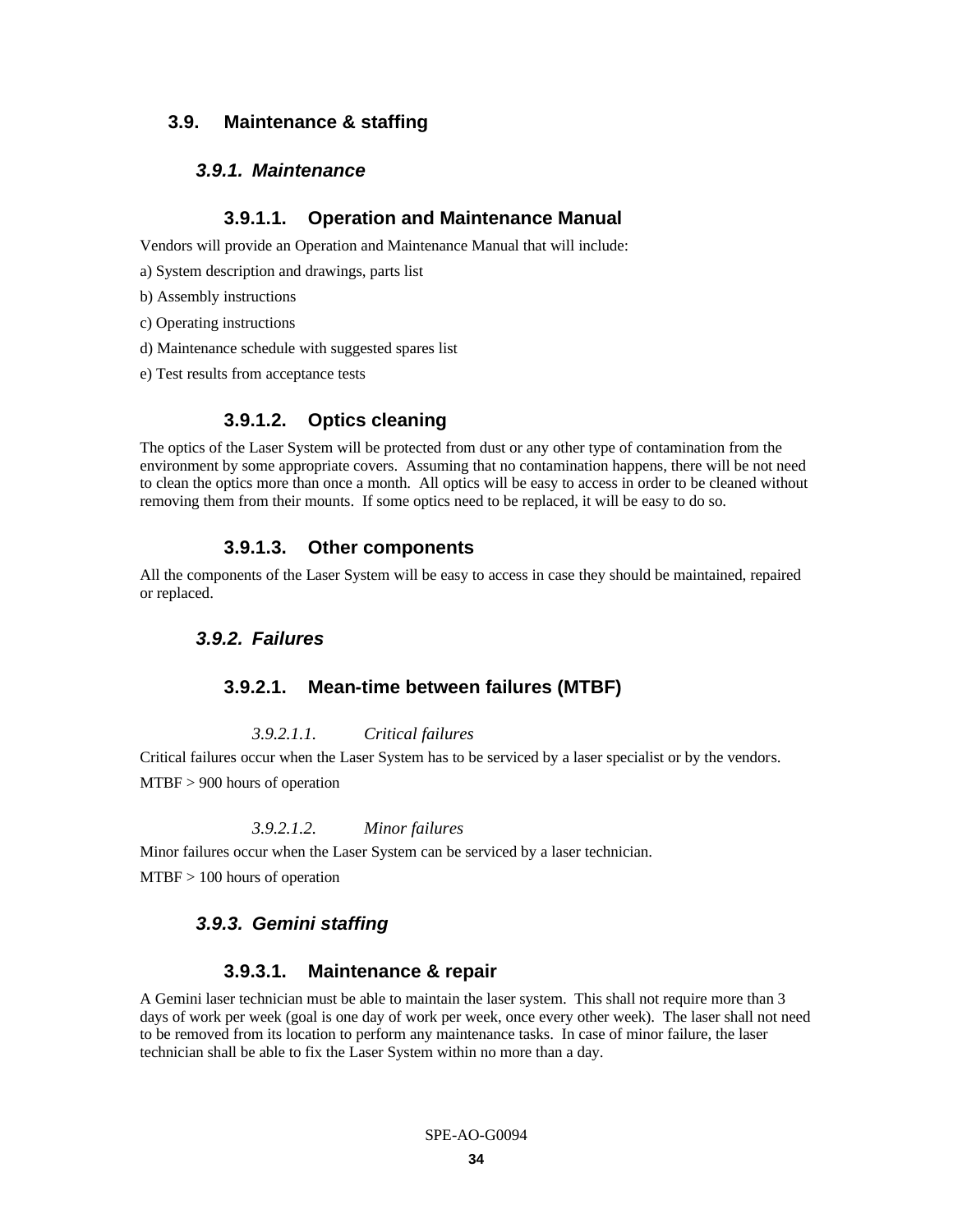# **3.9.3.2. Laser System start-up**

The Laser System start-up will be performed by a non-laser specialist. All start-up tasks must be automated and performed remotely (see section 4.1.2).

# **3.9.3.3. For nightly operation**

The Laser System must perform reliably during every night of observation (12 hours). It shall need neither adjustment nor service during observation time.

# **4. Laser System operation requirements**

# **4.1. During LGS operation and/or LGS AO observation**

# *4.1.1. General requirement*

The Laser System operation must be fully automated. For those sequences of actions which have to be taken in a pre-defined order, there must be interlocks and alarms to make sure that they are taken in the right order. This requirement is crucial if the Laser System contains parts that could be damaged in the event that the actions were taken in the wrong order.

# *4.1.2. Start-up procedure*

# **4.1.2.1. Prior to start internal check**

The Laser System must execute an automated internal check each time before the Laser System is run. The internal check will be a single command provided by the Laser System Control System. The result of the internal check will be displayed. The Laser System shall not be started unless the internal check returns no error or warning.

# **4.1.2.2. Automated start-up**

The Laser System start-up will be automated. There will be an automated sequence of actions to start the Laser System and power it up to its full power level. The start-up sequence will be provided as a single command by the Laser System Control System. Each individual steps of the sequence will be available as well.

# **4.1.2.3. Start-up time**

The Laser System Start-up time will be no longer than 30 minutes, including internal check.

# *4.1.3. Closed loops*

The following parameters shall be under closed-loop control:

- Optical alignment of the laser cavity
- Central frequency of the laser spectrum
- Output power
- Beam pointing
- Output beam location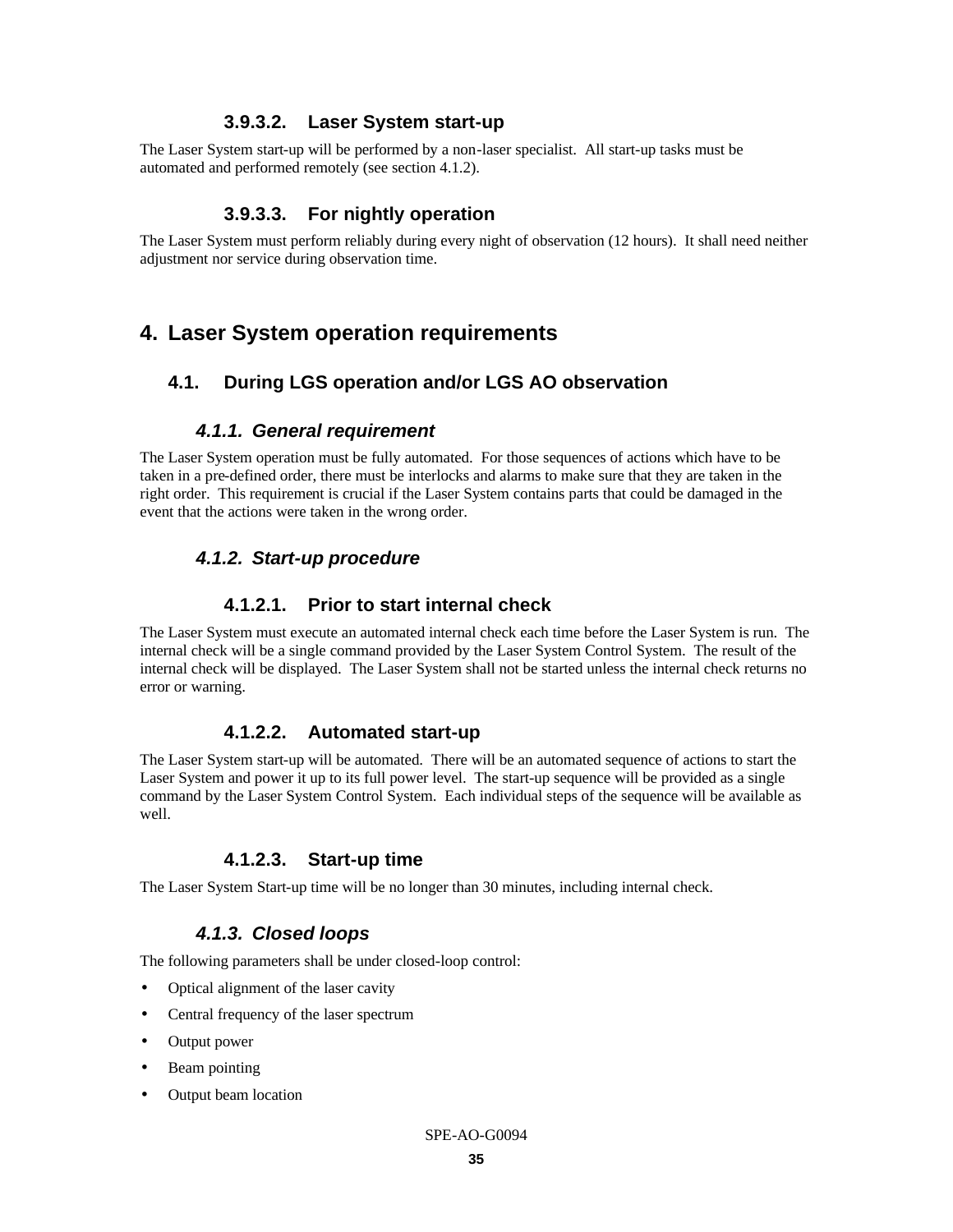- Beam divergence
- Laser enclosure temperature

# *4.1.4. Other controls*

### **4.1.4.1. Synchronization of pulsed laser systems**

Pulsed laser systems with a repetition rate between 600 Hz and 1 kHz will be externally synchronized at a fixed rate. This rate will be equal to the ALTAIR laser WFS frame rate. The synchronization will allow for some low frequency drift of the pulse shot to shot intermediate time due to changes in the round trip time of light during operation. The Laser System might have to take the shot to shot time drift into account before each pulse. The exact time when the laser pulse will have to be fired will vary by no more than 0.2 μsec/second. It might also happen that the Laser System has to update the repetition rate once every 10 seconds only. This would then correspond to a shot to shot time-drift no longer than 2 usec every 10 seconds.

See section 3.5.3.2.3 for related interface requirements.

### **4.1.4.2. Output power**

The laser output power will be adjustable (laser technology permitting).

#### *4.1.4.2.1. Low power*

There should be a 'low power' mode for the laser output power. The low power mode will be used for alignment of the LGS system (Laser System + BTO + LLT). The low-power level will be 100 mW  $\pm$ 20 mW.

#### *4.1.4.2.2. Full power*

During the Laser System set-up and normal operation, the laser output power should be adjustable by steps of 2% of the full power level. The adjustable power range will span over 20% of the maximum power level. The adjustments will be controlled by the Laser System Control System.

# **4.1.4.3. Tunability**

Rayleigh scattering can be time-gated for pulsed laser systems with repetition rates between 600 Hz and 1 kHz. When Rayleigh scattering cannot be time-gated, laser systems must be able to shift frequency out of the sodium D2 line so that the Laser Guide Star disappears and Rayleigh scattering can be calibrated by the LGS AO system.

All laser systems but pulsed lasers with repetition rates between 600 Hz and 1 kHz will have the possibility to shift the central frequency  $v_0$  out of the sodium D2 by a quantity  $\Delta v$ . The tunability requirement is:

 $5 \text{ GHz} < \Delta v < 500 \text{ GHz}.$ 

The detuning procedure away from  $v_0$  back to  $v_0$  will be automated and it will not take more than 10 seconds. The procedure will be a single command provided by the Laser System to the LGS Control System.

# *4.1.5. Shut-down procedures*

# **4.1.5.1. End of operation shutdown**

At the end of normal operation, there will be an automated sequence of actions to shutdown the Laser System. The Laser System automated shutdown will be initiated by the Laser SystemControl System and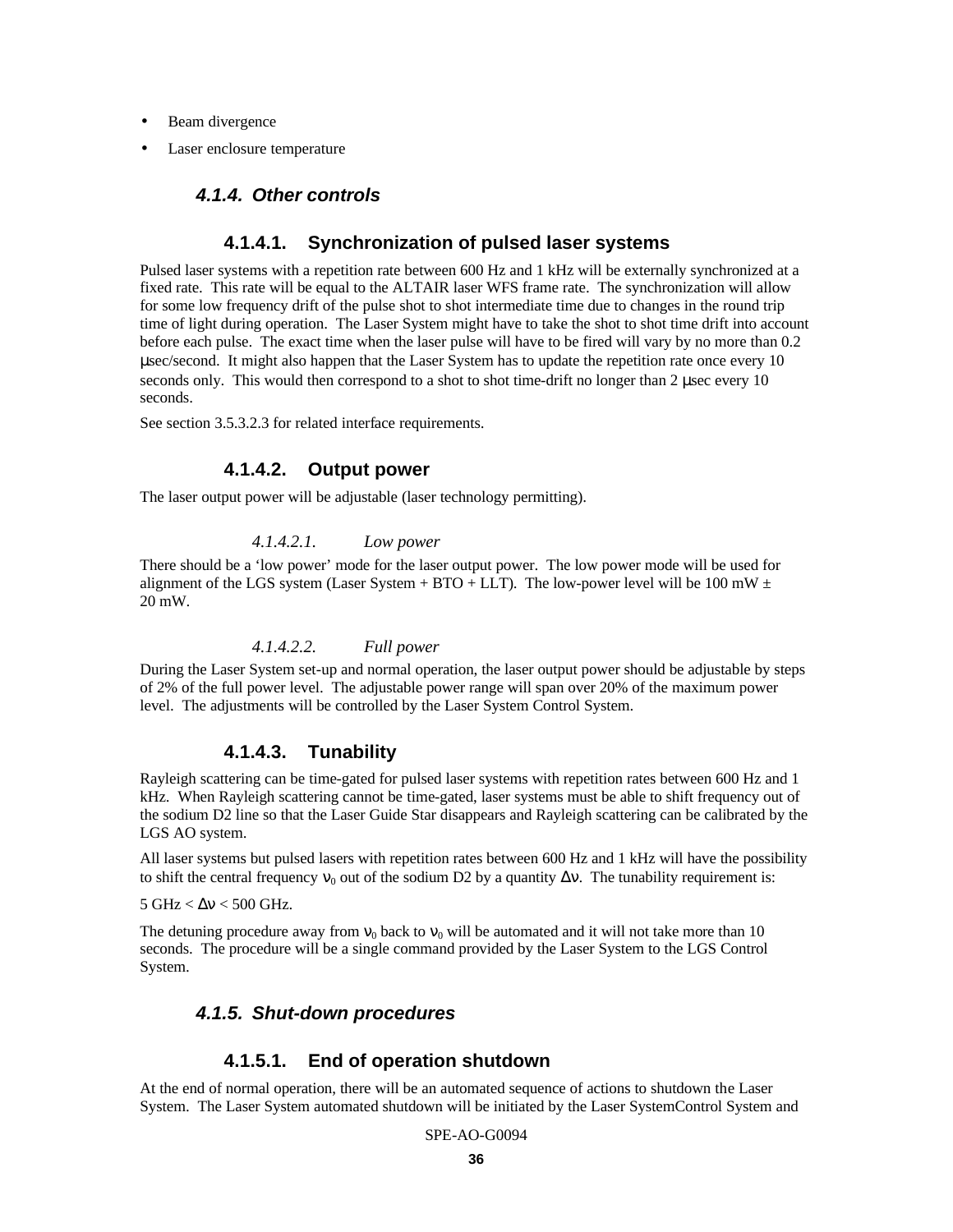provided as a single command. Each of the individual steps of this sequence will be available to the Laser System Control System as well.

The laser shutdown will take no longer than 30 minutes.

# **4.1.5.2. Emergency shutdown**

There will be the possibility to shut the Laser System down in case of an emergency. The Laser System shall have the capability of being shut down manually and under control by the LGS Control System. An emergency shutdown command will be provided as a single command by the Laser System to the LGS CS. There will be an emergency button close to the laser head location or on top of the laser enclosure itself. The Laser System will also be connected to the emergency button that can stop the telescope and the dome in case of an emergency.

The emergency shutdown will take no longer than 1 second. Everything in the Laser System that can be shut down without damaging optical parts or other parts will be. If a full shutdown can cause possible damages to optical parts or other parts of the Laser System, there will be an automated procedure to complete the emergency shutdown on top of the one second requirement. For instance the cooling system may have to continue to work for some period of time.

# **4.2. Diagnostics**

All diagnostics listed below must be part of the Laser System. Any other diagnostics required for the operation of the Laser System must also be included. Requirements regarding measurement units and precision are given in the following. Note that all measured parameters must also be time-stamped.

Software requirements related to diagnostics are given in section 3.5.

# *4.2.1. Output power*

The total laser output power shall be monitored. The output power at 589 nm shall be monitored as well. Both measurements will use calibrated power sample as opposed to absolute measurements. Therefore there will be no moving parts in the Laser System design. Power-meter calibration curves will be provided.

Unit: Watt

Precision:  $\pm 50$  mW

Output: Total power value & 589 nm power value & Time-stamp

# *4.2.2. Spectral characteristics*

The central frequency of the laser spectrum and its FWHM shall be monitored.

#### • **Central frequency**

Unit: MHz

Precision:  $\pm 50$  MHz

Output: Comparison with the sodium D2 line & Value & Time-stamp

#### • **FWHM**

Unit: MHz

Precision:  $\pm$  1 MHz for monomode lasers /  $\pm$ 50 MHz for multimode lasers Output: Spectrum profile & FWHM value & Time-stamp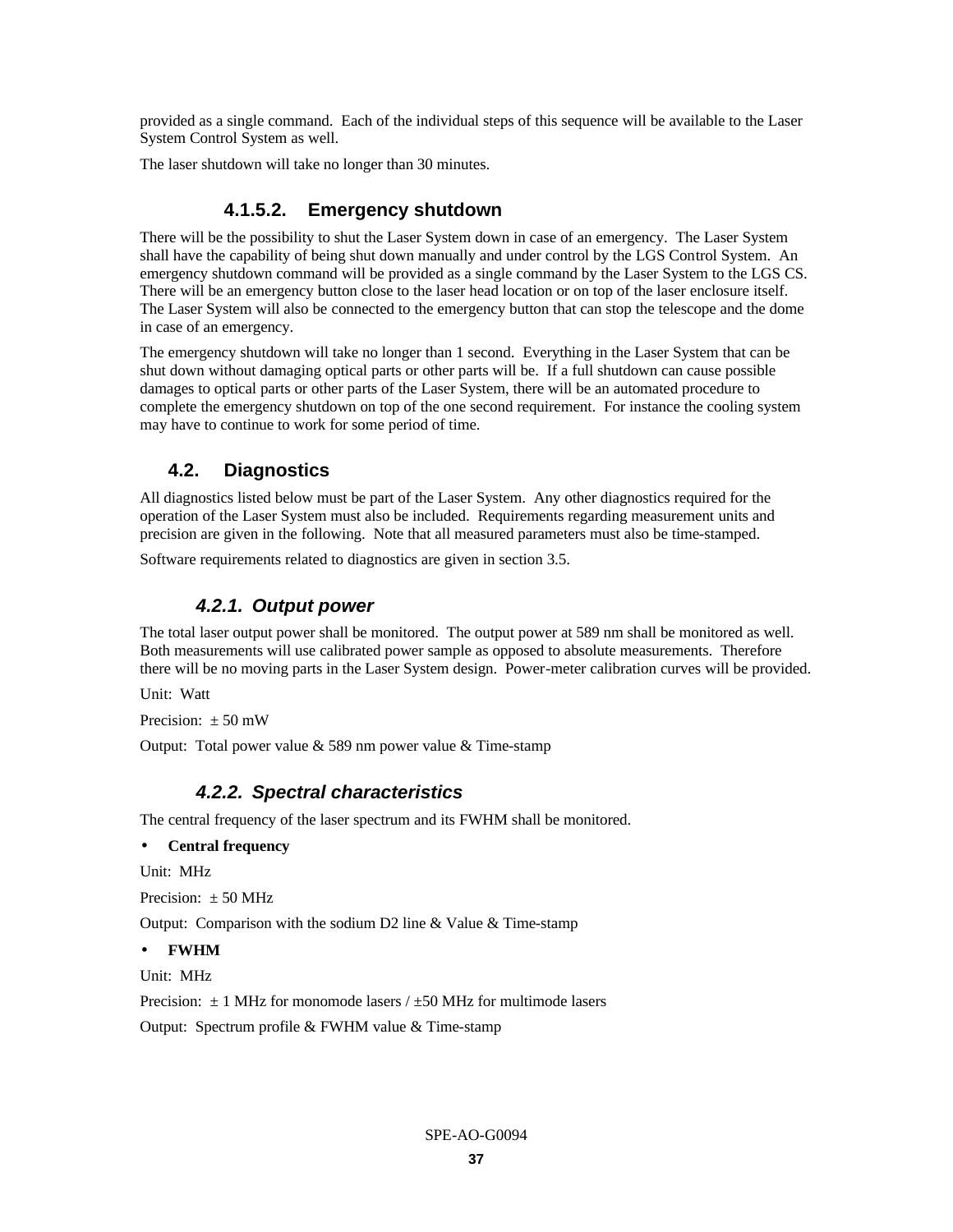#### *4.2.3. Temporal profile*

This requirement concerns pulsed lasers only. Pulsed laser systems shall provide a test point for monitoring the pulse temporal profile (e.g. with a fast photodiode looking at a beam sample). If the laser is macro-micro pulsed, it shall be possible to measure both macro-pulse and micro-pulse profiles.

Unit: consistent with the laser temporal format

Precision:  $\pm$  5 %

#### *4.2.4. Spatial profiles*

Both the near-field and far-field profiles of the laser beam shall be monitored. The beam quality shall be either derived form those profiles or measured as well.

#### **4.2.4.1. Near field**

This is the measurement of the profile of the beam at the output of the laser.

Xunit: μm; Yunit: Watt/area

Xprecision:  $\pm 50 \text{ µm}$ ; Yprecision:  $\pm 1 \%$ 

Output: Profile & FWHM value & Time-stamp

### **4.2.4.2. Far field**

This is the measurement of the profile of the laser beam propagated to the far field.

Xunit: μrad & arcsec; Yunit: Watt/solid angle

Xprecision:  $\pm 0.2$  µrad i.e.  $\pm 0.05$  arcsec; Yprecision:  $\pm 1$  %

Output: Profile & FWHM value & Time-stamp

#### *4.2.5. Beam quality*

Using the beam profiles in the near field and far field, there shall also be a measurement or calculation of the encircled energy as defined in section 2.3.5.3. The value of the beam  $1/e^2$  angular diameter in the far field, 2  $\theta_0$ , will be monitored as well as the value of the encircled energy at  $\theta = \theta_0$  where  $\theta$  is the divergence angle.

 $\theta_0 = 1/e^2$  angular diameter in the far field

Unit: μrad & arcsec

Precision:  $\pm$  0.2 µrad i.e.  $\pm$  0.05 arcsec

Output: Value & Time-stamp

EE (θ =  $θ_0$ ) = encircled energy

Unit: %

Precision:  $\pm$  1 %

Output: Value & Time-stamp

### *4.2.6. Laser System internal status*

The Laser System internal status shall be monitored. No detailed requirements are given here since they depend strongly on the laser system that will be proposed by the vendor. However vendors are requested to list the elements that will need some level of diagnostics in order for the laser system to work reliably and safely. The list will be discussed later on.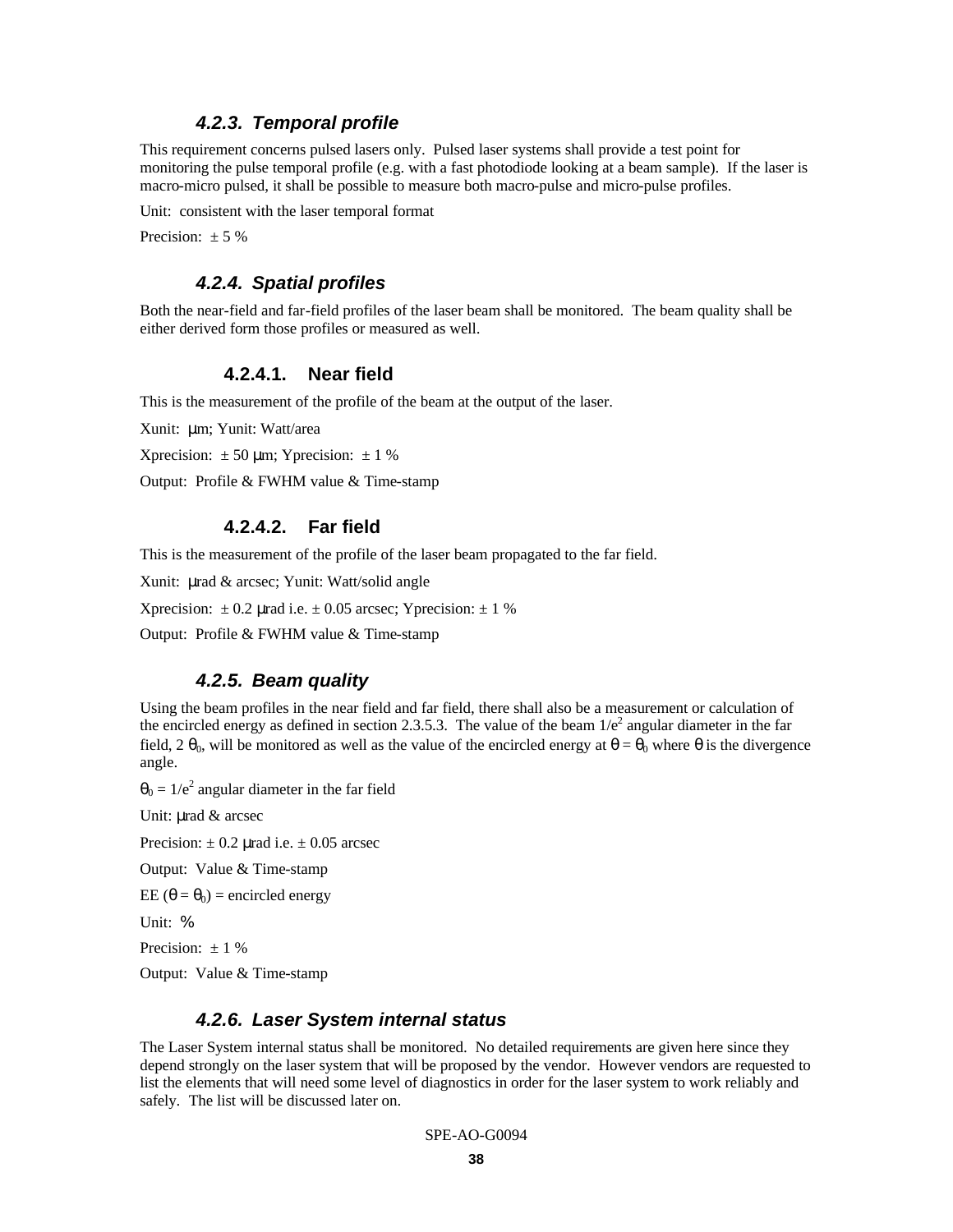# *4.2.7. Temperature in the laser enclosure*

The temperature in the laser enclosure shall be monitored.

Unit: Celsius degree

Precision:  $\pm 0.5$  Celsius degree

Output: Value & Time-stamp

# *4.2.8. Coolant*

The temperature and flow rate of the coolant shall be monitored for all cooling systems of the Laser System.

#### • **Temperature**

Unit: Celcius degree

Precision:  $\pm 0.5$  Celcius degree

Output: Value & Time-stamp

• **Flow-rate**

All the cooling systems of the Laser System must have a flow sensor.

Output: Value & Time-stamp

# *4.2.9. Polarization*

It should be possible to measure the laser polarization off-line. This is not a requirement but a goal.

# *4.2.10. Accumulated hours*

The number of hours of laser operation will be monitored.

# **4.3. Laser enclosure**

A laser enclosure must be part of the Laser System. The laser enclosure will house the laser head.

# *4.3.1. Temperature*

The laser enclosure temperature will be close to 20 Celsius (ambient temperature in a laboratory). The temperature inside the enclosure will be maintained whatever the status of the Laser System (operation or shutdown) and whatever the outside temperature. The purpose is to keep the laser head away from temperature gradients that may alter its performance. However the laser enclosure may have to be open when sitting in an environment whose temperature is different from the inside temperature (typically, if it has to be open while sitting on the telescope or elsewhere in the dome). In such circumstances, the Laser System shall keep up with the change in temperature and adjust so that the next time it is used the Laser System still meets the performance requirements described in section 2. The elapsed time for the Laser System to adjust to the change in temperature will be no more than 2 hours.

The temperature will be automatically controlled and kept stable to within  $\pm 0.5$  Celsius degree.

# *4.3.2. Vibrations*

The laser head shall be isolated from the vibrations created by the telescope or the dome during day and night time operation. The Laser System optics shall be mounted on a bench or table which efficiently isolates them from vibrations so that the Laser System performs reliably whatever its location in the dome. This requirement is dependant on the possible laser head locations (see section 1.4.2). More quantitative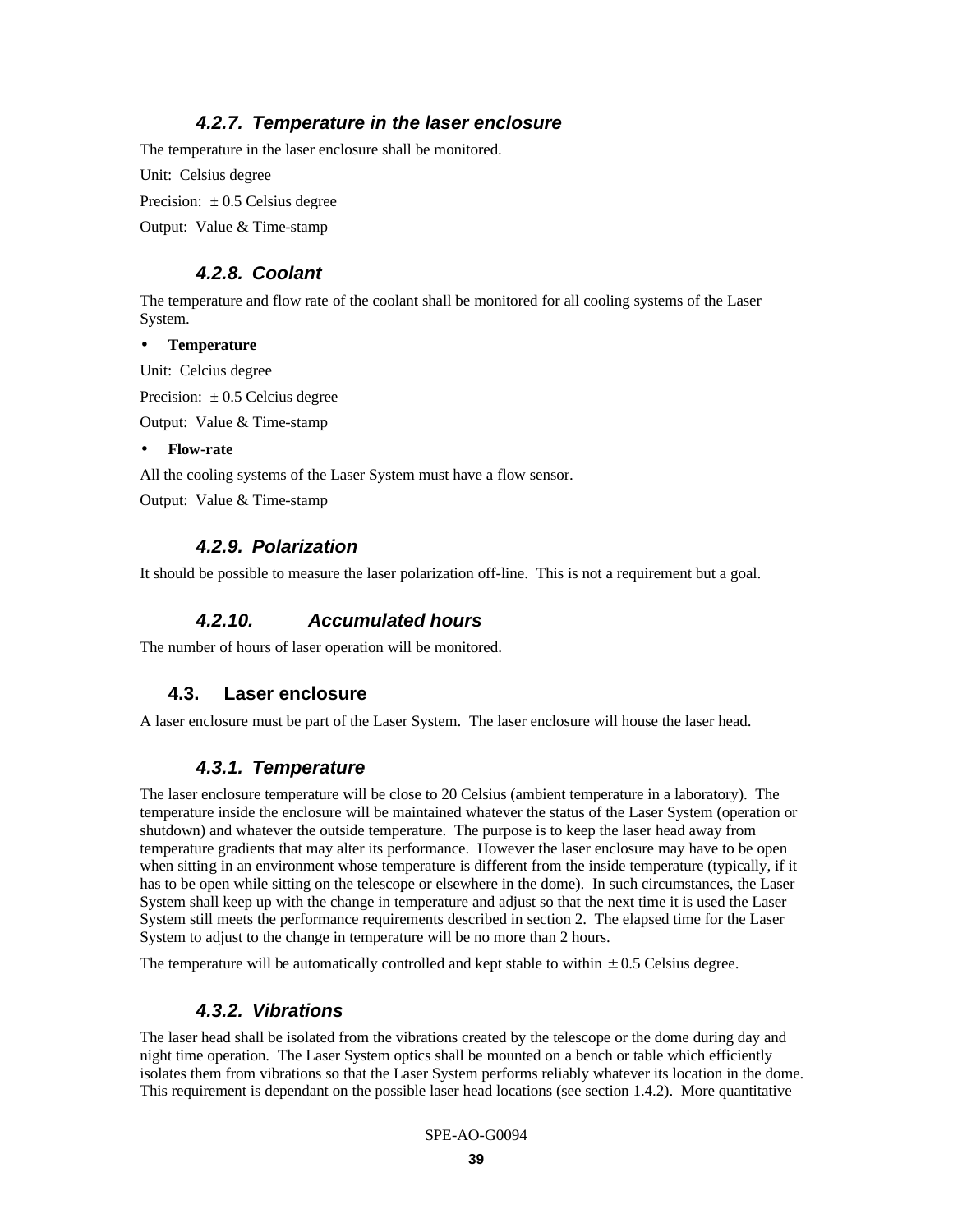information on the vibration power spectrum at any possible location for the laser head will be available during the final design process of the Laser System.

The Laser System must be isolated form the telescope vibrations, but it is also a requirement that the Laser System must not create any vibrations that could be transmitted to the telescope.

# *4.3.3. Output beam*

### **4.3.3.1. Output location**

If the laser head is to be mounted on the telescope, then the output beam location will be on the right side of the laser enclosure when standing in front of it (laser enclosure mounted on the telescope at location A or B).

# **4.3.3.2. Window**

The laser enclosure will be sealed by an optical window so that there is no air turbulence created by warm air flowing out of the laser enclosure (no 'chimney' effect).

#### **4.3.3.3. Beam steering**

Gemini will need to implement at least three elements at the beginning of the BTO path, just after the Laser System output aperture. These elements are the safety shutter (to be integrated with the SALSA subsystem of the LGS system), a quarter wave plate to change the laser polarization from linear to circular (or slightly ellipsoidal) and the first steering mirror of the BTO mirror train. No precise requirement can be written relative to the mechanical interface between the Laser System and the BTO yet, until the laser head location is known. However, vendors are required to propose a plan describing how the laser enclosure will be interfaced with these first BTO elements.

# *4.3.4. Ease of access*

When standing in front of the laser enclosure, it will be possible to access anything that is inside the enclosure by removing:

- the facing vertical cover of the laser enclosure if the laser head is mounted on the telescope
- the top of the laser head enclosure if the laser is mounted horizontally on a bench or table.

All parts (optics, mounts, diagnostics, electronics, etc.) will be easily accessible. Vendors are required to provide other adequate access panels for this purpose.

# **5. References**

[1] *Development of a mesospheric sodium laser beacon for atmospheric adaptive optics* Thomas H. Jeys The Lincoln Laboratory Journal, vol. 4, n. 2, 1991

[2] *Analysis of measured photon returns from sodium beacons* Peter W. Milonni, Robert Q. Fugate and John M. Telle JOSA A, vol. 15, n. 1, Jan. 1998

[3] *Analysis of measured photon returns from CW laser beacons*